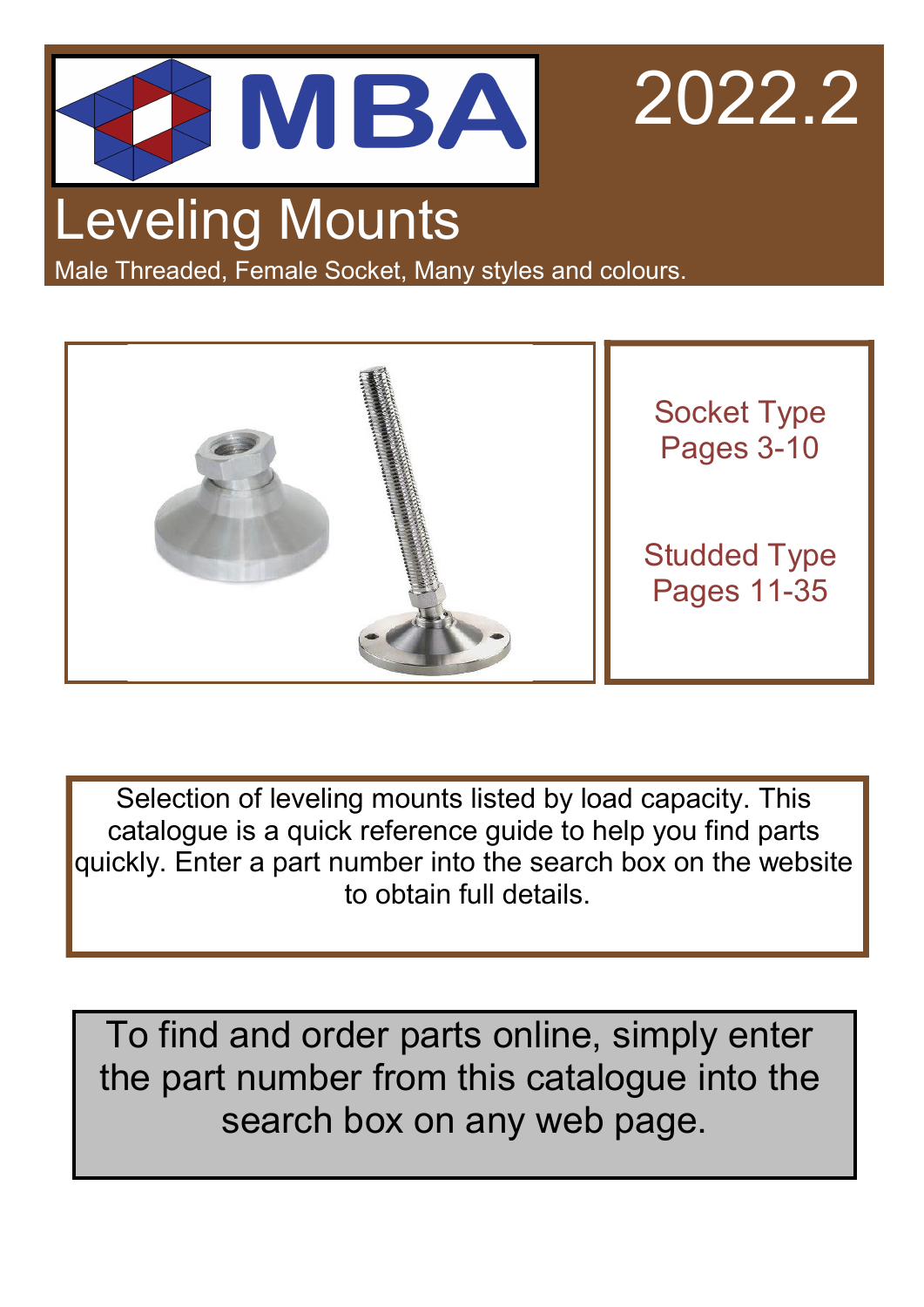Basic Diagrams: Note, many part numbers in this catalogue will vary slightly from the diagrams below. Please use these diagrams as a basic guide and double check the part numbers online for the correct corresponding diagrams.



Socket Type

### Studded type

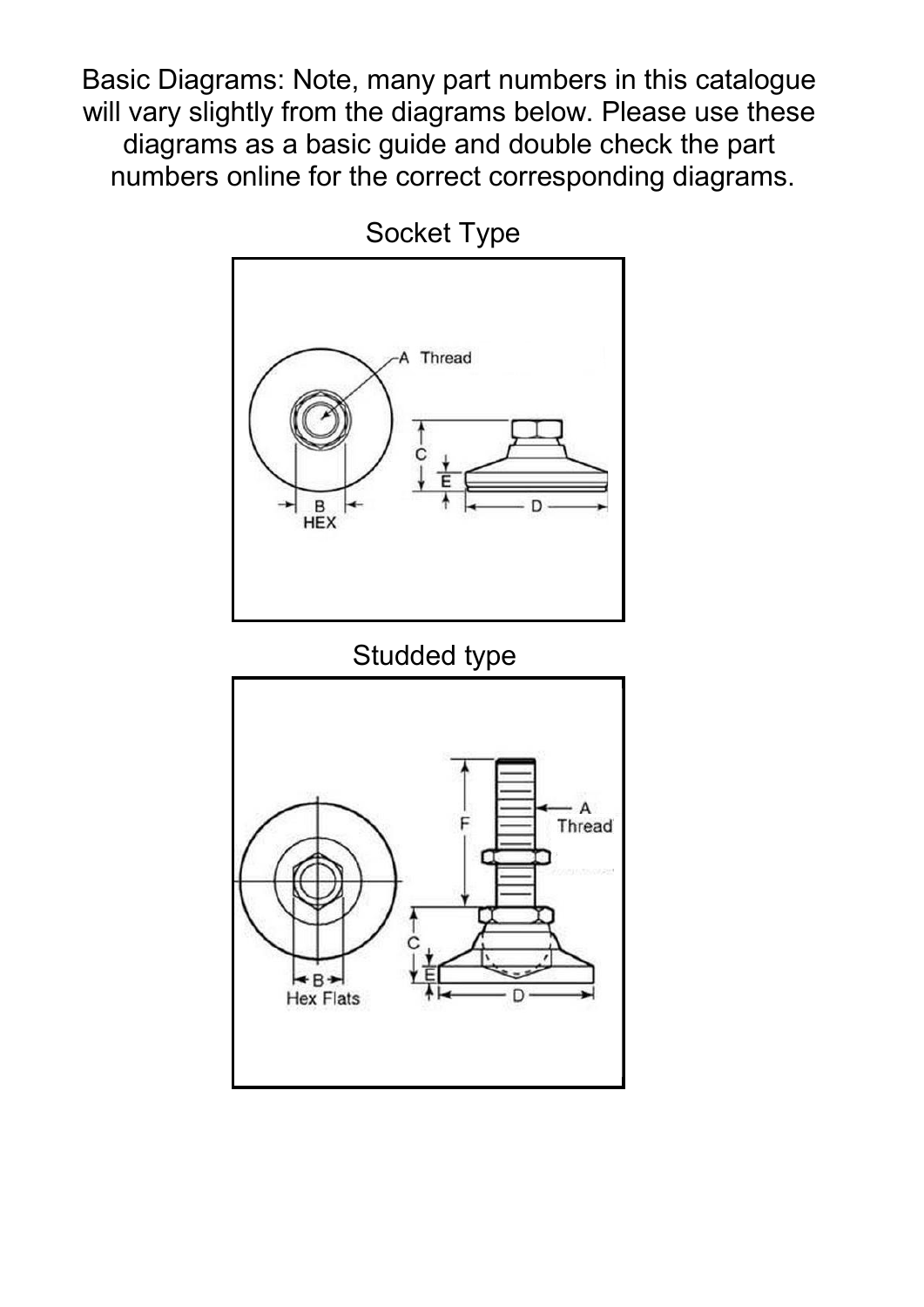|                      |                          |                 | <b>Socket Type</b>      |                        |                                                                                          |
|----------------------|--------------------------|-----------------|-------------------------|------------------------|------------------------------------------------------------------------------------------|
| Thread Size (A)      | <b>Base Diameter (D)</b> | Foot Height (C) | <b>Min.Thread Depth</b> | <b>Base Height (E)</b> | <b>Part Number</b>                                                                       |
| Load Rating 70 Kg    | $mm$ (in.)               | $mm$ (in.)      | mm                      | mm                     |                                                                                          |
| 10-32 UNF (4.76 mm)  | 19.05                    | 13.46           | 4.32                    | 2.79                   |                                                                                          |
|                      |                          |                 |                         |                        | MSF-0070-048F-36<br>Mounts - Leveling - Socket - 303 Stainless - Swivel - Acetal Padded  |
| 10-32 UNF (4.76 mm)  | 19.05                    | 13.46           | 4.32                    | 2.79                   | MSF-0070-048F-G-A                                                                        |
|                      |                          |                 |                         |                        | Mounts - Leveling - Socket - Gold Chromate - Swivel - Acetal Padded                      |
| Load Rating 90 Kg    |                          |                 |                         |                        |                                                                                          |
|                      |                          |                 |                         |                        |                                                                                          |
| 1/4-20 UNC (6.35 mm) | 25.40                    | 17.78           | 7.87                    | 3.81                   | MSF-0090-064C-36                                                                         |
| 1/4-20 UNC (6.35 mm) | 25.40                    | 17.78           | 7.87                    | 3.81                   | Mounts - Leveling - Socket - 303 Stainless - Swivel - Acetal Padded<br>MSF-0090-064C-G-A |
|                      |                          |                 |                         |                        | Mounts - Leveling - Socket - Gold Chromate - Swivel - Acetal Padded                      |
|                      |                          |                 |                         |                        |                                                                                          |
| Load Rating 140 Kg   |                          |                 |                         |                        |                                                                                          |
| 3/8-16 UNC (9.53 mm) | 31.75                    | 22.23           | 9.65                    | 4.75                   | MSF-0140-095C-36                                                                         |
|                      |                          |                 |                         |                        | Mounts - Leveling - Socket - 303 Stainless - Swivel - Acetal Padded                      |
| 3/8-16 UNC (9.53 mm) | 31.75                    | 22.23           | 9.65                    | 4.76                   | MSF-0140-095C-G-A                                                                        |
|                      |                          |                 |                         |                        | Mounts - Leveling - Socket - Gold Chromate - Swivel - Acetal Padded                      |
| Load Rating 230 Kg   |                          |                 |                         |                        |                                                                                          |
| M6.0x1.00 (6 mm)     | 19.00                    | 17.00           | 4.00                    | 6.00                   | * MSF-0110-M06-36                                                                        |
|                      |                          |                 |                         |                        | Mounts - Leveling - Socket - 303 Stainless - Swivel - Rubber Padded                      |
| M6.0x1.00 (6 mm)     | 19.00                    | 17.00           | 4.00                    | 6.00                   | * MSF-0235-M06-S6-R                                                                      |
|                      |                          |                 |                         |                        | Mounts - Leveling - Socket - 316 Stainless - Swivel - Rubber Padded                      |
| M6.0x1.00 (6 mm)     | 19.00                    | 17.00           | 4.00                    | 6.00                   | <b>MSF-0235-M06-NP-R</b>                                                                 |
|                      |                          |                 |                         |                        | Mounts - Leveling - Socket - Nickel Plated - Swivel - Rubber Padded                      |
| Load Rating 240 Kg   |                          |                 |                         |                        |                                                                                          |
| 10-32 UNF (4.76 mm)  | 19.05                    | 13.46           | 4.32                    | 2.79                   | MSF-0240-048F-S6-R                                                                       |
|                      |                          |                 |                         |                        | Mounts - Leveling - Socket - 316 Stainless - Swivel - Rubber Padded                      |
| 10-32 UNF (4.76 mm)  | 19.05                    | 16.76           | 4.32                    | 6.10                   | MSF-0240-048F-B-R                                                                        |
|                      |                          |                 |                         |                        | Mounts - Leveling - Socket - Black Chromate - Swivel - Rubber Padded                     |
| 10-32 UNF (4.76 mm)  | 19.05                    | 16.76           | 4.32                    | 6.10                   | MSF-0240-048F-CC-R                                                                       |
|                      |                          |                 |                         |                        | Mounts - Leveling - Socket - Clear Chromate - Swivel - Rubber Padded                     |
| 10-32 UNF (4.76 mm)  | 19.05                    | 13.46           | 4.32                    | 2.79                   | MSF-0240-048F-G-R                                                                        |
|                      |                          |                 |                         |                        | Mounts - Leveling - Socket - Gold Chromate - Swivel - Rubber Padded                      |
| 10-32 UNF (4.76 mm)  | 19.05                    | 13.46           | 4.32                    | 2.79                   | * MSF-0240-048F-NP-R                                                                     |
| M6.0x1.00 (6 mm)     | 19.10                    | 13.50           | 5.80                    | 2.80                   | Mounts - Leveling - Socket - Nickel Plated - Swivel - Rubber Padded                      |
|                      |                          |                 |                         |                        | MSF-0245-M06-S3                                                                          |
|                      |                          |                 |                         |                        | Mounts - Leveling - Socket - 303 Stainless - Swivel                                      |
| Load Rating 270 Kg   |                          |                 |                         |                        |                                                                                          |
| 10-32 UNF (4.76 mm)  | 19.05                    | 13.46           | 4.32                    | 2.79                   | <b>MSF-0270-048F-B</b>                                                                   |
|                      |                          |                 |                         |                        | Mounts - Leveling - Socket - Black Chromate - Swivel                                     |
| Load Rating 315 Kg   |                          |                 |                         |                        |                                                                                          |
| 10-32 UNF (4.76 mm)  | 19.05                    | 13.46           | 4.32                    | 2.79                   | MSF-0320-048F-S3                                                                         |
|                      |                          |                 |                         |                        | Mounts - Leveling - Socket - 303 Stainless - Swivel                                      |
| 10-32 UNF (4.76 mm)  | 19.05                    | 13.46           | 4.32                    | 2.79                   | * MLF-0315-048F-S6                                                                       |
|                      |                          |                 |                         |                        | Mounts - Leveling - Socket - 316 Stainless                                               |
| 10-32 UNF (4.76 mm)  | 19.05                    | 13.46           | 4.32                    | 2.80                   | <b>MSF-0320-048F-CC</b>                                                                  |
|                      |                          |                 |                         |                        | Mounts - Leveling - Socket - Clear Chromate - Swivel                                     |
| 10-32 UNF (4.76 mm)  | 19.05                    | 13.46           | 4.32                    | 2.79                   | MSF-0320-048F-G                                                                          |
|                      |                          |                 |                         |                        | Mounts - Leveling - Socket - Gold Chromate - Swivel                                      |
| 10-32 UNF (4.76 mm)  | 19.05                    | 13.49           | 4.32                    | 2.78                   | MSF-0320-048F-NP                                                                         |
|                      |                          |                 |                         |                        | Mounts - Leveling - Socket - Nickel Plated - Swivel                                      |
| 10-32 UNF (4.76 mm)  | 19.05                    | 13.49           |                         | 2.80                   | MLF-0315-048F-G                                                                          |
|                      |                          |                 |                         |                        | Mounts - Leveling - Socket - Gold Chromate - Swivel                                      |
| M6.0x1.00 (6 mm)     | 19.00                    | 13.00           | 4.00                    | 3.00                   | <b>MSF-0315-M06-S3</b>                                                                   |
| M6.0x1.00 (6 mm)     | 19.00                    | 13.00           | 4.00                    | 3.00                   | Mounts - Leveling - Socket - 303 Stainless - Swivel                                      |
|                      |                          |                 |                         |                        | * MLF-0315-M06-S6<br>Mounts - Leveling - Socket - 316 Stainless                          |
| M6.0x1.00 (6 mm)     | 19.00                    | 13.00           | 4.00                    | 3.00                   | <b>MSF-0315-M06-NP</b>                                                                   |
|                      |                          |                 |                         |                        | Mounts - Leveling - Socket - Nickel Plated - Swivel                                      |
|                      |                          |                 |                         |                        |                                                                                          |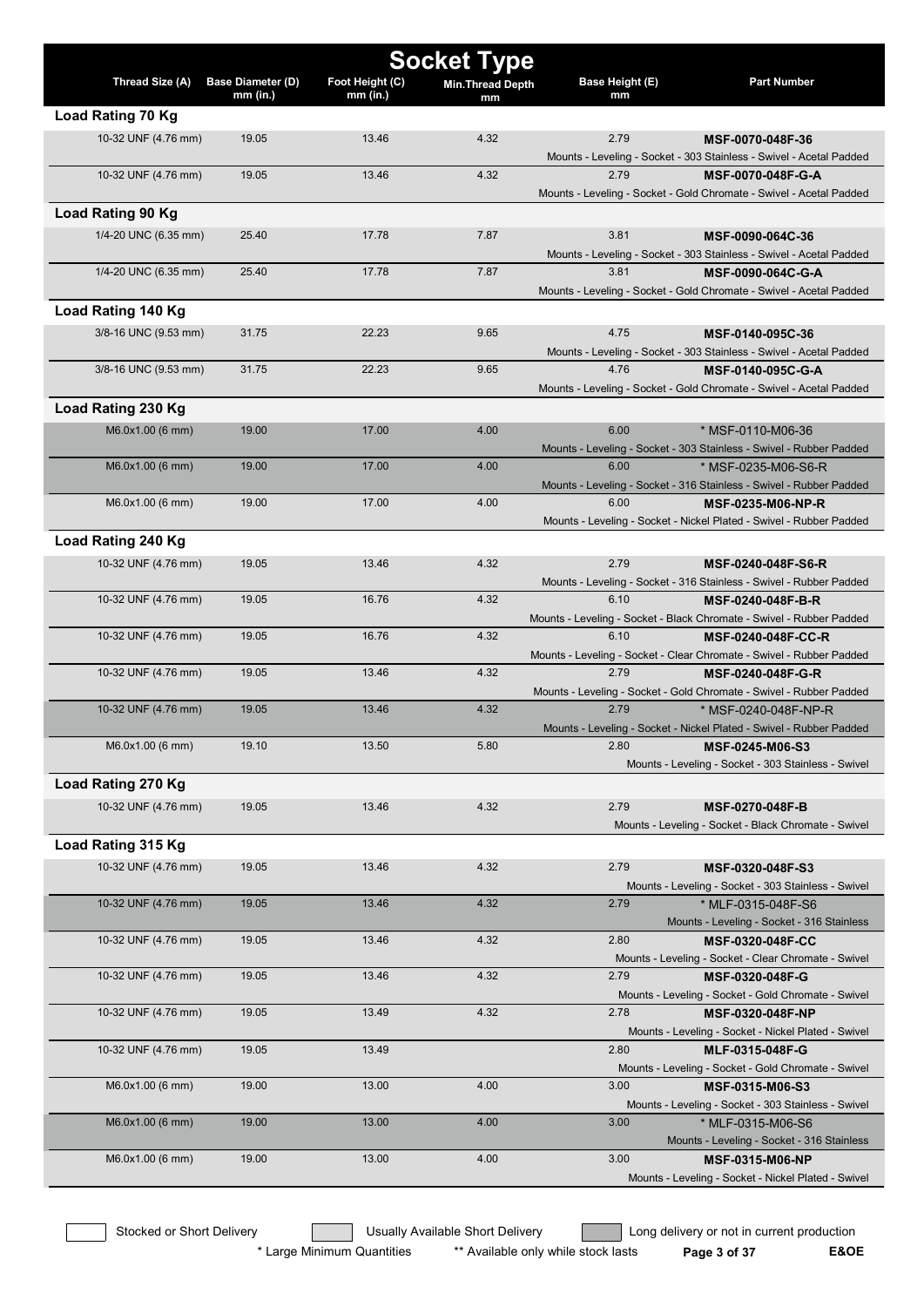|                       |                          |                 | <b>Socket Type</b>       |                        |                                                                                |
|-----------------------|--------------------------|-----------------|--------------------------|------------------------|--------------------------------------------------------------------------------|
| Thread Size (A)       | <b>Base Diameter (D)</b> | Foot Height (C) | <b>Min. Thread Depth</b> | <b>Base Height (E)</b> | <b>Part Number</b>                                                             |
| Load Rating 315 Kg    | mm (in.)                 | $mm$ (in.)      | mm                       | mm                     |                                                                                |
|                       |                          |                 |                          |                        |                                                                                |
| M6.0x1.00 (6 mm)      | 19.10                    | 13.50           |                          | 2.80                   | MLF-0315-M06-G                                                                 |
| 1/4-20 UNC (6.35 mm)  | 25.40                    | 17.78           | 7.87                     | 3.81                   | Mounts - Leveling - Socket - Gold Chromate - Swivel<br>MSF-0320-064C-B         |
|                       |                          |                 |                          |                        | Mounts - Leveling - Socket - Black Chromate - Swivel                           |
| 1/2-13 UNC (12.7 mm)  | 47.63                    | 28.58           | 11.18                    | 6.35                   | MSF-0320-127C-36                                                               |
|                       |                          |                 |                          |                        | Mounts - Leveling - Socket - 303 Stainless - Swivel - Acetal Padded            |
| 1/2-13 UNC (12.7 mm)  | 47.63                    | 28.58           | 11.18                    | 6.35                   | MSF-0320-127C-G-A                                                              |
|                       |                          |                 |                          |                        | Mounts - Leveling - Socket - Gold Chromate - Swivel - Acetal Padded            |
| Load Rating 340 Kg    |                          |                 |                          |                        |                                                                                |
| 1/4-20 UNC (6.35 mm)  | 25.40                    | 17.78           | 7.87                     | 3.81                   | * MSF-0340-064C-S6-R                                                           |
|                       |                          |                 |                          |                        | Mounts - Leveling - Socket - 316 Stainless - Swivel - Rubber Padded            |
| 1/4-20 UNC (6.35 mm)  | 25.40                    | 17.78           | 7.87                     | 3.81                   | * MSF-0340-064C-NP-R                                                           |
|                       |                          |                 |                          |                        | Mounts - Leveling - Socket - Nickel Plated - Swivel - Rubber Padded            |
| M8.0x1.25 (8 mm)      | 25.00                    | 21.00           | 8.00                     | 7.00                   | MSF-0150-M08-36                                                                |
|                       |                          |                 |                          |                        | Mounts - Leveling - Socket - 303 Stainless - Swivel - Rubber Padded            |
| M8.0x1.25 (8 mm)      | 25.00                    | 21.00           | 8.00                     | 7.00                   | * MSF-0340-M08-S6-R                                                            |
|                       |                          |                 |                          |                        | Mounts - Leveling - Socket - 316 Stainless - Swivel - Rubber Padded            |
| M8.0x1.25 (8 mm)      | 25.00                    | 21.00           | 8.00                     | 7.00                   | * MSF-0340-M08-NP-R                                                            |
|                       |                          |                 |                          |                        | Mounts - Leveling - Socket - Nickel Plated - Swivel - Rubber Padded            |
| Load Rating 360 Kg    |                          |                 |                          |                        |                                                                                |
| 1/4-20 UNC (6.35 mm)  | 25.40                    | 21.08           | 7.87                     | 7.11                   | <b>MSF-0360-064C-B-R</b>                                                       |
|                       |                          |                 |                          |                        | Mounts - Leveling - Socket - Black Chromate - Swivel - Rubber Padded           |
| 1/4-20 UNC (6.35 mm)  | 25.40                    | 21.08           | 7.87                     | 7.11                   | <b>MSF-0360-064C-CC-R</b>                                                      |
|                       |                          |                 |                          |                        | Mounts - Leveling - Socket - Clear Chromate - Swivel - Rubber Padded           |
| 1/4-20 UNC (6.35 mm)  | 25.40                    | 17.78           | 7.87                     | 3.81                   | MSF-0360-064C-G-R                                                              |
|                       |                          |                 |                          |                        | Mounts - Leveling - Socket - Gold Chromate - Swivel - Rubber Padded            |
| Load Rating 450 Kg    |                          |                 |                          |                        |                                                                                |
| 1/4-20 UNC (6.35 mm)  | 25.40                    | 17.78           | 7.87                     | 3.81                   | * MLF-0450-064C-S6                                                             |
|                       |                          |                 |                          |                        | Mounts - Leveling - Socket - 316 Stainless                                     |
| 1/4-20 UNC (6.35 mm)  | 25.40                    | 17.78           | 7.87                     | 3.81                   | <b>MSF-0450-064C-NP</b><br>Mounts - Leveling - Socket - Nickel Plated - Swivel |
| 1/4-20 UNC (6.35 mm)  | 101.60                   | 47.63           | 20.57                    | 13.49                  | MSF-0450-064C-36                                                               |
|                       |                          |                 |                          |                        | Mounts - Leveling - Socket - 303 Stainless - Swivel - Rubber Padded            |
| M8.0x1.25 (8 mm)      | 25.00                    | 18.00           | 8.00                     | 4.00                   | * MLF-0450-M08-S6                                                              |
|                       |                          |                 |                          |                        | Mounts - Leveling - Socket - 316 Stainless                                     |
| M8.0x1.25 (8 mm)      | 25.00                    | 18.00           | 8.00                     | 4.00                   | MSF-0450-M08-NP                                                                |
|                       |                          |                 |                          |                        | Mounts - Leveling - Socket - Nickel Plated - Swivel                            |
| Load Rating 490 Kg    |                          |                 |                          |                        |                                                                                |
| 1/4-20 UNC (6.35 mm)  | 25.40                    | 17.78           | 7.87                     | 3.80                   | <b>MSF-0490-064C-CC</b>                                                        |
|                       |                          |                 |                          |                        | Mounts - Leveling - Socket - Clear Chromate - Swivel                           |
| 3/8-16 UNC (9.53 mm)  | 31.75                    | 22.23           | 9.65                     | 4.76                   | MSF-0490-095C-B                                                                |
|                       |                          |                 |                          |                        | Mounts - Leveling - Socket - Black Chromate - Swivel                           |
| Load Rating 500 Kg    |                          |                 |                          |                        |                                                                                |
| 1/4-20 UNC (6.35 mm)  | 25.40                    | 17.78           | 7.87                     | 3.81                   | MSF-0505-064C-S3                                                               |
|                       |                          |                 |                          |                        | Mounts - Leveling - Socket - 303 Stainless - Swivel                            |
| 1/4-20 UNC (6.35 mm)  | 25.40                    | 17.78           | 7.87                     | 3.81                   | * MSF-0500-064C-G                                                              |
|                       |                          |                 |                          |                        | Mounts - Leveling - Socket - Gold Chromate - Swivel                            |
| 1/4-20 UNC (6.35 mm)  | 25.40                    | 17.86           |                          | 3.80                   | MLF-0500-064C-G                                                                |
|                       |                          |                 |                          |                        | Mounts - Leveling - Socket - Gold Chromate - Swivel                            |
| M8.0x1.25 (8 mm)      | 25.40                    | 17.80           |                          | 3.80                   | <b>MLF-0500-M08-G</b>                                                          |
|                       |                          |                 |                          |                        | Mounts - Leveling - Socket - Gold Chromate - Swivel                            |
| Load Rating 540 Kg    |                          |                 |                          |                        |                                                                                |
| M8.0x1.25 (8 mm)      | 25.40                    | 17.80           | 7.90                     | 3.80                   | MSF-0540-M08-S3                                                                |
|                       |                          |                 |                          |                        | Mounts - Leveling - Socket - 303 Stainless - Swivel                            |
| 5/8-11 UNC (15.88 mm) | 63.50                    | 31.75           | 11.18                    | 7.94                   | MSF-0540-159C-G-A                                                              |
|                       |                          |                 |                          |                        | Mounts - Leveling - Socket - Gold Chromate - Swivel - Acetal Padded            |

\* Large Minimum Quantities \*\* Available only while stock lasts **Page 4 of 37 E&OE**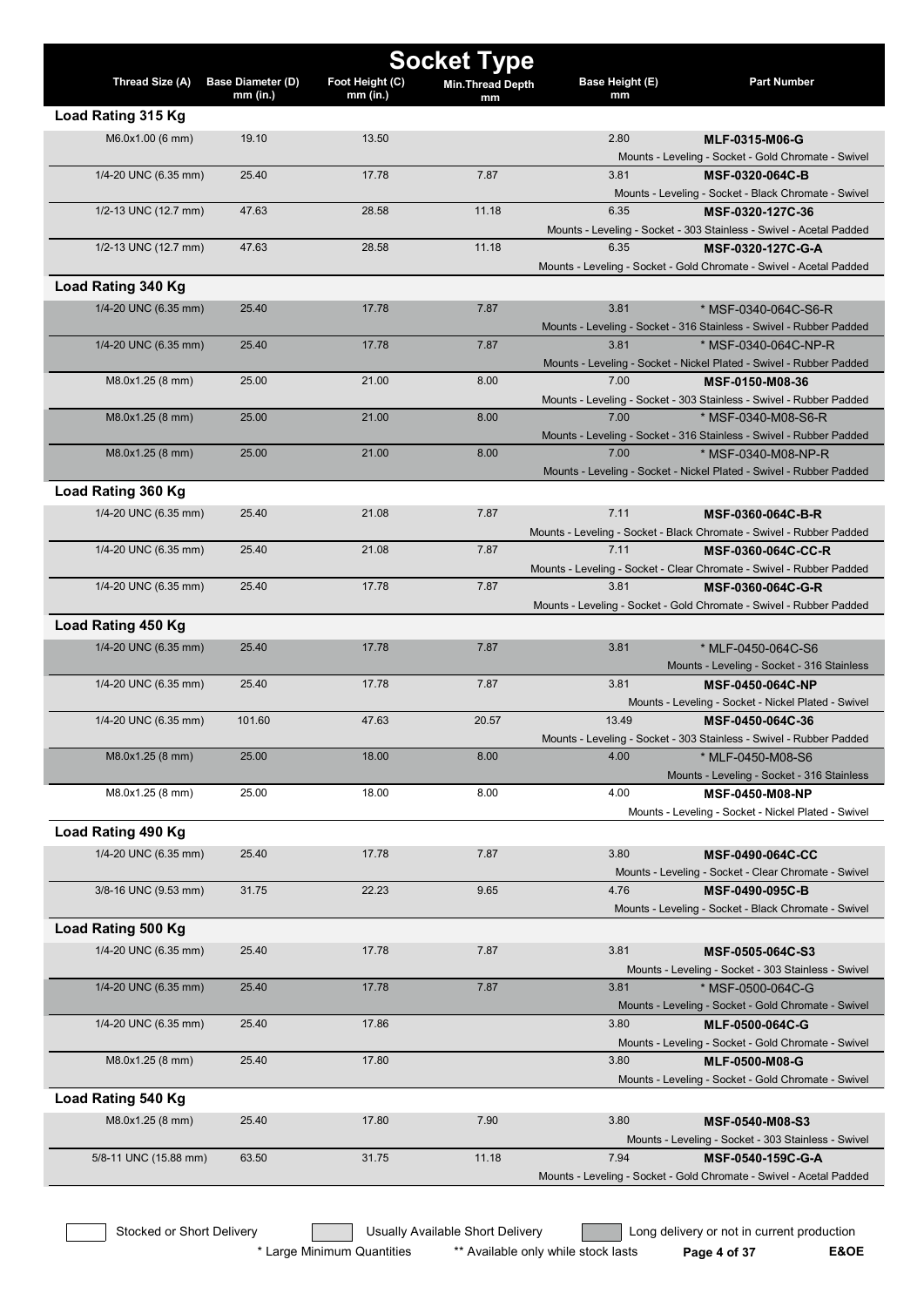|                           |                                        |                               | <b>Socket Type</b>               |                              |                                                                                          |
|---------------------------|----------------------------------------|-------------------------------|----------------------------------|------------------------------|------------------------------------------------------------------------------------------|
| Thread Size (A)           | <b>Base Diameter (D)</b><br>$mm$ (in.) | Foot Height (C)<br>$mm$ (in.) | <b>Min.Thread Depth</b><br>mm    | <b>Base Height (E)</b><br>mm | <b>Part Number</b>                                                                       |
| Load Rating 540 Kg        |                                        |                               |                                  |                              |                                                                                          |
| M16.0x2.00 (16 mm)        | 64.00                                  | 32.00                         | 11.20                            | 8.00                         | * MSF-0540-M16-G-A                                                                       |
|                           |                                        |                               |                                  |                              | Mounts - Leveling - Socket - Gold Chromate - Swivel - Acetal Padded                      |
| Load Rating 670 Kg        |                                        |                               |                                  |                              |                                                                                          |
| $1/4 - 16$ (6.35 mm)      | 25.40                                  | 17.46                         | 8.75                             |                              | MLF-0670-064A-G                                                                          |
|                           |                                        |                               |                                  |                              | Mounts - Leveling - Socket - Acme Thread - Gold Chromate                                 |
| $1/4 - 16$ (6.35 mm)      | 25.40                                  | 17.46                         | 17.46                            |                              | MLF-0670-064A-S3<br>Mounts - Leveling - Socket - Acme Thread - Stainless                 |
| Load Rating 820 Kg        |                                        |                               |                                  |                              |                                                                                          |
| 3/4-10 UNC (19.1 mm)      | 76.20                                  | 38.10                         | 15.75                            | 12.70                        | MSF-0820-191C-36                                                                         |
|                           |                                        |                               |                                  |                              | Mounts - Leveling - Socket - 303 Stainless - Swivel - Acetal Padded                      |
| 3/4-10 UNC (19.1 mm)      | 76.20                                  | 38.10                         | 15.75                            | 12.70                        | MSF-0820-191C-G-A                                                                        |
|                           |                                        |                               |                                  |                              | Mounts - Leveling - Socket - Gold Chromate - Swivel - Acetal Padded                      |
| M20.0x2.50 (20 mm)        | 76.00                                  | 38.00                         | 15.70                            | 13.00                        | MSF-0820-M20-G-A                                                                         |
| Load Rating 900 Kg        |                                        |                               |                                  |                              | Mounts - Leveling - Socket - Gold Chromate - Swivel - Acetal Padded                      |
| 3/4-10 UNC (19.1 mm)      | 113.79                                 | 44.96                         |                                  |                              | * MLF-0900-191C-NC                                                                       |
|                           |                                        |                               |                                  |                              | Mounts - Leveling - Socket - Nylon - No Lag Holes                                        |
| 3/4-10 UNC (19.1 mm)      | 113.79                                 | 44.96                         |                                  |                              | <b>MLF-0900-191C-NS3</b>                                                                 |
|                           |                                        |                               |                                  |                              | Mounts - Leveling - Socket - Nylon - No Lag Holes                                        |
| Load Rating 1090 Kg       |                                        |                               |                                  |                              |                                                                                          |
| 1-8 UNC (25.4 mm)         | 101.60                                 | 47.63                         | 20.57                            | 27.76                        | MSF-1090-254C-36                                                                         |
|                           |                                        |                               |                                  |                              | Mounts - Leveling - Socket - 303 Stainless - Swivel - Acetal Padded                      |
| 1-8 UNC (25.4 mm)         | 101.60                                 | 47.63                         | 20.57                            | 10.32                        | MSF-1090-254C-G-A<br>Mounts - Leveling - Socket - Gold Chromate - Swivel - Acetal Padded |
| Load Rating 1170 Kg       |                                        |                               |                                  |                              |                                                                                          |
| 1/2-13 UNC (12.7 mm)      | 101.60                                 | 18.54                         |                                  |                              | <b>MLF-1170-127C-NS3</b>                                                                 |
|                           |                                        |                               |                                  |                              | Mounts - Leveling - Socket - Nylon - No Lag Holes                                        |
| 5/8-11 UNC (15.88 mm)     | 101.60                                 | 18.54                         |                                  |                              | MLF-1170-159C-NS3                                                                        |
|                           |                                        |                               |                                  |                              | Mounts - Leveling - Socket - Nylon - No Lag Holes                                        |
| 5/8-11 UNC (15.88 mm)     | 101.60                                 | 18.54                         |                                  |                              | * MLF-1170-159C-NC                                                                       |
| 3/4-10 UNC (19.1 mm)      | 101.60                                 | 18.54                         |                                  |                              | Mounts - Leveling - Socket - Nylon - No Lag Holes<br>MLF-1170-191C-NS3                   |
|                           |                                        |                               |                                  |                              | Mounts - Leveling - Socket - Nylon - No Lag Holes                                        |
| Load Rating 1180 Kg       |                                        |                               |                                  |                              |                                                                                          |
| 1/2-13 UNC (12.7 mm)      | 101.60                                 | 18.54                         |                                  |                              | MLF-1180-127C-NS3-2                                                                      |
|                           |                                        |                               |                                  |                              | Mounts - Leveling - Socket - Nylon - With Lag Holes                                      |
| 5/8-11 UNC (15.88 mm)     | 101.60                                 | 18.54                         |                                  |                              | * MLF-1180-159C-NC-2                                                                     |
| 3/4-10 UNC (19.1 mm)      | 101.60                                 | 18.54                         |                                  |                              | Mounts - Leveling - Socket - Nylon - With Lag Holes<br>MLF-1180-191C-NS3-2               |
|                           |                                        |                               |                                  |                              | Mounts - Leveling - Socket - Nylon - With Lag Holes                                      |
| Load Rating 1270 Kg       |                                        |                               |                                  |                              |                                                                                          |
| 3/8-16 UNC (9.53 mm)      | 25.40                                  | 17.78                         | 9.65                             | 3.81                         | MSF-1270-095C-36                                                                         |
|                           |                                        |                               |                                  |                              | Mounts - Leveling - Socket - 303 Stainless - Swivel - Rubber Padded                      |
| 3/8-16 UNC (9.53 mm)      | 31.75                                  | 22.23                         | 9.65                             | 4.76                         | * MSF-1270-095C-S6-R                                                                     |
| 3/8-16 UNC (9.53 mm)      | 31.75                                  | 25.40                         | 9.65                             | 7.93                         | Mounts - Leveling - Socket - 316 Stainless - Swivel - Rubber Padded<br>MSF-1270-095C-B-R |
|                           |                                        |                               |                                  |                              | Mounts - Leveling - Socket - Black Chromate - Swivel - Rubber Padded                     |
| 3/8-16 UNC (9.53 mm)      | 31.75                                  | 25.40                         | 9.65                             | 7.93                         | <b>MSF-1270-095C-CC-R</b>                                                                |
|                           |                                        |                               |                                  |                              | Mounts - Leveling - Socket - Clear Chromate - Swivel - Rubber Padded                     |
| 3/8-24 UNF (9.53 mm)      | 31.75                                  | 22.23                         | 9.65                             | 4.76                         | <b>MSF-1270-095F-G</b>                                                                   |
|                           | 31.75                                  | 22.23                         | 9.65                             | 4.76                         | Mounts - Leveling - Socket - Gold Chromate - Swivel                                      |
| 3/8-16 UNC (9.53 mm)      |                                        |                               |                                  |                              | MSF-1270-095C-G-R<br>Mounts - Leveling - Socket - Gold Chromate - Swivel - Rubber Padded |
| 3/8-16 UNC (9.53 mm)      | 31.75                                  | 22.23                         | 9.65                             | 4.76                         | * MSF-1270-095C-NP-R                                                                     |
|                           |                                        |                               |                                  |                              | Mounts - Leveling - Socket - Nickel Plated - Swivel - Rubber Padded                      |
| M10.0x1.50 (10 mm)        | 32.00                                  | 25.00                         | 9.60                             | 8.00                         | MSF-1270-M10-G-R                                                                         |
|                           |                                        |                               |                                  |                              | Mounts - Leveling - Socket - Gold Chromate - Swivel - Rubber Padded                      |
| Stocked or Short Delivery |                                        |                               | Usually Available Short Delivery |                              | Long delivery or not in current production                                               |

\* Large Minimum Quantities \*\* Available only while stock lasts **Page 5 of 37** E&OE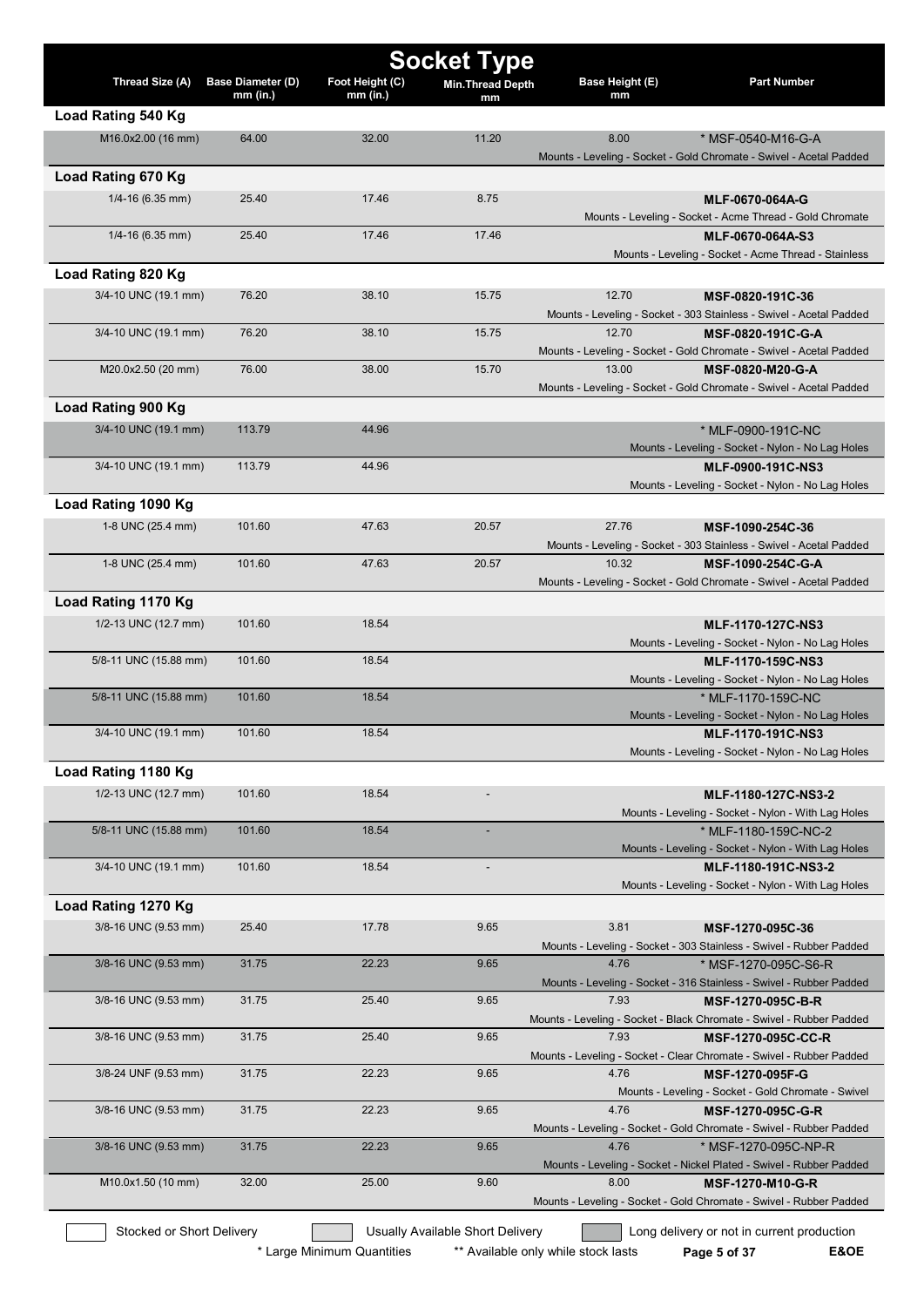| Thread Size (A)       | <b>Base Diameter (D)</b> | Foot Height (C) | <b>Socket Type</b><br><b>Min.Thread Depth</b> | Base Height (E) | <b>Part Number</b>                                                                         |
|-----------------------|--------------------------|-----------------|-----------------------------------------------|-----------------|--------------------------------------------------------------------------------------------|
|                       | $mm$ (in.)               | $mm$ (in.)      | mm                                            | mm              |                                                                                            |
| Load Rating 1270 Kg   |                          |                 |                                               |                 |                                                                                            |
| M10.0x1.50 (10 mm)    | 32.00                    | 25.00           | 10.00                                         | 8.00            | MSF-0580-M10-36                                                                            |
|                       |                          |                 |                                               |                 | Mounts - Leveling - Socket - 303 Stainless - Swivel - Rubber Padded                        |
| M10.0x1.50 (10 mm)    | 32.00                    | 25.00           | 10.00                                         | 8.00            | * MSF-1270-M10-S6-R                                                                        |
|                       |                          |                 |                                               |                 | Mounts - Leveling - Socket - 316 Stainless - Swivel - Rubber Padded                        |
| M10.0x1.50 (10 mm)    | 32.00                    | 25.00           | 10.00                                         | 8.00            | * MSF-1270-M10-NP-R<br>Mounts - Leveling - Socket - Nickel Plated - Swivel - Rubber Padded |
| Load Rating 1700 Kg   |                          |                 |                                               |                 |                                                                                            |
|                       |                          |                 |                                               |                 |                                                                                            |
| $5/16 - 14$ (7.94 mm) | 31.75                    | 22.22           | 11.11                                         |                 | MLF-1700-079A-G                                                                            |
| $5/16 - 14$ (7.94 mm) | 31.75                    | 22.22           | 11.11                                         |                 | Mounts - Leveling - Socket - Acme Thread - Gold Chromate<br>MLF-1700-079A-S3               |
|                       |                          |                 |                                               |                 | Mounts - Leveling - Socket - Acme Thread - Stainless                                       |
| 3/8-16 UNC (9.53 mm)  | 31.75                    | 22.23           | 9.65                                          | 4.76            | * MSF-1700-095C-S3                                                                         |
|                       |                          |                 |                                               |                 | Mounts - Leveling - Socket - 303 Stainless - Swivel                                        |
| 3/8-16 UNC (9.53 mm)  | 31.75                    | 22.23           | 9.65                                          | 4.76            | * MLF-1700-095C-S6                                                                         |
|                       |                          |                 |                                               |                 | Mounts - Leveling - Socket - 316 Stainless                                                 |
| 3/8-16 UNC (9.53 mm)  | 31.75                    | 22.23           | 9.65                                          | 4.76            | <b>MSF-1700-095C-CC</b>                                                                    |
|                       |                          |                 |                                               |                 | Mounts - Leveling - Socket - Clear Chromate - Swivel                                       |
| 3/8-16 UNC (9.53 mm)  | 31.75                    | 22.23           | 9.65                                          | 4.76            | MSF-1700-095C-G                                                                            |
|                       |                          |                 |                                               |                 | Mounts - Leveling - Socket - Gold Chromate - Swivel                                        |
| 3/8-16 UNC (9.53 mm)  | 31.75                    | 22.23           | 9.65                                          | 4.76            | MSF-1700-095C-NP                                                                           |
|                       |                          |                 |                                               |                 | Mounts - Leveling - Socket - Nickel Plated - Swivel                                        |
| 3/8-16 UNC (9.53 mm)  | 31.75                    | 22.23           |                                               | 4.80            | MLF-1700-095C-G                                                                            |
|                       |                          |                 |                                               |                 | Mounts - Leveling - Socket - Gold Chromate - Swivel                                        |
| M10.0x1.50 (10 mm)    | 32.00                    | 22.00           | 9.60                                          | 5.00            | <b>MSF-1700-M10-B</b>                                                                      |
|                       |                          |                 |                                               |                 | Mounts - Leveling - Socket - Black Chromate - Swivel                                       |
| M10.0x1.50 (10 mm)    | 32.00                    | 22.00           | 9.60                                          | 5.00            | <b>MSF-1700-M10-G</b>                                                                      |
|                       |                          |                 |                                               |                 | Mounts - Leveling - Socket - Gold Chromate - Swivel                                        |
| M10.0x1.50 (10 mm)    | 32.00                    | 22.00           | 9.70                                          | 5.00            | MSF-1700-M10-S3                                                                            |
| M10.0x1.50 (10 mm)    | 32.00                    | 22.00           |                                               | 5.00            | Mounts - Leveling - Socket - 303 Stainless - Swivel<br>MLF-1700-M10-G                      |
|                       |                          |                 |                                               |                 | Mounts - Leveling - Socket - Gold Chromate - Swivel                                        |
| M10.0x1.50 (10 mm)    | 32.00                    | 22.00           | 10.00                                         | 5.00            | * MLF-1700-M10-S6                                                                          |
|                       |                          |                 |                                               |                 | Mounts - Leveling - Socket - 316 Stainless                                                 |
| M12.0x1.75 (12 mm)    | 48.00                    | 32.00           | 11.00                                         | 10.00           | MSF-0770-M12-36                                                                            |
|                       |                          |                 |                                               |                 | Mounts - Leveling - Socket - 303 Stainless - Swivel - Rubber Padded                        |
| M12.0x1.75 (12 mm)    | 48.00                    | 32.00           | 11.00                                         | 10.00           | * MSF-1700-M12-S6-R                                                                        |
|                       |                          |                 |                                               |                 | Mounts - Leveling - Socket - 316 Stainless - Swivel - Rubber Padded                        |
| M12.0x1.75 (12 mm)    | 48.00                    | 32.00           | 11.00                                         | 10.00           | <b>MSF-1700-M12-NP-R</b>                                                                   |
|                       |                          |                 |                                               |                 | Mounts - Leveling - Socket - Nickel Plated - Swivel - Rubber Padded                        |
| M12.0x1.75 (12 mm)    | 48.00                    | 33.00           | 11.20                                         | 9.00            | MSF-1700-M12-G-R                                                                           |
|                       |                          |                 |                                               |                 | Mounts - Leveling - Socket - Gold Chromate - Swivel - Rubber Padded                        |
| 1/2-13 UNC (12.7 mm)  | 31.75                    | 22.23           | 9.65                                          | 4.76            | MSF-1700-127C-36                                                                           |
|                       |                          |                 |                                               |                 | Mounts - Leveling - Socket - 303 Stainless - Swivel - Rubber Padded                        |
| 1/2-13 UNC (12.7 mm)  | 47.63                    | 28.58           | 11.18                                         | 6.35            | MSF-1700-127C-S6-R                                                                         |
|                       |                          |                 |                                               | 6.35            | Mounts - Leveling - Socket - 316 Stainless - Swivel - Rubber Padded                        |
| 1/2-13 UNC (12.7 mm)  | 47.63                    | 28.58           | 11.18                                         |                 | <b>MSF-1700-127C-B</b>                                                                     |
| 1/2-13 UNC (12.7 mm)  | 47.63                    | 31.75           | 11.18                                         | 9.53            | Mounts - Leveling - Socket - Black Chromate - Swivel                                       |
|                       |                          |                 |                                               |                 | MSF-1700-127C-B-R<br>Mounts - Leveling - Socket - Black Chromate - Swivel - Rubber Padded  |
| 1/2-13 UNC (12.7 mm)  | 47.63                    | 31.75           | 11.18                                         | 9.53            | <b>MSF-1700-127C-CC-R</b>                                                                  |
|                       |                          |                 |                                               |                 | Mounts - Leveling - Socket - Clear Chromate - Swivel - Rubber Padded                       |
| 1/2-20 UNF (12.7 mm)  | 47.63                    | 28.58           | 11.18                                         | 6.35            | <b>MSF-1700-127F-G</b>                                                                     |
|                       |                          |                 |                                               |                 | Mounts - Leveling - Socket - Gold Chromate - Swivel                                        |
| 1/2-13 UNC (12.7 mm)  | 47.63                    | 28.58           | 11.18                                         | 6.35            | MSF-1700-127C-G-R                                                                          |
|                       |                          |                 |                                               |                 | Mounts - Leveling - Socket - Gold Chromate - Swivel - Rubber Padded                        |
| 1/2-13 UNC (12.7 mm)  | 47.63                    | 28.58           | 11.18                                         | 6.35            | <b>MSF-1700-127C-NP-R</b>                                                                  |
|                       |                          |                 |                                               |                 | Mounts - Leveling - Socket - Nickel Plated - Swivel - Rubber Padded                        |
|                       |                          |                 |                                               |                 |                                                                                            |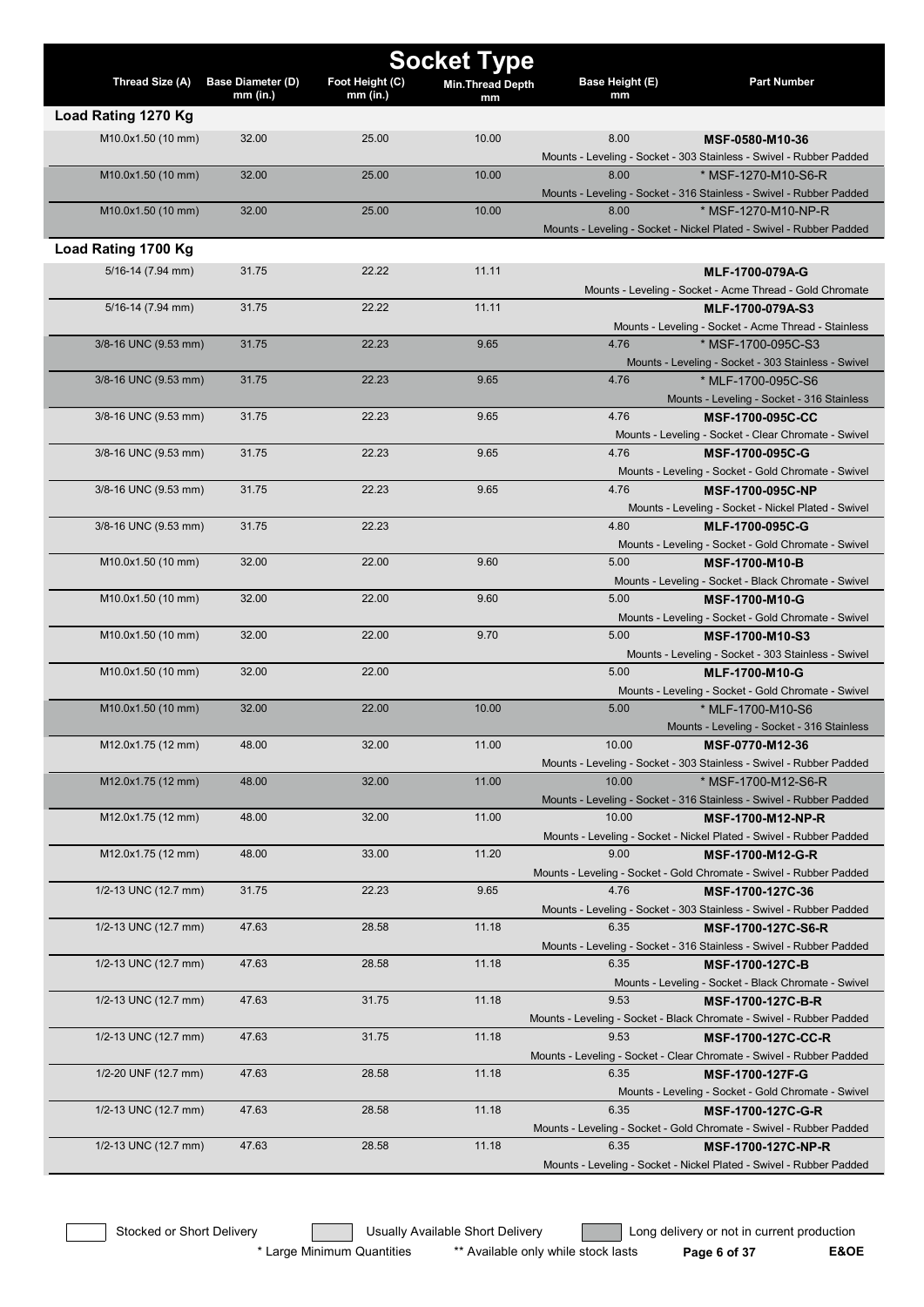|                       |                                      |                               | <b>Socket Type</b>      |                       |                                                                                                   |
|-----------------------|--------------------------------------|-------------------------------|-------------------------|-----------------------|---------------------------------------------------------------------------------------------------|
| Thread Size (A)       | <b>Base Diameter (D)</b><br>mm (in.) | Foot Height (C)<br>$mm$ (in.) | <b>Min.Thread Depth</b> | Base Height (E)<br>mm | <b>Part Number</b>                                                                                |
| Load Rating 1740 Kg   |                                      |                               | mm                      |                       |                                                                                                   |
| M10.0x1.50 (10 mm)    | 32.00                                | 22.00                         | 10.00                   | 5.00                  | <b>MSF-1740-M10-NP</b>                                                                            |
|                       |                                      |                               |                         |                       | Mounts - Leveling - Socket - Nickel Plated - Swivel                                               |
| Load Rating 1750 Kg   |                                      |                               |                         |                       |                                                                                                   |
| M12.0x1.75 (12 mm)    | 48.00                                | 29.00                         | 11.20                   | 6.00                  | MSF-1750-M12-S3                                                                                   |
|                       |                                      |                               |                         |                       | Mounts - Leveling - Socket - 303 Stainless - Swivel                                               |
| Load Rating 2040 Kg   |                                      |                               |                         |                       |                                                                                                   |
| 5/8-11 UNC (15.88 mm) | 47.63                                | 28.58                         | 11.18                   | 6.35                  | MSF-2040-159C-36                                                                                  |
|                       |                                      |                               |                         |                       | Mounts - Leveling - Socket - 303 Stainless - Swivel - Rubber Padded                               |
| 5/8-11 UNC (15.88 mm) | 63.50                                | 31.75                         | 11.18                   | 7.94                  | MSF-2040-159C-S6-R                                                                                |
|                       |                                      |                               |                         |                       | Mounts - Leveling - Socket - 316 Stainless - Swivel - Rubber Padded                               |
| 5/8-11 UNC (15.88 mm) | 63.50                                | 34.93                         | 11.18                   | 11.10                 | <b>MSF-2040-159C-CC-R</b><br>Mounts - Leveling - Socket - Clear Chromate - Swivel - Rubber Padded |
| 5/8-18 UNF (15.88 mm) | 63.50                                | 31.75                         | 11.18                   | 7.94                  | MSF-2040-159F-G                                                                                   |
|                       |                                      |                               |                         |                       | Mounts - Leveling - Socket - Gold Chromate - Swivel                                               |
| 5/8-11 UNC (15.88 mm) | 63.50                                | 31.75                         | 11.18                   | 7.94                  | MSF-2040-159C-G-R                                                                                 |
|                       |                                      |                               |                         |                       | Mounts - Leveling - Socket - Gold Chromate - Swivel - Rubber Padded                               |
| 5/8-11 UNC (15.88 mm) | 63.50                                | 31.75                         | 11.18                   | 7.94                  | <b>MSF-2040-159C-NP-R</b>                                                                         |
| M16.0x2.00 (16 mm)    | 64.00                                | 35.00                         | 11.00                   | 11.00                 | Mounts - Leveling - Socket - Nickel Plated - Swivel - Rubber Padded                               |
|                       |                                      |                               |                         |                       | MSF-0930-M16-36<br>Mounts - Leveling - Socket - 303 Stainless - Swivel - Rubber Padded            |
| M16.0x2.00 (16 mm)    | 64.00                                | 35.00                         | 11.00                   | 11.00                 | * MSF-2045-M16-S6-R                                                                               |
|                       |                                      |                               |                         |                       | Mounts - Leveling - Socket - 316 Stainless - Swivel - Rubber Padded                               |
| M16.0x2.00 (16 mm)    | 64.00                                | 35.00                         | 11.00                   | 11.00                 | * MSF-2045-M16-NP-R                                                                               |
|                       |                                      |                               |                         |                       | Mounts - Leveling - Socket - Nickel Plated - Swivel - Rubber Padded                               |
| M16.0x2.00 (16 mm)    | 64.00                                | 35.00                         | 11.20                   | 11.00                 | MSF-2040-M16-G-R<br>Mounts - Leveling - Socket - Gold Chromate - Swivel - Rubber Padded           |
| Load Rating 2250 Kg   |                                      |                               |                         |                       |                                                                                                   |
| M12.0x1.75 (12 mm)    | 48.00                                | 29.00                         | 11.00                   | 6.00                  | MSF-2250-M12-NP                                                                                   |
|                       |                                      |                               |                         |                       | Mounts - Leveling - Socket - Nickel Plated - Swivel                                               |
| Load Rating 2270 Kg   |                                      |                               |                         |                       |                                                                                                   |
| M12.0x1.75 (12 mm)    | 48.00                                | 29.00                         | 11.20                   | 6.00                  | <b>MSF-2270-M12-B</b>                                                                             |
|                       |                                      |                               |                         |                       | Mounts - Leveling - Socket - Black Chromate - Swivel                                              |
| M12.0x1.75 (12 mm)    | 48.00                                | 29.00                         | 11.20                   | 6.00                  | MSF-2270-M12-G                                                                                    |
|                       |                                      |                               |                         |                       | Mounts - Leveling - Socket - Gold Chromate - Swivel                                               |
| M12.0x1.75 (12 mm)    | 48.00                                | 29.00                         |                         | 6.00                  | MLF-2270-M12-G                                                                                    |
| 1/2-13 UNC (12.7 mm)  | 47.63                                | 28.58                         | 11.18                   | 6.35                  | Mounts - Leveling - Socket - Gold Chromate - Swivel<br>MSF-2270-127C-S3                           |
|                       |                                      |                               |                         |                       | Mounts - Leveling - Socket - 303 Stainless - Swivel                                               |
| 1/2-13 UNC (12.7 mm)  | 47.63                                | 28.58                         | 11.18                   | 6.35                  | MLF-2270-127C-S6                                                                                  |
|                       |                                      |                               |                         |                       | Mounts - Leveling - Socket - 316 Stainless                                                        |
| 1/2-13 UNC (12.7 mm)  | 47.63                                | 28.58                         | 11.18                   | 6.35                  | <b>MSF-2270-127C-CC</b>                                                                           |
|                       |                                      |                               |                         |                       | Mounts - Leveling - Socket - Clear Chromate - Swivel                                              |
| 1/2-13 UNC (12.7 mm)  | 47.63                                | 28.58                         | 11.18                   | 6.35                  | <b>MSF-2270-127C-G</b><br>Mounts - Leveling - Socket - Gold Chromate - Swivel                     |
| 1/2-13 UNC (12.7 mm)  | 47.63                                | 28.58                         | 11.18                   | 6.35                  | <b>MSF-2270-127C-NP</b>                                                                           |
|                       |                                      |                               |                         |                       | Mounts - Leveling - Socket - Nickel Plated - Swivel                                               |
| 1/2-13 UNC (12.7 mm)  | 47.63                                | 28.58                         |                         | 6.40                  | MLF-2270-127C-G                                                                                   |
|                       |                                      |                               |                         |                       | Mounts - Leveling - Socket - Gold Chromate - Swivel                                               |
| 5/8-11 UNC (15.88 mm) | 63.50                                | 31.75                         | 11.18                   | 7.94                  | <b>MSF-2270-159C-B</b>                                                                            |
| Load Rating 2450 Kg   |                                      |                               |                         |                       | Mounts - Leveling - Socket - Black Chromate - Swivel                                              |
|                       |                                      |                               | 11.18                   | 7.94                  |                                                                                                   |
| 3/4-10 UNC (19.1 mm)  | 63.50                                | 31.75                         |                         |                       | MSF-2450-191C-36<br>Mounts - Leveling - Socket - 303 Stainless - Swivel - Rubber Padded           |
| 3/4-10 UNC (19.1 mm)  | 76.20                                | 38.10                         | 15.75                   | 12.70                 | * MSF-2450-191C-S6-R                                                                              |
|                       |                                      |                               |                         |                       | Mounts - Leveling - Socket - 316 Stainless - Swivel - Rubber Padded                               |
| 3/4-10 UNC (19.1 mm)  | 76.20                                | 41.28                         | 15.75                   | 15.88                 | MSF-2450-191C-B-R                                                                                 |
|                       |                                      |                               |                         |                       | Mounts - Leveling - Socket - Black Chromate - Swivel - Rubber Padded                              |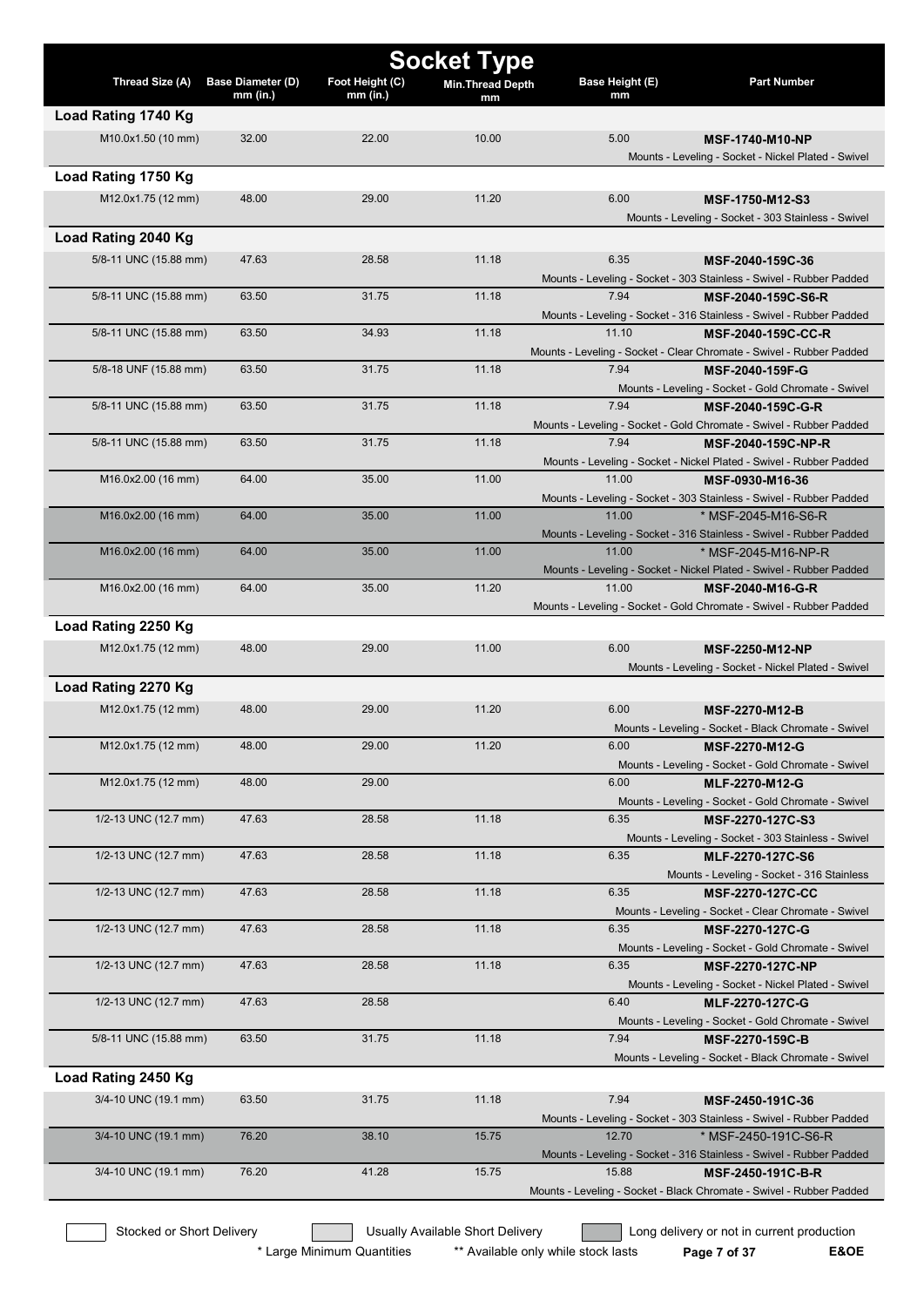| <b>Socket Type</b>    |                          |                 |                          |                 |                                                                                             |
|-----------------------|--------------------------|-----------------|--------------------------|-----------------|---------------------------------------------------------------------------------------------|
| Thread Size (A)       | <b>Base Diameter (D)</b> | Foot Height (C) | <b>Min. Thread Depth</b> | Base Height (E) | <b>Part Number</b>                                                                          |
|                       | mm (in.)                 | $mm$ (in.)      | mm                       | mm              |                                                                                             |
| Load Rating 2450 Kg   |                          |                 |                          |                 |                                                                                             |
| 3/4-16 UNF (19.1 mm)  | 76.20                    | 38.10           | 15.75                    | 12.70           | MSF-2450-191F-G                                                                             |
|                       |                          |                 |                          |                 | Mounts - Leveling - Socket - Gold Chromate - Swivel                                         |
| 3/4-10 UNC (19.1 mm)  | 76.20                    | 38.10           | 15.75                    | 12.70           | MSF-2450-191C-G-R                                                                           |
| 3/4-10 UNC (19.1 mm)  | 76.20                    | 38.10           | 15.75                    | 12.70           | Mounts - Leveling - Socket - Gold Chromate - Swivel - Rubber Padded<br>* MSF-2450-191C-NP-R |
|                       |                          |                 |                          |                 | Mounts - Leveling - Socket - Nickel Plated - Swivel - Rubber Padded                         |
| M20.0x2.50 (20 mm)    | 76.00                    | 41.00           | 15.70                    | 16.00           | MSF-2450-M20-G-R                                                                            |
|                       |                          |                 |                          |                 | Mounts - Leveling - Socket - Gold Chromate - Swivel - Rubber Padded                         |
| Load Rating 2520 Kg   |                          |                 |                          |                 |                                                                                             |
| M20.0x2.50 (20 mm)    | 76.00                    | 41.00           | 16.00                    | 16.00           | * MSF-1140-M20-36                                                                           |
|                       |                          |                 |                          |                 | Mounts - Leveling - Socket - 303 Stainless - Swivel - Rubber Padded                         |
| M20.0x2.50 (20 mm)    | 76.00                    | 41.00           | 16.00                    | 16.00           | * MSF-2520-M20-S6-R                                                                         |
|                       |                          |                 |                          |                 | Mounts - Leveling - Socket - 316 Stainless - Swivel - Rubber Padded                         |
| M20.0x2.50 (20 mm)    | 76.00                    | 41.00           | 16.00                    | 16.00           | * MSF-2520-M20-NP-R                                                                         |
|                       |                          |                 |                          |                 | Mounts - Leveling - Socket - Nickel Plated - Swivel - Rubber Padded                         |
| Load Rating 2550 Kg   |                          |                 |                          |                 |                                                                                             |
| $3/8 - 12$ (9.53 mm)  | 31.75                    | 22.22           | 11.11                    |                 | MLF-2550-095A-G                                                                             |
|                       |                          |                 |                          |                 | Mounts - Leveling - Socket - Acme Thread - Gold Chromate                                    |
| $3/8 - 12$ (9.53 mm)  | 31.75                    | 22.22           | 11.11                    |                 | MLF-2550-095A-S3                                                                            |
|                       |                          |                 |                          |                 | Mounts - Leveling - Socket - Acme Thread - Stainless                                        |
| Load Rating 2700 Kg   |                          |                 |                          |                 |                                                                                             |
| M12.0x1.75 (12 mm)    | 48.00                    | 29.00           | 11.00                    | 6.00            | * MLF-2700-M12-S6                                                                           |
|                       |                          |                 |                          |                 | Mounts - Leveling - Socket - 316 Stainless                                                  |
| M16.0x2.00 (16 mm)    | 64.00                    | 32.00           | 11.00                    | 8.00            | MSF-2700-M16-S3                                                                             |
|                       |                          |                 |                          |                 | Mounts - Leveling - Socket - 303 Stainless - Swivel                                         |
| M16.0x2.00 (16 mm)    | 64.00                    | 32.00           | 11.00                    | 8.00            | <b>MSF-2700-M16-NP</b>                                                                      |
|                       |                          |                 |                          |                 | Mounts - Leveling - Socket - Nickel Plated - Swivel                                         |
| Load Rating 2720 Kg   |                          |                 |                          |                 |                                                                                             |
| 5/8-11 UNC (15.88 mm) | 63.50                    | 31.75           | 11.18                    | 7.94            | MSF-2720-159C-S3                                                                            |
|                       |                          |                 |                          |                 | Mounts - Leveling - Socket - 303 Stainless - Swivel                                         |
| 5/8-11 UNC (15.88 mm) | 63.50                    | 31.75           | 11.18                    | 7.94            | MLF-2720-159C-S6                                                                            |
|                       | 63.50                    |                 |                          | 7.94            | Mounts - Leveling - Socket - 316 Stainless                                                  |
| 5/8-11 UNC (15.88 mm) |                          | 31.75           | 11.18                    |                 | MSF-2720-159C-CC<br>Mounts - Leveling - Socket - Clear Chromate - Swivel                    |
| 5/8-11 UNC (15.88 mm) | 63.50                    | 31.75           | 11.18                    | 7.94            | MSF-2720-159C-G                                                                             |
|                       |                          |                 |                          |                 | Mounts - Leveling - Socket - Gold Chromate - Swivel                                         |
| 5/8-11 UNC (15.88 mm) | 63.50                    | 31.75           | 11.18                    | 7.94            | <b>MSF-2720-159C-NP</b>                                                                     |
|                       |                          |                 |                          |                 | Mounts - Leveling - Socket - Nickel Plated - Swivel                                         |
| 5/8-11 UNC (15.88 mm) | 63.50                    | 31.75           |                          | 7.93            | MSF-2720-159C-B                                                                             |
|                       |                          |                 |                          |                 | Mounts - Leveling - Socket - Black Chromate - Swivel                                        |
| 5/8-11 UNC (15.88 mm) | 63.50                    | 31.75           |                          | 7.90            | MLF-2720-159C-G                                                                             |
|                       |                          |                 |                          |                 | Mounts - Leveling - Socket - Gold Chromate - Swivel                                         |
| 5/8-11 UNC (15.88 mm) | 63.50                    | 31.75           |                          | 7.93            | <b>MSF-2720-159C-LH</b>                                                                     |
|                       |                          |                 |                          |                 | Mounts - Leveling - Socket - Swivel - With Lag Holes                                        |
| M16.0x2.00 (16 mm)    | 64.00                    | 32.00           | 11.20                    | 8.00            | MSF-2720-M16-B                                                                              |
| M16.0x2.00 (16 mm)    | 64.00                    | 32.00           | 11.20                    | 8.00            | Mounts - Leveling - Socket - Black Chromate - Swivel                                        |
|                       |                          |                 |                          |                 | <b>MSF-2730-M16-CC</b><br>Mounts - Leveling - Socket - Clear Chromate - Swivel              |
| M16.0x2.00 (16 mm)    | 64.00                    | 32.00           |                          | 8.00            | <b>MLF-2720-M16-G</b>                                                                       |
|                       |                          |                 |                          |                 | Mounts - Leveling - Socket - Gold Chromate - Swivel                                         |
| M16.0x2.00 (16 mm)    | 64.00                    | 32.00           | 11.20                    | 8.00            | MSF-2730-M16-G                                                                              |
|                       |                          |                 |                          |                 | Mounts - Leveling - Socket - Gold Chromate - Swivel                                         |
| Load Rating 3080 Kg   |                          |                 |                          |                 |                                                                                             |
| M24.0x3.00 (24 mm)    | 102.00                   | 51.00           | 20.00                    | 14.00           | * MSF-3080-M24-36                                                                           |
|                       |                          |                 |                          |                 | Mounts - Leveling - Socket - 303 Stainless - Swivel - Rubber Padded                         |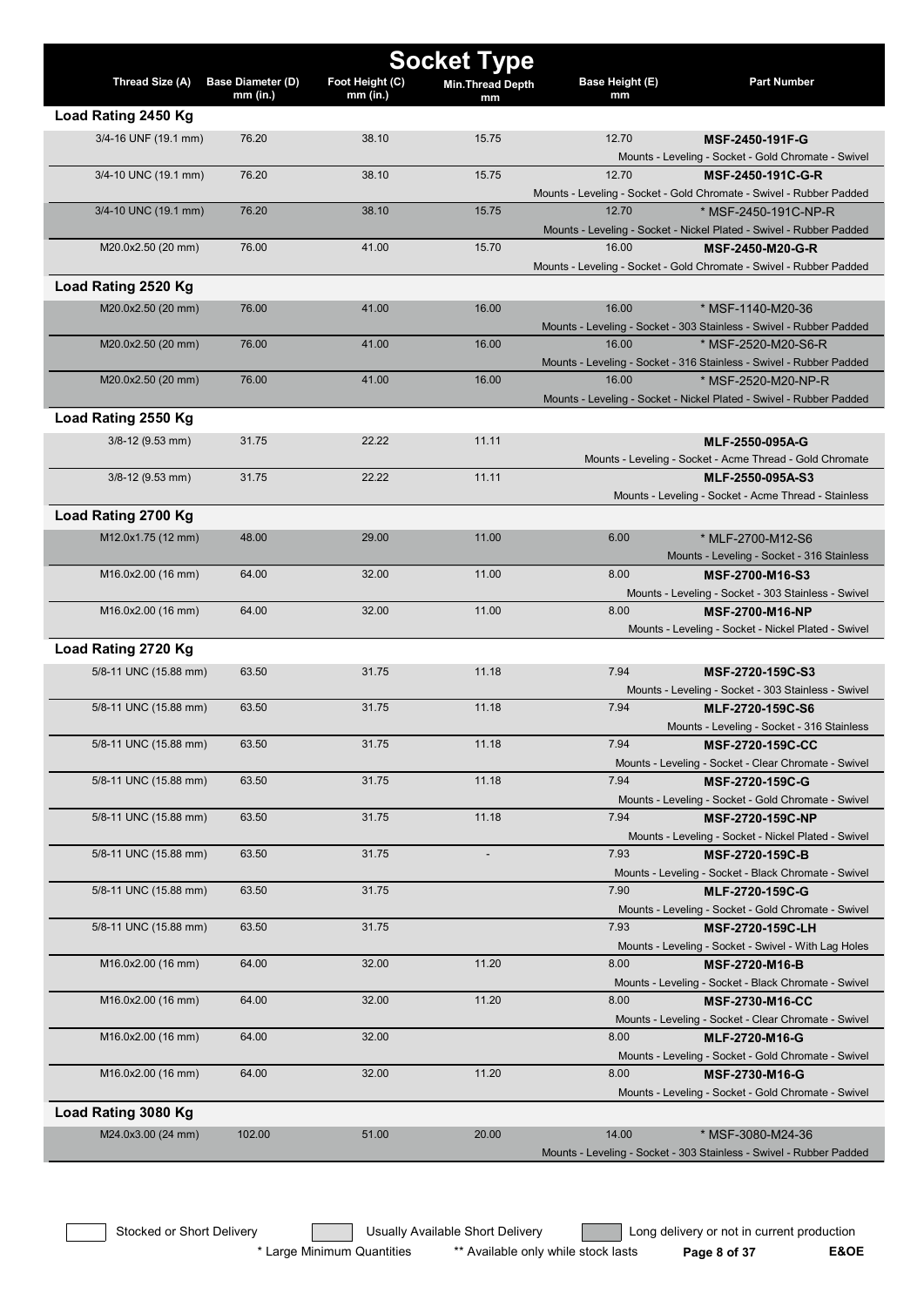| <b>Socket Type</b>   |                          |                 |                         |                 |                                                                              |  |
|----------------------|--------------------------|-----------------|-------------------------|-----------------|------------------------------------------------------------------------------|--|
| Thread Size (A)      | <b>Base Diameter (D)</b> | Foot Height (C) | <b>Min.Thread Depth</b> | Base Height (E) | <b>Part Number</b>                                                           |  |
|                      | $mm$ (in.)               | $mm$ (in.)      | mm                      | mm              |                                                                              |  |
| Load Rating 3270 Kg  |                          |                 |                         |                 |                                                                              |  |
| 3/4-10 UNC (19.1 mm) | 76.20                    | 38.10           | 15.75                   | 12.70           | MSF-3270-191C-B                                                              |  |
|                      |                          |                 |                         |                 | Mounts - Leveling - Socket - Black Chromate - Swivel                         |  |
| 3/4-10 UNC (19.1 mm) | 76.20                    | 38.10           | 15.75                   | 12.70           | <b>MSF-3270-191C-CC</b>                                                      |  |
|                      |                          |                 |                         |                 | Mounts - Leveling - Socket - Clear Chromate - Swivel                         |  |
| 3/4-10 UNC (19.1 mm) | 76.20                    | 38.10           | 15.75                   | 12.70           | MSF-3270-191C-G                                                              |  |
|                      |                          |                 |                         |                 | Mounts - Leveling - Socket - Gold Chromate - Swivel                          |  |
| 3/4-10 UNC (19.1 mm) | 76.20                    | 38.10           | 15.75                   | 12.70           | <b>MSF-3270-191C-NP</b>                                                      |  |
|                      |                          |                 |                         |                 | Mounts - Leveling - Socket - Nickel Plated - Swivel                          |  |
| 3/4-10 UNC (19.1 mm) | 76.20                    | 38.10           |                         | 12.70           | MLF-3270-191C-G                                                              |  |
|                      |                          |                 |                         |                 | Mounts - Leveling - Socket - Gold Chromate - Swivel                          |  |
| 3/4-16 UNC (19.1 mm) | 76.20                    | 38.10           |                         | 12.70           | <b>MSF-3270-191C-LH</b>                                                      |  |
|                      |                          |                 |                         |                 | Mounts - Leveling - Socket - Swivel - With Lag Holes                         |  |
| M20.0x2.50 (20 mm)   | 76.00                    | 38.00           | 15.70                   | 13.00           | MSF-3270-M20-S3                                                              |  |
|                      |                          |                 |                         |                 | Mounts - Leveling - Socket - 303 Stainless - Swivel                          |  |
| M20.0x2.50 (20 mm)   | 76.00                    | 38.00           | 15.70                   | 13.00           | <b>MSF-3270-M20-B</b>                                                        |  |
| M20.0x2.50 (20 mm)   |                          | 38.00           | 15.70                   | 13.00           | Mounts - Leveling - Socket - Black Chromate - Swivel                         |  |
|                      | 76.00                    |                 |                         |                 | <b>MSF-3270-M20-CC</b>                                                       |  |
| M20.0x2.50 (20 mm)   | 76.00                    | 38.00           |                         | 13.00           | Mounts - Leveling - Socket - Clear Chromate - Swivel                         |  |
|                      |                          |                 |                         |                 | <b>MLF-3270-M20-G</b><br>Mounts - Leveling - Socket - Gold Chromate - Swivel |  |
| M20.0x2.50 (20 mm)   | 76.00                    | 38.00           | 15.70                   | 13.00           | MSF-3270-M20-G                                                               |  |
|                      |                          |                 |                         |                 | Mounts - Leveling - Socket - Gold Chromate - Swivel                          |  |
| Load Rating 3350 Kg  |                          |                 |                         |                 |                                                                              |  |
|                      |                          |                 |                         |                 |                                                                              |  |
| M16.0x2.00 (16 mm)   | 64.00                    | 32.00           | 11.00                   | 8.00            | * MLF-3350-M16-S6                                                            |  |
|                      | 76.20                    | 38.10           | 15.75                   | 12.70           | Mounts - Leveling - Socket - 316 Stainless                                   |  |
| 3/4-10 UNC (19.1 mm) |                          |                 |                         |                 | MSF-3360-191C-S3                                                             |  |
| 3/4-10 UNC (19.1 mm) | 76.20                    | 38.10           | 15.75                   | 12.70           | Mounts - Leveling - Socket - 303 Stainless - Swivel<br>MLF-3350-191C-S6      |  |
|                      |                          |                 |                         |                 | Mounts - Leveling - Socket - 316 Stainless                                   |  |
| M20.0x2.50 (20 mm)   | 76.00                    | 38.00           | 16.00                   | 13.00           | <b>MSF-3350-M20-NP</b>                                                       |  |
|                      |                          |                 |                         |                 | Mounts - Leveling - Socket - Nickel Plated - Swivel                          |  |
| Load Rating 3400 Kg  |                          |                 |                         |                 |                                                                              |  |
|                      |                          | 28.58           |                         |                 |                                                                              |  |
| $1/2 - 10$ (12.7 mm) | 47.63                    |                 | 14.30                   |                 | <b>MLF-3400-127A-G</b>                                                       |  |
| $1/2 - 10$ (12.7 mm) | 47.63                    | 28.58           | 14.30                   |                 | Mounts - Leveling - Socket - Acme Thread - Gold Chromate<br>MLF-3400-127A-S3 |  |
|                      |                          |                 |                         |                 | Mounts - Leveling - Socket - Acme Thread - Stainless                         |  |
| Load Rating 4080 Kg  |                          |                 |                         |                 |                                                                              |  |
|                      |                          |                 |                         |                 |                                                                              |  |
| 5/8-8 (15.88 mm)     | 63.50                    | 31.75           | 15.90                   |                 | MLF-4080-159A-G                                                              |  |
|                      |                          |                 |                         |                 | Mounts - Leveling - Socket - Acme Thread - Gold Chromate                     |  |
| 5/8-8 (15.88 mm)     | 63.50                    | 31.75           | 15.90                   |                 | MLF-4080-159A-S3                                                             |  |
|                      |                          |                 |                         |                 | Mounts - Leveling - Socket - Acme Thread - Stainless                         |  |
| Load Rating 5030 Kg  |                          |                 |                         |                 |                                                                              |  |
| $3/4 - 6$ (19.1 mm)  | 76.20                    | 38.10           | 19.10                   |                 | MLF-5030-191A-G                                                              |  |
|                      |                          |                 |                         |                 | Mounts - Leveling - Socket - Acme Thread - Gold Chromate                     |  |
| $3/4 - 6$ (19.1 mm)  | 76.20                    | 38.10           | 19.10                   |                 | MLF-5030-191A-S3                                                             |  |
|                      |                          |                 |                         |                 | Mounts - Leveling - Socket - Acme Thread - Stainless                         |  |
| Load Rating 6800 Kg  |                          |                 |                         |                 |                                                                              |  |
| M24.0x3.00 (24 mm)   | 102.00                   | 51.00           | 20.00                   | 14.00           | * MSF-S6800-M24-S6-R                                                         |  |
|                      |                          |                 |                         |                 | Mounts - Leveling - Socket - 316 Stainless - Swivel - Rubber Padded          |  |
| M24.0x3.00 (24 mm)   | 102.00                   | 51.00           | 20.00                   | 14.00           | * MSF-6800-M24-NP-R                                                          |  |
|                      |                          |                 |                         |                 | Mounts - Leveling - Socket - Nickel Plated - Swivel - Rubber Padded          |  |
| 1-8 UNC (25.4 mm)    | 101.60                   | 47.63           | 20.57                   | 13.49           | MSF-S6800-254C-S6-R                                                          |  |
|                      |                          |                 |                         |                 | Mounts - Leveling - Socket - 316 Stainless - Swivel - Rubber Padded          |  |
| 1-8 UNC (25.4 mm)    | 101.60                   | 47.63           | 20.57                   | 13.49           | * MSF-6800-254C-NP-R                                                         |  |
|                      |                          |                 |                         |                 | Mounts - Leveling - Socket - Nickel Plated - Swivel - Rubber Padded          |  |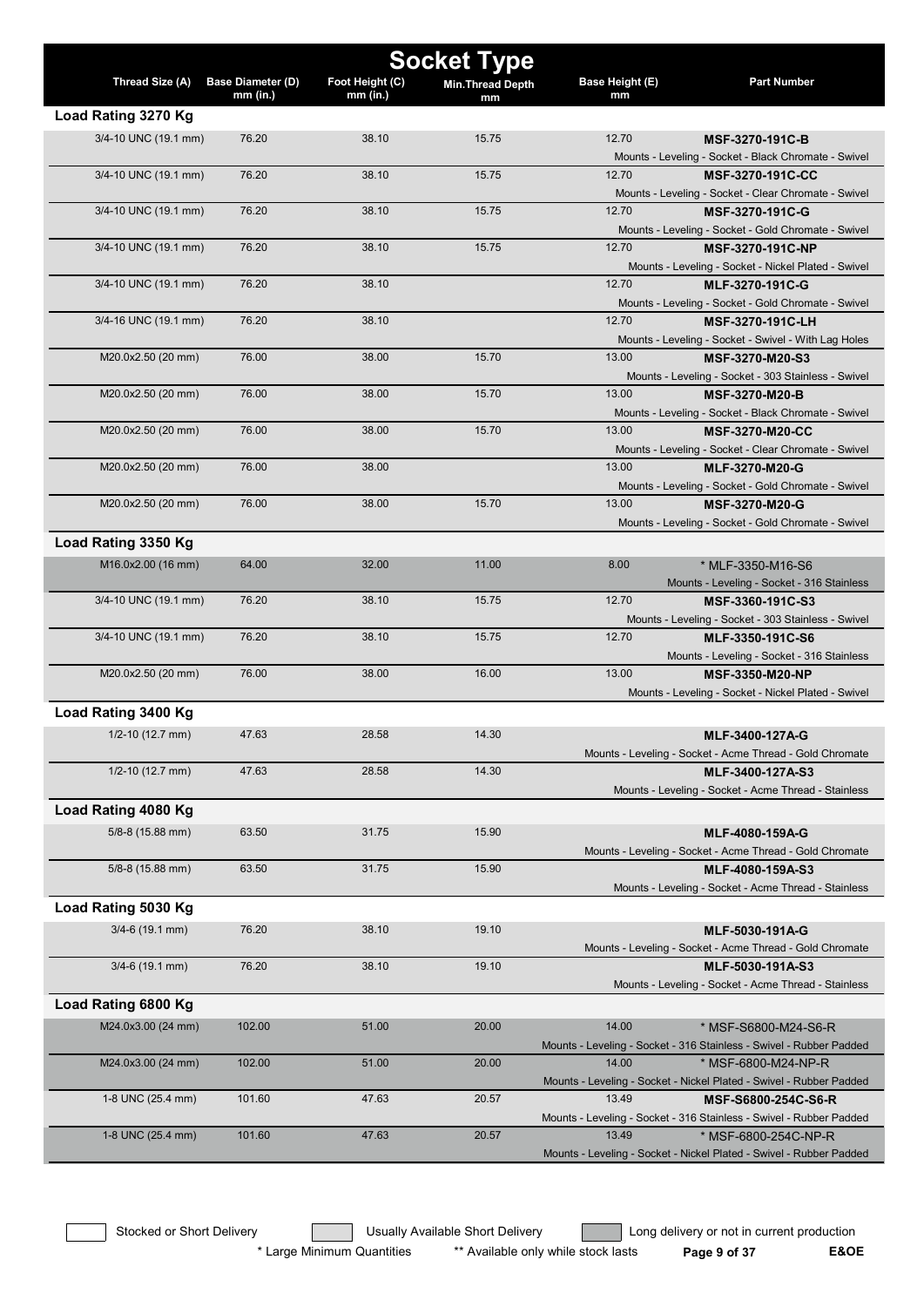| <b>Socket Type</b>   |                                        |                               |                                |                              |                                                                      |  |  |
|----------------------|----------------------------------------|-------------------------------|--------------------------------|------------------------------|----------------------------------------------------------------------|--|--|
| Thread Size (A)      | <b>Base Diameter (D)</b><br>$mm$ (in.) | Foot Height (C)<br>$mm$ (in.) | <b>Min. Thread Depth</b><br>mm | <b>Base Height (E)</b><br>mm | <b>Part Number</b>                                                   |  |  |
| Load Rating 7440 Kg  |                                        |                               |                                |                              |                                                                      |  |  |
| 1-8 UNC (25.4 mm)    | 101.60                                 | 50.80                         | 20.57                          | 30.94                        | MSF-7440-254C-B-R                                                    |  |  |
|                      |                                        |                               |                                |                              | Mounts - Leveling - Socket - Black Chromate - Swivel - Rubber Padded |  |  |
| 1-8 UNC (25.4 mm)    | 101.60                                 | 47.63                         | 20.57                          | 13.49                        | MSF-7440-254C-G-R                                                    |  |  |
|                      |                                        |                               |                                |                              | Mounts - Leveling - Socket - Gold Chromate - Swivel - Rubber Padded  |  |  |
| Load Rating 7660 Kg  |                                        |                               |                                |                              |                                                                      |  |  |
| M24.0x3.00 (24 mm)   | 102.00                                 | 48.00                         | 20.60                          | 10.00                        | MSF-7660-M24-S3                                                      |  |  |
|                      |                                        |                               |                                |                              | Mounts - Leveling - Socket - 303 Stainless - Swivel                  |  |  |
| Load Rating 9000 Kg  |                                        |                               |                                |                              |                                                                      |  |  |
| M20.0x2.50 (20 mm)   | 76.00                                  | 38.00                         | 16.00                          | 13.00                        | * MLF-9000-M20-S6                                                    |  |  |
|                      |                                        |                               |                                |                              | Mounts - Leveling - Socket - 316 Stainless                           |  |  |
| M24.0x3.00 (24 mm)   | 102.00                                 | 48.00                         | 20.00                          | 10.00                        | * MLF-9000-M24-S6                                                    |  |  |
|                      |                                        |                               |                                |                              | Mounts - Leveling - Socket - 316 Stainless                           |  |  |
| M24.0x3.00 (24 mm)   | 102.00                                 | 48.00                         | 20.00                          | 10.00                        | MSF-9000-M24-NP                                                      |  |  |
|                      |                                        |                               |                                |                              | Mounts - Leveling - Socket - Nickel Plated - Swivel                  |  |  |
| Load Rating 9070 Kg  |                                        |                               |                                |                              |                                                                      |  |  |
| 1-8 UNC (25.4 mm)    | 101.60                                 | 47.63                         | 20.57                          | 10.32                        | * MSF-9070-254C-S3                                                   |  |  |
|                      |                                        |                               |                                |                              | Mounts - Leveling - Socket - 303 Stainless - Swivel                  |  |  |
| 1-8 UNC (25.4 mm)    | 101.60                                 | 47.63                         | 20.57                          | 10.32                        | * MLF-9070-254C-S6                                                   |  |  |
|                      |                                        |                               |                                |                              | Mounts - Leveling - Socket - 316 Stainless                           |  |  |
| Load Rating 9530 Kg  |                                        |                               |                                |                              |                                                                      |  |  |
| 1-8 UNC (25.4 mm)    | 76.20                                  | 38.10                         | 15.75                          | 12.70                        | MSF-9530-254C-36                                                     |  |  |
|                      |                                        |                               |                                |                              | Mounts - Leveling - Socket - 303 Stainless - Swivel - Rubber Padded  |  |  |
| Load Rating 9920 Kg  |                                        |                               |                                |                              |                                                                      |  |  |
| 1-8 UNC (25.4 mm)    | 101.60                                 | 47.63                         | 20.57                          | 10.32                        | MSF-9920-254C-B                                                      |  |  |
|                      |                                        |                               |                                |                              | Mounts - Leveling - Socket - Black Chromate - Swivel                 |  |  |
| 1-8 UNC (25.4 mm)    | 101.60                                 | 47.63                         | 20.57                          | 10.32                        | <b>MSF-9920-254C-CC</b>                                              |  |  |
|                      |                                        |                               |                                |                              | Mounts - Leveling - Socket - Clear Chromate - Swivel                 |  |  |
| Load Rating 9980 Kg  |                                        |                               |                                |                              |                                                                      |  |  |
| M24.0x3.00 (24 mm)   | 102.00                                 | 48.00                         |                                | 10.00                        | MLF-9980-M24-G                                                       |  |  |
|                      |                                        |                               |                                |                              | Mounts - Leveling - Socket - Gold Chromate - Swivel                  |  |  |
| 1-12 UNF (25.4 mm)   | 101.60                                 | 47.63                         | 20.57                          | 10.32                        | MSF-9980-254F-G                                                      |  |  |
|                      |                                        |                               |                                |                              | Mounts - Leveling - Socket - Gold Chromate - Swivel                  |  |  |
| 1-8 UNC (25.4 mm)    | 101.60                                 | 47.63                         | 20.57                          | 10.32                        | MSF-9980-254C-G                                                      |  |  |
|                      |                                        |                               |                                |                              | Mounts - Leveling - Socket - Gold Chromate - Swivel                  |  |  |
| 1-8 UNC (25.4 mm)    | 101.60                                 | 47.63                         | 20.57                          | 10.32                        | MSF-9980-254C-NP                                                     |  |  |
|                      |                                        |                               |                                |                              | Mounts - Leveling - Socket - Nickel Plated - Swivel                  |  |  |
| 1-8 UNC (25.4 mm)    | 101.60                                 | 47.63                         |                                | 10.30                        | MLF-9980-254C-G                                                      |  |  |
|                      |                                        |                               |                                |                              | Mounts - Leveling - Socket - Gold Chromate - Swivel                  |  |  |
| 1-8 UNC (25.4 mm)    | 101.60                                 | 36.50                         |                                | 27.76                        | MSF-9980-254C-LH                                                     |  |  |
|                      |                                        |                               |                                |                              | Mounts - Leveling - Socket - Swivel - With Lag Holes                 |  |  |
| Load Rating 13610 Kg |                                        |                               |                                |                              |                                                                      |  |  |
| $1-5(25.4$ mm)       | 101.60                                 | 47.62                         | 23.80                          |                              | MLF-13610-254A-G                                                     |  |  |
|                      |                                        |                               |                                |                              | Mounts - Leveling - Socket - Acme Thread - Gold Chromate             |  |  |
| $1-5(25.4$ mm)       | 101.60                                 | 47.62                         | 23.80                          |                              | MLF-13610-254A-S3                                                    |  |  |
|                      |                                        |                               |                                |                              | Mounts - Leveling - Socket - Acme Thread - Stainless                 |  |  |

Stocked or Short Delivery **Contract Contract Contract Contract** Usually Available Short Delivery **Contract Long delivery or not in current production** \* Large Minimum Quantities \*\* Available only while stock lasts **Page 10 of 37** E&OE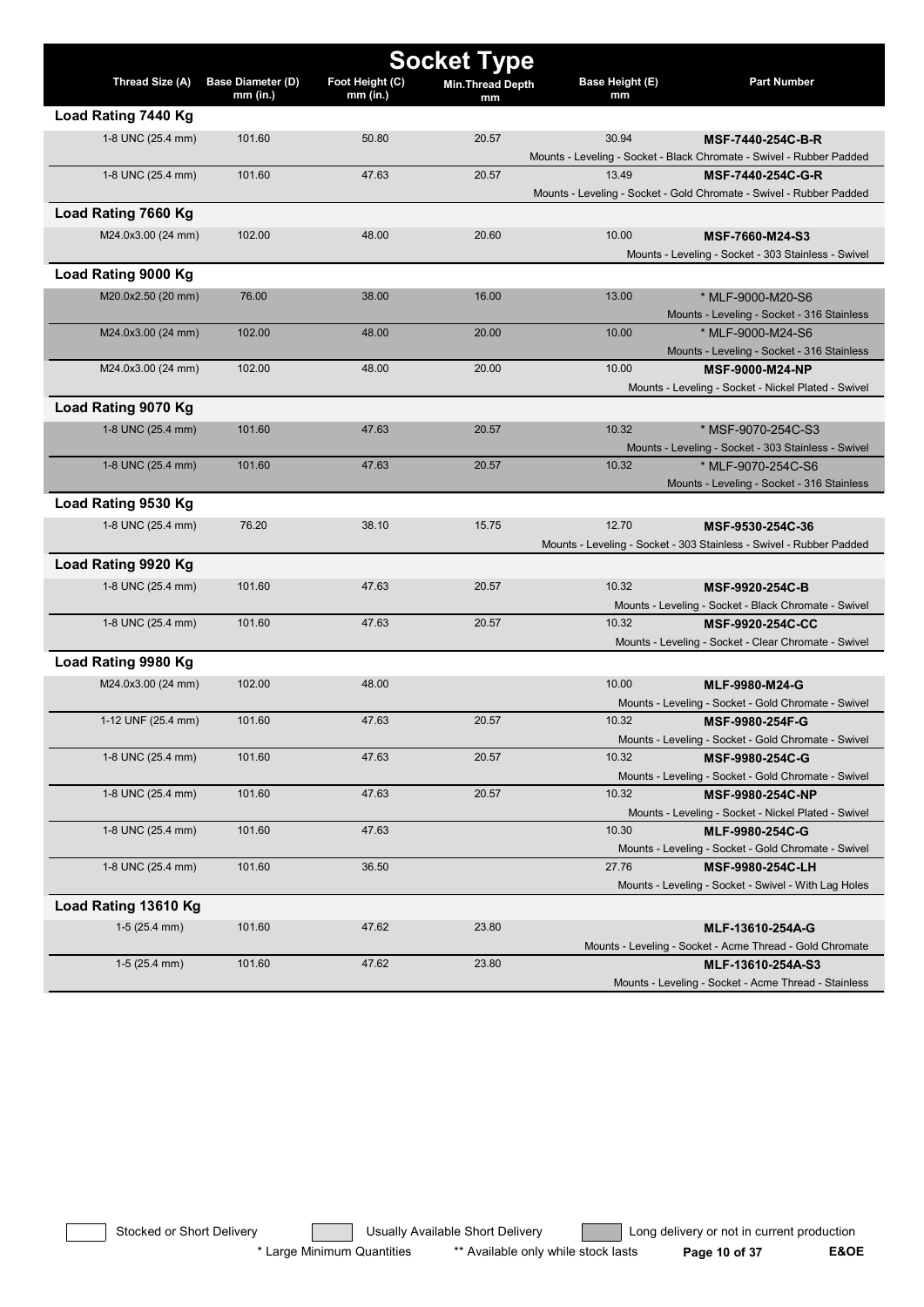|                           |                                        |                               | <b>Studded Type</b>              |                       |                                                                                           |
|---------------------------|----------------------------------------|-------------------------------|----------------------------------|-----------------------|-------------------------------------------------------------------------------------------|
| Thread Size (A)           | <b>Base Diameter (D)</b><br>$mm$ (in.) | Foot Height (C)<br>$mm$ (in.) | Thread Length (F)<br>mm          | Base Height (E)<br>mm | <b>Part Number</b>                                                                        |
| Load Rating 14 Kg         |                                        |                               |                                  |                       |                                                                                           |
| 1/4-28 UNF (6.35 mm)      | 44.45                                  | 50.80                         |                                  |                       | MLM-0014-064F-044-Y                                                                       |
|                           |                                        |                               |                                  |                       | Mounts - Leveling - Studded - Elastomer Base - OSHA Yellow                                |
| Load Rating 47 Kg         |                                        |                               |                                  |                       |                                                                                           |
| 3/8-24 UNF (9.53 mm)      | 76.20                                  | 79.38                         |                                  |                       | MLM-0047-095F-076-Y                                                                       |
|                           |                                        |                               |                                  |                       | Mounts - Leveling - Studded - Elastomer Base - OSHA Yellow                                |
| M12.0x1.75 (12 mm)        | 76.20                                  | 41.28                         | 51.00                            |                       | MLM-0047-M12-051-AV<br>Mounts - Leveling - Studded - Anti-Vibration                       |
| M12.0x1.75 (12 mm)        | 76.20                                  | 41.28                         | 84.00                            |                       | MLM-0047-M12-084-AV                                                                       |
|                           |                                        |                               |                                  |                       | Mounts - Leveling - Studded - Anti-Vibration                                              |
| 1/2-13 UNC (12.7 mm)      | 76.20                                  | 41.28                         | 50.80                            |                       | MLM-0047-127C-051-AV                                                                      |
|                           |                                        |                               |                                  |                       | Mounts - Leveling - Studded - Anti-Vibration                                              |
| 1/2-13 UNC (12.7 mm)      | 76.20                                  | 41.28                         | 101.60                           |                       | MLM-0047-127C-102-AV                                                                      |
|                           |                                        |                               |                                  |                       | Mounts - Leveling - Studded - Anti-Vibration                                              |
| Load Rating 70 Kg         |                                        |                               |                                  |                       |                                                                                           |
| 10-32 UNF (4.76 mm)       | 19.05                                  | 13.49                         | 50.80                            | 2.77                  | MSM-0070-048F-S3-A<br>Mounts - Leveling - Studded - 303 Stainless - Swivel - Acetal Base  |
| 10-32 UNF (4.76 mm)       | 19.05                                  | 16.67                         | 25.40                            | 5.95                  | MSM-0070-048F-G-A                                                                         |
|                           |                                        |                               |                                  |                       | Mounts - Leveling - Studded - Gold Chromate - Swivel - Acetal Base                        |
| <b>Load Rating 78 Kg</b>  |                                        |                               |                                  |                       |                                                                                           |
| 5/16-18 UNC (7.94 mm)     | 32.00                                  | 12.95                         | 38.10                            |                       | MLM-0078-079C-P-A                                                                         |
|                           |                                        |                               |                                  |                       | Mounts - Leveling - Studded - Thermoplastic                                               |
| 5/16-18 UNC (7.94 mm)     | 39.88                                  | 12.95                         | 38.10                            |                       | MLM-0078-079C-P-B                                                                         |
|                           |                                        |                               |                                  |                       | Mounts - Leveling - Studded - Thermoplastic                                               |
| 3/8-16 UNC (9.53 mm)      | 32.00                                  | 12.95                         | 44.45                            |                       | MLM-0078-095C-P-A<br>Mounts - Leveling - Studded - Thermoplastic                          |
| 3/8-16 UNC (9.53 mm)      | 39.88                                  | 12.95                         | 44.45                            |                       | MLM-0078-095C-P-B                                                                         |
|                           |                                        |                               |                                  |                       | Mounts - Leveling - Studded - Thermoplastic                                               |
| Load Rating 90 Kg         |                                        |                               |                                  |                       |                                                                                           |
| 1/4-20 UNC (6.35 mm)      | 25.40                                  | 17.85                         | 63.50                            | 3.96                  | MSM-0090-064C-S3-A                                                                        |
|                           |                                        |                               |                                  |                       | Mounts - Leveling - Studded - 303 Stainless - Swivel - Acetal Base                        |
| 1/4-20 UNC (6.35 mm)      | 25.40                                  | 21.03                         | 31.75                            | 7.14                  | MSM-0090-064C-G-A                                                                         |
| 1/4-20 UNC (6.35 mm)      | 25.40                                  | 21.03                         | 63.50                            | 7.14                  | Mounts - Leveling - Studded - Gold Chromate - Swivel - Acetal Base<br>MSM-0090-064C-L-G-A |
|                           |                                        |                               |                                  |                       | Mounts - Leveling - Studded - Gold Chromate - Swivel - Acetal Base                        |
| M12.0x1.75 (12 mm)        | 76.20                                  | 41.28                         | 51.00                            |                       | MLM-0090-051-M12-AV                                                                       |
|                           |                                        |                               |                                  |                       | Mounts - Leveling - Studded - Anti-Vibration                                              |
| M12.0x1.75 (12 mm)        | 76.20                                  | 41.28                         | 84.00                            |                       | MLM-0090-084-M12-AV                                                                       |
| 1/2-13 UNC (12.7 mm)      | 76.20                                  | 41.28                         | 50.80                            |                       | Mounts - Leveling - Studded - Anti-Vibration                                              |
|                           |                                        |                               |                                  |                       | MLM-0090-051-127C-AV<br>Mounts - Leveling - Studded - Anti-Vibration                      |
| 1/2-13 UNC (12.7 mm)      | 76.20                                  | 41.28                         | 101.60                           |                       | MLM-0090-102-127C-AV                                                                      |
|                           |                                        |                               |                                  |                       | Mounts - Leveling - Studded - Anti-Vibration                                              |
| Load Rating 100 Kg        |                                        |                               |                                  |                       |                                                                                           |
| M8.0x1.25 (8 mm)          | 32.00                                  | 22.00                         | 45.00                            |                       | MLM-0100-22-32-45-M08-P                                                                   |
|                           |                                        |                               |                                  |                       | Mounts - Leveling - Studded - Thermoplastic                                               |
| M8.0x1.25 (8 mm)          | 32.00                                  | 22.00                         | 70.00                            |                       | MLM-0100-22-32-70-M08-P                                                                   |
| M8.0x1.25 (8 mm)          | 40.00                                  | 22.00                         | 70.00                            |                       | Mounts - Leveling - Studded - Thermoplastic<br>MLM-0100-22-40-70-M08-P                    |
|                           |                                        |                               |                                  |                       | Mounts - Leveling - Studded - Thermoplastic                                               |
| M8.0x1.25 (8 mm)          | 40.00                                  | 22.00                         | 45.00                            |                       | MLM-0100-22-40-45-M08-P                                                                   |
|                           |                                        |                               |                                  |                       | Mounts - Leveling - Studded - Thermoplastic                                               |
| M8.0x1.25 (8 mm)          | 80.00                                  | 27.00                         | 45.00                            |                       | MLM-0100-27-80-45-M08-P-                                                                  |
|                           |                                        |                               |                                  |                       | в<br>Mounts - Leveling - Studded - Thermoplastic                                          |
| M8.0x1.25 (8 mm)          | 50.00                                  | 27.00                         | 70.00                            |                       | MLM-0100-27-50-70-M08-P                                                                   |
|                           |                                        |                               |                                  |                       | Mounts - Leveling - Studded - Thermoplastic                                               |
| M8.0x1.25 (8 mm)          | 50.00                                  | 27.00                         | 45.00                            |                       | MLM-0100-27-50-45-M08-P                                                                   |
|                           |                                        |                               |                                  |                       | Mounts - Leveling - Studded - Thermoplastic                                               |
| Stocked or Short Delivery |                                        |                               | Usually Available Short Delivery |                       | Long delivery or not in current production                                                |

\* Large Minimum Quantities \*\* Available only while stock lasts **Page 11 of 37** E&OE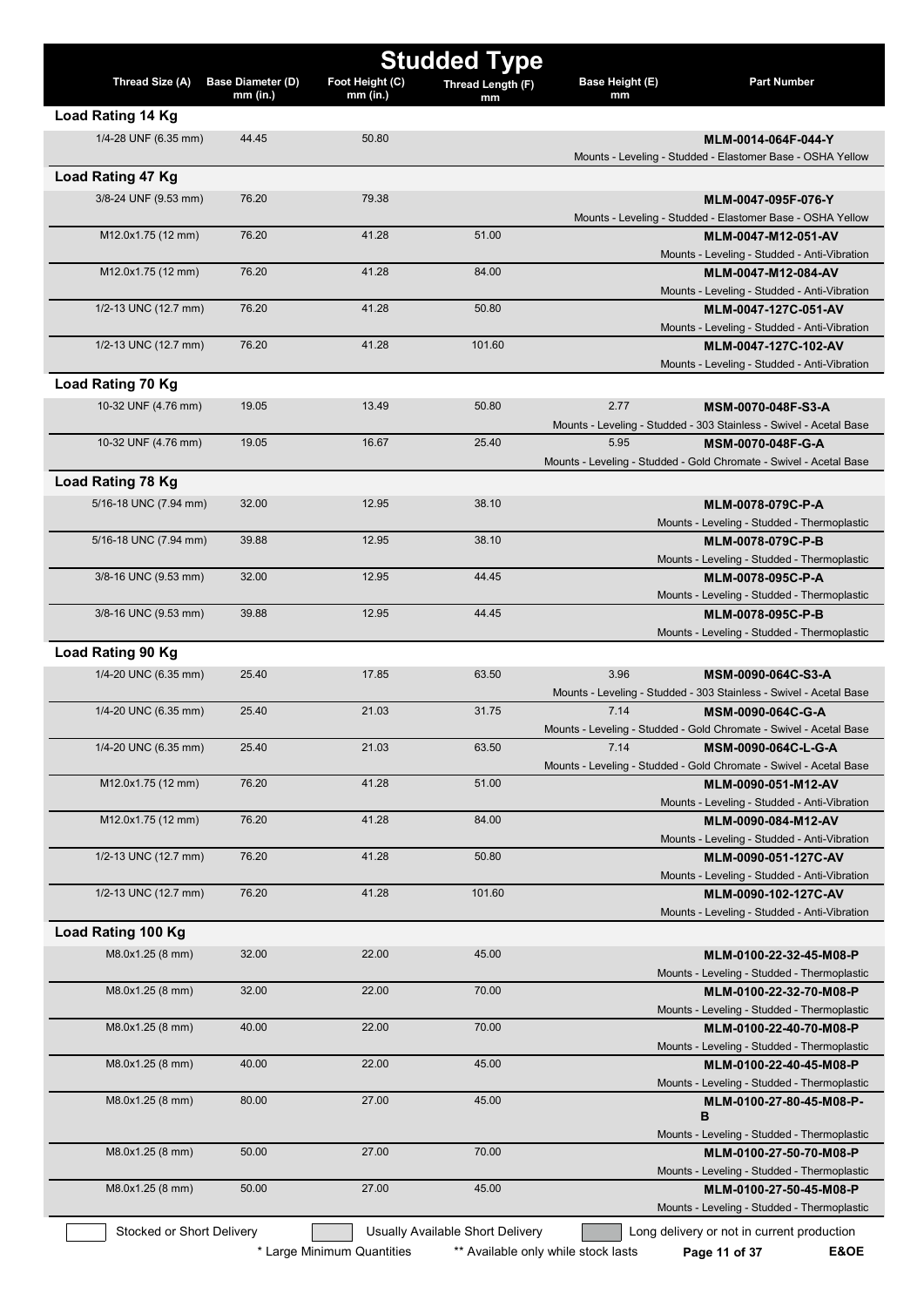|                     |                                        |                               | <b>Studded Type</b>     |                       |                                                                         |
|---------------------|----------------------------------------|-------------------------------|-------------------------|-----------------------|-------------------------------------------------------------------------|
| Thread Size (A)     | <b>Base Diameter (D)</b><br>$mm$ (in.) | Foot Height (C)<br>$mm$ (in.) | Thread Length (F)<br>mm | Base Height (E)<br>mm | <b>Part Number</b>                                                      |
| Load Rating 100 Kg  |                                        |                               |                         |                       |                                                                         |
| M8.0x1.25 (8 mm)    | 80.00                                  | 27.00                         | 45.00                   |                       | MLM-0100-27-80-45-M08-P                                                 |
|                     |                                        |                               |                         |                       | Mounts - Leveling - Studded - Thermoplastic                             |
| M8.0x1.25 (8 mm)    | 80.00                                  | 27.00                         | 70.00                   |                       | MLM-0100-27-80-70-M08-P-<br>B                                           |
|                     |                                        |                               |                         |                       | Mounts - Leveling - Studded - Thermoplastic                             |
| M10.0x1.50 (10 mm)  | 40.00                                  | 22.00                         | 70.00                   |                       | MLM-0100-22-40-70-M10-P                                                 |
|                     |                                        |                               |                         |                       | Mounts - Leveling - Studded - Thermoplastic                             |
| M10.0x1.50 (10 mm)  | 32.00                                  | 22.00                         | 45.00                   |                       | MLM-0100-22-32-45-M10-P                                                 |
|                     |                                        |                               |                         |                       | Mounts - Leveling - Studded - Thermoplastic                             |
| M10.0x1.50 (10 mm)  | 80.00                                  | 27.00                         | 45.00                   |                       | MLM-0100-27-80-45-M10-P-<br>B                                           |
|                     |                                        |                               |                         |                       | Mounts - Leveling - Studded - Thermoplastic                             |
| M10.0x1.50 (10 mm)  | 80.00                                  | 27.00                         | 70.00                   |                       | MLM-0100-27-80-70-M10-P-                                                |
|                     |                                        |                               |                         |                       | в                                                                       |
|                     |                                        |                               |                         |                       | Mounts - Leveling - Studded - Thermoplastic                             |
| M10.0x1.50 (10 mm)  | 50.00                                  | 27.00                         | 45.00                   |                       | MLM-0100-27-50-45-M10-P                                                 |
|                     | 50.00                                  | 27.00                         | 70.00                   |                       | Mounts - Leveling - Studded - Thermoplastic                             |
| M10.0x1.50 (10 mm)  |                                        |                               |                         |                       | MLM-0100-27-50-70-M10-P<br>Mounts - Leveling - Studded - Thermoplastic  |
| M10.0x1.50 (10 mm)  | 80.00                                  | 27.00                         | 45.00                   |                       | MLM-0100-27-80-45-M10-P                                                 |
|                     |                                        |                               |                         |                       | Mounts - Leveling - Studded - Thermoplastic                             |
| M12.0x1.75 (12 mm)  | 80.00                                  | 27.00                         | 45.00                   |                       | MLM-0100-27-80-45-M12-P-                                                |
|                     |                                        |                               |                         |                       | в                                                                       |
|                     |                                        |                               |                         |                       | Mounts - Leveling - Studded - Thermoplastic                             |
| M12.0x1.75 (12 mm)  | 50.00                                  | 27.00                         | 45.00                   |                       | MLM-0100-27-50-45-M12-P<br>Mounts - Leveling - Studded - Thermoplastic  |
| M12.0x1.75 (12 mm)  | 80.00                                  | 27.00                         | 70.00                   |                       | MLM-0100-27-80-70-M12-P                                                 |
|                     |                                        |                               |                         |                       | Mounts - Leveling - Studded - Thermoplastic                             |
| M12.0x1.75 (12 mm)  | 80.00                                  | 27.00                         | 70.00                   |                       | MLM-0100-27-80-70-M12-P-                                                |
|                     |                                        |                               |                         |                       | B                                                                       |
|                     |                                        |                               |                         |                       | Mounts - Leveling - Studded - Thermoplastic                             |
| M14.0x2.00 (14 mm)  | 80.00                                  | 27.00                         | 120.00                  |                       | MLM-0100-27-80-120-M14-<br>P-B                                          |
|                     |                                        |                               |                         |                       | Mounts - Leveling - Studded - Thermoplastic                             |
| M14.0x2.00 (14 mm)  | 80.00                                  | 27.00                         | 120.00                  |                       | MLM-0100-27-80-120-M14-P                                                |
|                     |                                        |                               |                         |                       | Mounts - Leveling - Studded - Thermoplastic                             |
| M14.0x2.00 (14 mm)  | 80.00                                  | 27.00                         | 70.00                   |                       | MLM-0100-27-80-70-M14-P                                                 |
|                     |                                        |                               |                         |                       | Mounts - Leveling - Studded - Thermoplastic                             |
| M14.0x2.00 (14 mm)  | 80.00                                  | 27.00                         | 70.00                   |                       | MLM-0100-27-80-70-M14-P-<br>в                                           |
|                     |                                        |                               |                         |                       | Mounts - Leveling - Studded - Thermoplastic                             |
| M16.0x2.00 (16 mm)  | 80.00                                  | 27.00                         | 70.00                   |                       | MLM-0100-27-80-70-M16-P-                                                |
|                     |                                        |                               |                         |                       | в                                                                       |
|                     |                                        |                               |                         |                       | Mounts - Leveling - Studded - Thermoplastic                             |
| M16.0x2.00 (16 mm)  | 80.00                                  | 27.00                         | 120.00                  |                       | MLM-0100-27-80-120-M16-<br>$P-B$                                        |
|                     |                                        |                               |                         |                       | Mounts - Leveling - Studded - Thermoplastic                             |
| M16.0x2.00 (16 mm)  | 80.00                                  | 27.00                         | 70.00                   |                       | MLM-0100-27-80-70-M16-P                                                 |
|                     |                                        |                               |                         |                       | Mounts - Leveling - Studded - Thermoplastic                             |
| M16.0x2.00 (16 mm)  | 80.00                                  | 27.00                         | 120.00                  |                       | MLM-0100-27-80-120-M16-P                                                |
|                     |                                        |                               |                         |                       | Mounts - Leveling - Studded - Thermoplastic                             |
| M20.0x2.50 (20 mm)  | 80.00                                  | 27.00                         | 100.00                  |                       | MLM-0100-27-80-100-M20-P                                                |
| M20.0x2.50 (20 mm)  | 80.00                                  | 27.00                         | 100.00                  |                       | Mounts - Leveling - Studded - Thermoplastic<br>MLM-0100-27-80-100-M20-  |
|                     |                                        |                               |                         |                       | $P-B$                                                                   |
|                     |                                        |                               |                         |                       | Mounts - Leveling - Studded - Thermoplastic                             |
| Load Rating 110 Kg  |                                        |                               |                         |                       |                                                                         |
| 10-24 UNC (4.76 mm) | 30.48                                  |                               | 31.75                   |                       | MLM-0110-048C-030-S3-N                                                  |
|                     |                                        |                               |                         |                       | Mounts - Leveling - Studded - 303 Stainless - Industrial - Nylon Padded |
| 10-24 UNC (4.76 mm) | 30.48                                  |                               | 38.10                   |                       | MLM-0110-048C-C-N                                                       |
|                     |                                        |                               |                         |                       | Mounts - Leveling - Studded - Industrial - Nylon Padded                 |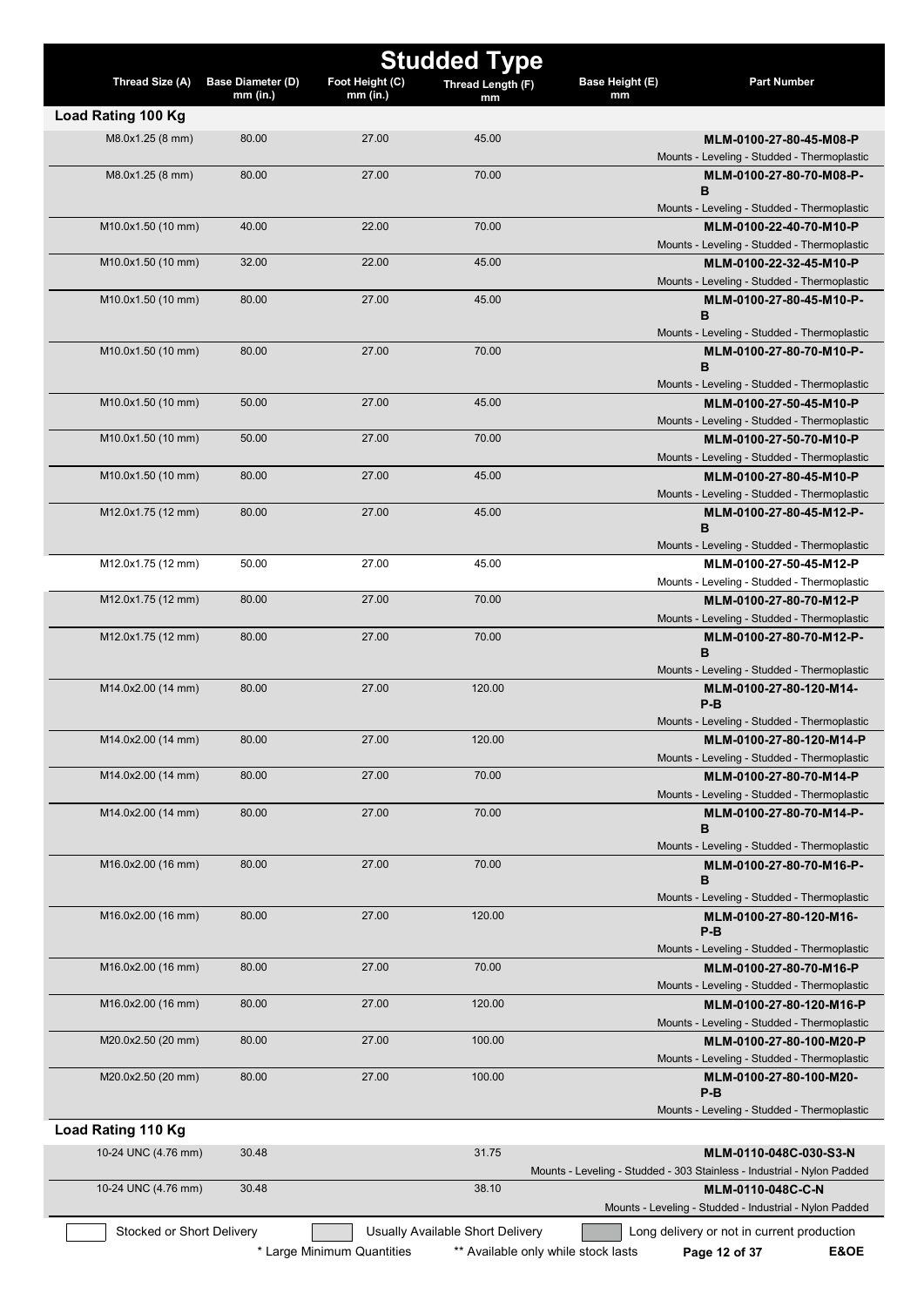|                       |                                      |                               | <b>Studded Type</b> |                       |                                                                                   |
|-----------------------|--------------------------------------|-------------------------------|---------------------|-----------------------|-----------------------------------------------------------------------------------|
| Thread Size (A)       | <b>Base Diameter (D)</b><br>mm (in.) | Foot Height (C)<br>$mm$ (in.) | Thread Length (F)   | Base Height (E)<br>mm | <b>Part Number</b>                                                                |
| Load Rating 110 Kg    |                                      |                               | mm                  |                       |                                                                                   |
| 1/4-20 UNC (6.35 mm)  | 30.48                                |                               | 31.75               |                       | MLM-0110-030-064C-S3-N                                                            |
|                       |                                      |                               |                     |                       | Mounts - Leveling - Studded - 303 Stainless - Industrial - Nylon Padded           |
| 1/4-20 UNC (6.35 mm)  | 30.48                                |                               | 38.10               |                       | MLM-0110-038-064C-S3-R                                                            |
|                       |                                      |                               |                     |                       | Mounts - Leveling - Studded - 303 Stainless - Industrial - Rubber Padded          |
| 1/4-20 UNC (6.35 mm)  | 30.48                                |                               | 38.10               |                       | MLM-0110-064C-C-N                                                                 |
|                       |                                      |                               |                     |                       | Mounts - Leveling - Studded - Industrial - Nylon Padded                           |
| 1/4-20 UNC (6.35 mm)  | 30.48                                |                               | 31.75               |                       | MLM-0110-064C-C-R                                                                 |
|                       |                                      |                               |                     |                       | Mounts - Leveling - Studded -Industrial - Rubber Padded                           |
| 5/16-18 UNC (7.94 mm) | 30.48                                |                               | 31.75               |                       | MLM-0110-030-079C-S3-N                                                            |
|                       |                                      |                               |                     |                       | Mounts - Leveling - Studded - 303 Stainless - Industrial - Nylon Padded           |
| 5/16-18 UNC (7.94 mm) | 30.48                                |                               | 38.10               |                       | MLM-0110-038-079C-S3-R                                                            |
|                       |                                      |                               |                     |                       | Mounts - Leveling - Studded - 303 Stainless - Industrial - Rubber Padded          |
| 5/16-18 UNC (7.94 mm) | 30.48                                |                               | 38.10               |                       | <b>MLM-0110-079C-C-NA</b>                                                         |
|                       |                                      |                               |                     |                       | Mounts - Leveling - Studded - Industrial - Nylon Padded                           |
| 5/16-18 UNC (7.94 mm) | 30.48                                |                               | 31.75               |                       | <b>MLM-0110-079C-C-RA</b>                                                         |
|                       |                                      |                               |                     |                       | Mounts - Leveling - Studded -Industrial - Rubber Padded                           |
| 5/16-18 UNC (7.94 mm) | 51.56                                |                               | 50.80               |                       | MLM-0110-052-079C-S3-N                                                            |
|                       |                                      |                               |                     |                       | Mounts - Leveling - Studded - 303 Stainless - Industrial - Nylon Padded           |
| 5/16-18 UNC (7.94 mm) | 51.56                                |                               | 50.80               |                       | MLM-0110-052-079C-S3-R                                                            |
|                       |                                      |                               |                     |                       | Mounts - Leveling - Studded - 303 Stainless - Industrial - Rubber Padded          |
| 5/16-18 UNC (7.94 mm) | 51.56                                |                               | 50.80               |                       | <b>MLM-0110-079C-C-NB</b>                                                         |
|                       |                                      |                               |                     |                       | Mounts - Leveling - Studded - Industrial - Nylon Padded                           |
| 5/16-18 UNC (7.94 mm) | 51.56                                |                               | 50.80               |                       | <b>MLM-0110-079C-C-RB</b>                                                         |
|                       |                                      |                               |                     |                       | Mounts - Leveling - Studded -Industrial - Rubber Padded                           |
| 3/8-16 UNC (9.53 mm)  | 51.56                                |                               | 50.80               |                       | MLM-0110-052-095C-S3-N                                                            |
|                       |                                      |                               |                     |                       | Mounts - Leveling - Studded - 303 Stainless - Industrial - Nylon Padded           |
| 3/8-16 UNC (9.53 mm)  | 51.56                                |                               | 50.80               |                       | MLM-0110-052-095C-S3-R                                                            |
|                       |                                      |                               |                     |                       | Mounts - Leveling - Studded - 303 Stainless - Industrial - Rubber Padded          |
| 3/8-16 UNC (9.53 mm)  | 51.56                                |                               | 50.80               |                       | <b>MLM-0110-095C-C-NA</b>                                                         |
|                       | 51.56                                |                               | 50.80               |                       | Mounts - Leveling - Studded - Industrial - Nylon Padded                           |
| 3/8-16 UNC (9.53 mm)  |                                      |                               |                     |                       | <b>MLM-0110-095C-C-RA</b>                                                         |
| 3/8-16 UNC (9.53 mm)  | 60.96                                |                               | 101.60              |                       | Mounts - Leveling - Studded -Industrial - Rubber Padded<br>MLM-0110-102-095C-S3-N |
|                       |                                      |                               |                     |                       | Mounts - Leveling - Studded - 303 Stainless - Industrial - Nylon Padded           |
| 3/8-16 UNC (9.53 mm)  | 60.96                                |                               | 50.80               |                       | MLM-0110-051-095C-S3-N                                                            |
|                       |                                      |                               |                     |                       | Mounts - Leveling - Studded - 303 Stainless - Industrial - Nylon Padded           |
| 3/8-16 UNC (9.53 mm)  | 60.96                                |                               | 101.60              |                       | MLM-0110-102-095C-S3-R                                                            |
|                       |                                      |                               |                     |                       | Mounts - Leveling - Studded - 303 Stainless - Industrial - Rubber Padded          |
| 3/8-16 UNC (9.53 mm)  | 60.96                                |                               | 50.80               |                       | MLM-0110-051-095C-S3-R                                                            |
|                       |                                      |                               |                     |                       | Mounts - Leveling - Studded - 303 Stainless - Industrial - Rubber Padded          |
| 3/8-16 UNC (9.53 mm)  | 60.96                                |                               | 50.80               |                       | <b>MLM-0110-095C-C-NB</b>                                                         |
|                       |                                      |                               |                     |                       | Mounts - Leveling - Studded - Industrial - Nylon Padded                           |
| 3/8-16 UNC (9.53 mm)  | 60.96                                |                               | 101.60              |                       | <b>MLM-0110-095C-C-RB</b>                                                         |
|                       |                                      |                               |                     |                       | Mounts - Leveling - Studded -Industrial - Rubber Padded                           |
| 3/8-16 UNC (9.53 mm)  | 60.96                                |                               | 50.80               |                       | MLM-0110-095C-C-RC                                                                |
|                       |                                      |                               |                     |                       | Mounts - Leveling - Studded -Industrial - Rubber Padded                           |
| 1/2-13 UNC (12.7 mm)  | 60.96                                |                               | 50.80               |                       | MLM-0110-051-127C-S3-N                                                            |
|                       |                                      |                               |                     |                       | Mounts - Leveling - Studded - 303 Stainless - Industrial - Nylon Padded           |
| 1/2-13 UNC (12.7 mm)  | 60.96                                |                               | 101.60              |                       | MLM-0110-102-127C-S3-R                                                            |
|                       |                                      |                               |                     |                       | Mounts - Leveling - Studded - 303 Stainless - Industrial - Rubber Padded          |
| 1/2-13 UNC (12.7 mm)  | 60.96                                |                               | 101.60              |                       | <b>MLM-0110-127C-C-NB</b>                                                         |
|                       |                                      |                               |                     |                       | Mounts - Leveling - Studded - Industrial - Nylon Padded                           |
| 1/2-13 UNC (12.7 mm)  | 60.96                                |                               | 101.60              |                       | MLM-0110-127C-C-NC                                                                |
|                       |                                      |                               |                     |                       | Mounts - Leveling - Studded - Industrial - Nylon Padded                           |
| 1/2-13 UNC (12.7 mm)  | 60.96                                |                               | 50.80               |                       | <b>MLM-0110-127C-C-NA</b>                                                         |
|                       |                                      |                               |                     |                       | Mounts - Leveling - Studded - Industrial - Nylon Padded                           |
| 1/2-13 UNC (12.7 mm)  | 60.96                                |                               | 101.60              |                       | <b>MLM-0110-127C-C-RB</b>                                                         |
|                       |                                      |                               |                     |                       | Mounts - Leveling - Studded -Industrial - Rubber Padded                           |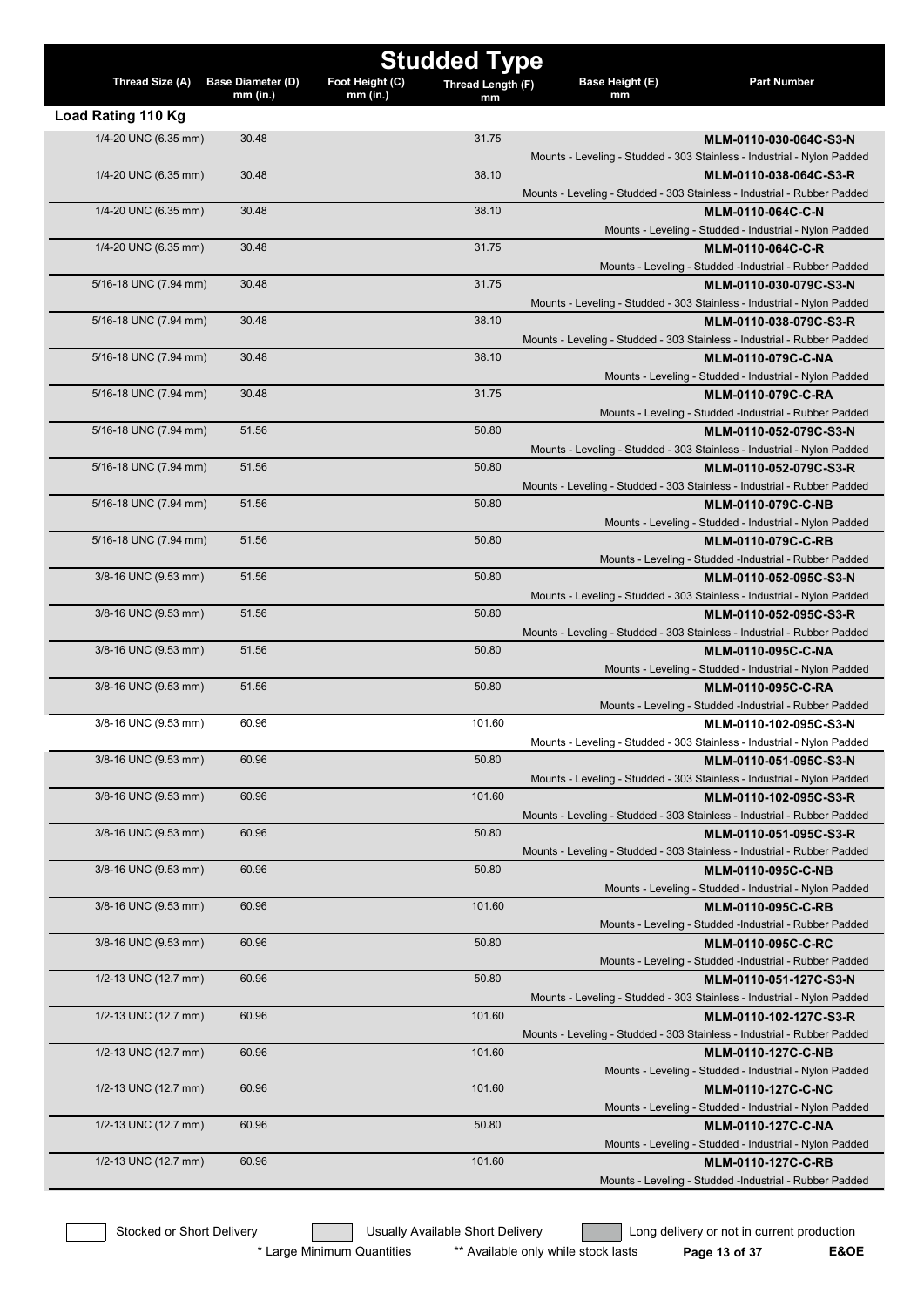|                           |                                        |                               | <b>Studded Type</b>              |                       |                                                                                                   |
|---------------------------|----------------------------------------|-------------------------------|----------------------------------|-----------------------|---------------------------------------------------------------------------------------------------|
| Thread Size (A)           | <b>Base Diameter (D)</b><br>$mm$ (in.) | Foot Height (C)<br>$mm$ (in.) | <b>Thread Length (F)</b><br>mm   | Base Height (E)<br>mm | <b>Part Number</b>                                                                                |
| Load Rating 110 Kg        |                                        |                               |                                  |                       |                                                                                                   |
| 1/2-13 UNC (12.7 mm)      | 60.96                                  |                               | 50.80                            |                       | MLM-0110-127C-C-RA                                                                                |
|                           |                                        |                               |                                  |                       | Mounts - Leveling - Studded -Industrial - Rubber Padded                                           |
| Load Rating 136 Kg        |                                        |                               |                                  |                       |                                                                                                   |
| M10.0x1.50 (10 mm)        | 32.00                                  | 25.00                         | 51.00                            | 8.00                  | MSM-0136-M10-G-A                                                                                  |
|                           |                                        |                               |                                  |                       | Mounts - Leveling - Studded - Gold Chromate - Swivel - Acetal Base                                |
| Load Rating 140 Kg        |                                        |                               |                                  |                       |                                                                                                   |
| 1/4-20 UNC (6.35 mm)      | 35.10                                  | 12.70                         | 38.10                            |                       | MLM-0140-064C-N                                                                                   |
|                           |                                        |                               |                                  |                       | Mounts - Leveling - Studded - Light Duty - Nylon Padded                                           |
| 1/4-20 UNC (6.35 mm)      | 38.10                                  | 12.70                         | 38.10                            |                       | MLM-0140-064C-R                                                                                   |
|                           | 35.10                                  | 12.70                         | 38.10                            |                       | Mounts - Leveling - Studded - Light Duty - Rubber Padded                                          |
| 5/16-18 UNC (7.94 mm)     |                                        |                               |                                  |                       | MLM-0140-079C-N<br>Mounts - Leveling - Studded - Light Duty - Nylon Padded                        |
| 5/16-18 UNC (7.94 mm)     | 38.10                                  | 12.70                         | 38.10                            |                       | MLM-0140-079C-R                                                                                   |
|                           |                                        |                               |                                  |                       | Mounts - Leveling - Studded - Light Duty - Rubber Padded                                          |
| 3/8-16 UNC (9.53 mm)      | 31.75                                  | 22.23                         | 101.60                           | 4.75                  | MSM-0140-095C-S3-A                                                                                |
|                           |                                        |                               |                                  |                       | Mounts - Leveling - Studded - 303 Stainless - Swivel - Acetal Base                                |
| 3/8-16 UNC (9.53 mm)      | 31.75                                  | 25.40                         | 101.60                           | 7.94                  | MSM-0140-095C-L-G-A                                                                               |
|                           |                                        |                               |                                  |                       | Mounts - Leveling - Studded - Gold Chromate - Swivel - Acetal Base                                |
| 3/8-16 UNC (9.53 mm)      | 31.75                                  | 25.40                         | 50.80                            | 7.94                  | MSM-0140-095C-G-A                                                                                 |
|                           |                                        |                               |                                  |                       | Mounts - Leveling - Studded - Gold Chromate - Swivel - Acetal Base                                |
| 3/8-16 UNC (9.53 mm)      | 50.80                                  | 12.70                         | 50.80                            |                       | MLM-0140-095C-N                                                                                   |
| 3/8-16 UNC (9.53 mm)      | 50.80                                  | 12.70                         | 50.80                            |                       | Mounts - Leveling - Studded - Light Duty - Nylon Padded<br><b>MLM-0140-095C-R</b>                 |
|                           |                                        |                               |                                  |                       | Mounts - Leveling - Studded - Light Duty - Rubber Padded                                          |
| 1/2-13 UNC (12.7 mm)      | 127.00                                 | 120.65                        |                                  |                       | MLM-0140-127-127C-Y                                                                               |
|                           |                                        |                               |                                  |                       | Mounts - Leveling - Studded - Elastomer Base - OSHA Yellow                                        |
| 1/2-13 UNC (12.7 mm)      | 203.20                                 | 120.65                        |                                  |                       | MLM-0140-203-127C-Y                                                                               |
|                           |                                        |                               |                                  |                       | Mounts - Leveling - Studded - Elastomer Base - OSHA Yellow                                        |
| 1/2-13 UNC (12.7 mm)      | 50.80                                  | 12.70                         | 50.80                            |                       | MLM-0140-127C-N                                                                                   |
|                           |                                        |                               |                                  |                       | Mounts - Leveling - Studded - Light Duty - Nylon Padded                                           |
| 1/2-13 UNC (12.7 mm)      | 50.80                                  | 12.70                         | 50.80                            |                       | <b>MLM-0140-127C-R</b>                                                                            |
|                           |                                        |                               |                                  |                       | Mounts - Leveling - Studded - Light Duty - Rubber Padded                                          |
| Load Rating 188 Kg        |                                        |                               |                                  |                       |                                                                                                   |
| M12.0x1.75 (12 mm)        | 76.20                                  | 41.28                         | 51.00                            |                       | MLM-0188-M12-051-AV                                                                               |
| 1/2-13 UNC (12.7 mm)      | 76.20                                  | 41.28                         | 50.80                            |                       | Mounts - Leveling - Studded - Anti-Vibration<br>MLM-0188-051-127C-AV                              |
|                           |                                        |                               |                                  |                       | Mounts - Leveling - Studded - Anti-Vibration                                                      |
| 1/2-13 UNC (12.7 mm)      | 76.20                                  | 41.28                         | 101.60                           |                       | MLM-0188-102-127C-AV                                                                              |
|                           |                                        |                               |                                  |                       | Mounts - Leveling - Studded - Anti-Vibration                                                      |
| Load Rating 230 Kg        |                                        |                               |                                  |                       |                                                                                                   |
| M6.0x1.00 (6 mm)          | 19.00                                  | 17.00                         | 25.00                            | 6.00                  | * MSM-0235-M06-S3-R                                                                               |
|                           |                                        |                               |                                  |                       | Mounts - Leveling - Studded - 303 Stainless - Swivel - Rubber Padded                              |
| M6.0x1.00 (6 mm)          | 19.00                                  | 17.00                         | 25.00                            | 6.00                  | * MSM-0235-M06-S6-R                                                                               |
|                           |                                        |                               |                                  |                       | Mounts - Leveling - Studded - 316 Stainless - Swivel - Rubber Padded                              |
| M6.0x1.00 (6 mm)          | 19.00                                  | 17.00                         | 25.00                            | 6.00                  | <b>MSM-0235-M06-NP-R</b>                                                                          |
|                           |                                        |                               |                                  |                       | Mounts - Leveling - Studded - Nickel Plated - Swivel - Rubber Padded                              |
| 1/2-13 UNC (12.7 mm)      | 71.12                                  |                               | 50.80                            |                       | MLM-0230-051-127C-S3-N                                                                            |
| 1/2-13 UNC (12.7 mm)      | 71.12                                  |                               | 101.60                           |                       | Mounts - Leveling - Studded - 303 Stainless - Industrial - Nylon Padded                           |
|                           |                                        |                               |                                  |                       | MLM-0230-102-127C-S3-N<br>Mounts - Leveling - Studded - 303 Stainless - Industrial - Nylon Padded |
| 1/2-13 UNC (12.7 mm)      | 71.12                                  |                               | 101.60                           |                       | MLM-0230-102-127C-S3-R                                                                            |
|                           |                                        |                               |                                  |                       | Mounts - Leveling - Studded - 303 Stainless - Industrial - Rubber Padded                          |
| 1/2-13 UNC (12.7 mm)      | 71.12                                  |                               | 50.80                            |                       | MLM-0230-051-127C-S3-R                                                                            |
|                           |                                        |                               |                                  |                       | Mounts - Leveling - Studded - 303 Stainless - Industrial - Rubber Padded                          |
| 1/2-13 UNC (12.7 mm)      | 71.12                                  |                               | 50.80                            |                       | MLM-0230-127C-C-NA                                                                                |
|                           |                                        |                               |                                  |                       | Mounts - Leveling - Studded - Industrial - Nylon Padded                                           |
| 1/2-13 UNC (12.7 mm)      | 71.12                                  |                               | 101.60                           |                       | <b>MLM-0230-127C-C-NB</b>                                                                         |
|                           |                                        |                               |                                  |                       | Mounts - Leveling - Studded - Industrial - Nylon Padded                                           |
| Stocked or Short Delivery |                                        |                               | Usually Available Short Delivery |                       | Long delivery or not in current production                                                        |

\* Large Minimum Quantities \*\* Available only while stock lasts Page 14 of 37 E&OE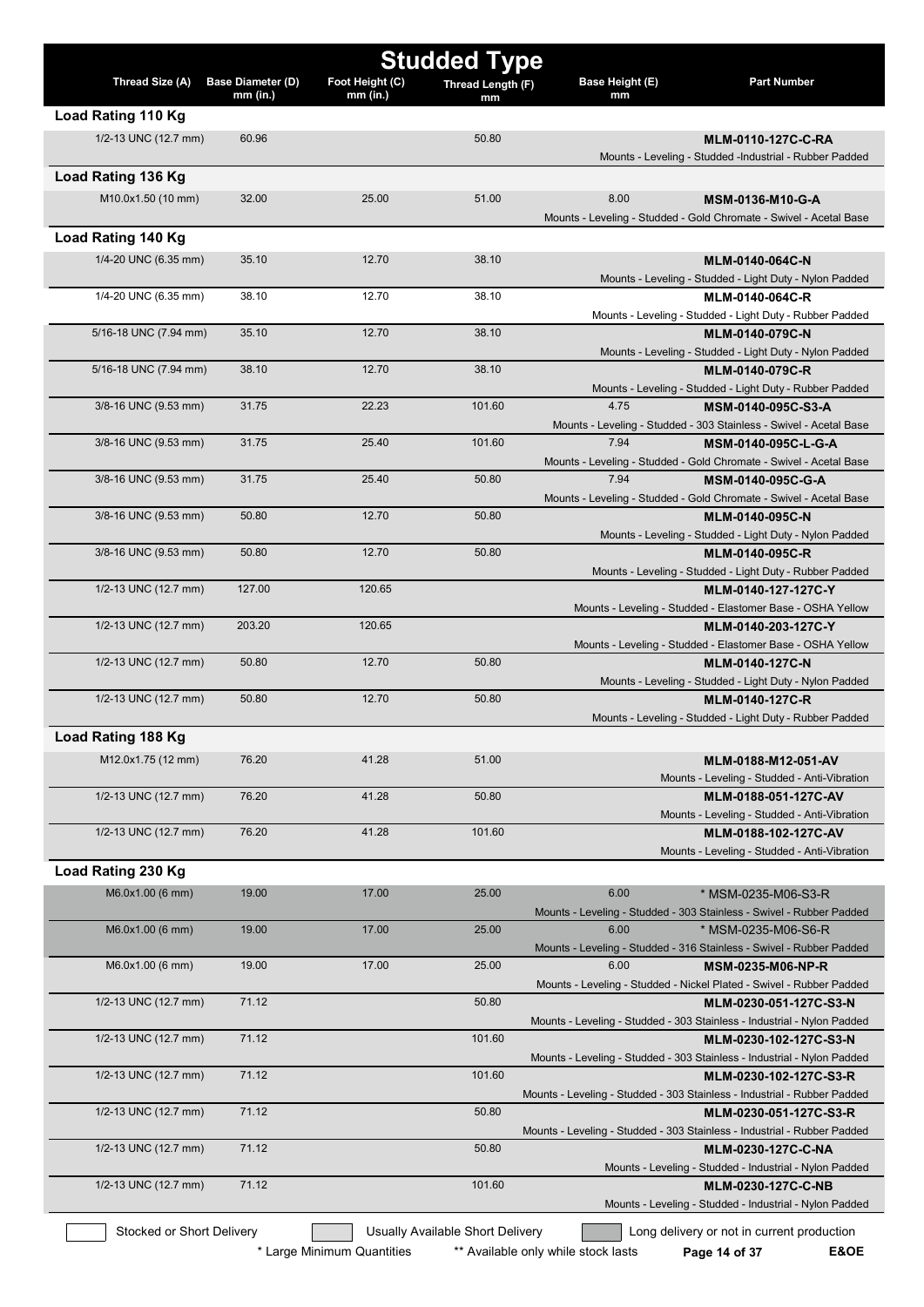|                       |                                        |                               | <b>Studded Type</b>     |                       |                                                                                                    |
|-----------------------|----------------------------------------|-------------------------------|-------------------------|-----------------------|----------------------------------------------------------------------------------------------------|
| Thread Size (A)       | <b>Base Diameter (D)</b><br>$mm$ (in.) | Foot Height (C)<br>$mm$ (in.) | Thread Length (F)<br>mm | Base Height (E)<br>mm | <b>Part Number</b>                                                                                 |
| Load Rating 230 Kg    |                                        |                               |                         |                       |                                                                                                    |
| 1/2-13 UNC (12.7 mm)  | 71.12                                  |                               | 50.80                   |                       | MLM-0230-127C-C-RA                                                                                 |
|                       |                                        |                               |                         |                       | Mounts - Leveling - Studded -Industrial - Rubber Padded                                            |
| 1/2-13 UNC (12.7 mm)  | 71.12                                  |                               | 101.60                  |                       | MLM-0230-127C-C-RB                                                                                 |
|                       |                                        |                               |                         |                       | Mounts - Leveling - Studded -Industrial - Rubber Padded                                            |
| 1/2-13 UNC (12.7 mm)  | 80.95                                  |                               | 101.60                  |                       | MLM-0230-102-127C-081-<br>$S3-N$                                                                   |
|                       |                                        |                               |                         |                       | Mounts - Leveling - Studded - 303 Stainless - Industrial - Nylon Padded                            |
| 1/2-13 UNC (12.7 mm)  | 80.95                                  |                               | 152.40                  |                       | MLM-0230-152-127C-S3-R                                                                             |
|                       |                                        |                               |                         |                       | Mounts - Leveling - Studded - 303 Stainless - Industrial - Rubber Padded                           |
| 1/2-13 UNC (12.7 mm)  | 80.95                                  |                               | 152.40                  |                       | <b>MLM-0230-127C-C-NC</b>                                                                          |
|                       |                                        |                               |                         |                       | Mounts - Leveling - Studded - Industrial - Nylon Padded                                            |
| 1/2-13 UNC (12.7 mm)  | 80.95                                  |                               | 101.60                  |                       | <b>MLM-0230-127C-C-ND</b>                                                                          |
| 1/2-13 UNC (12.7 mm)  | 80.95                                  |                               | 101.60                  |                       | Mounts - Leveling - Studded - Industrial - Nylon Padded<br><b>MLM-0230-127C-C-RC</b>               |
|                       |                                        |                               |                         |                       | Mounts - Leveling - Studded -Industrial - Rubber Padded                                            |
| 1/2-13 UNC (12.7 mm)  | 80.95                                  |                               | 152.40                  |                       | <b>MLM-0230-127C-C-RD</b>                                                                          |
|                       |                                        |                               |                         |                       | Mounts - Leveling - Studded -Industrial - Rubber Padded                                            |
| 5/8-11 UNC (15.88 mm) | 71.12                                  |                               | 50.80                   |                       | MLM-0230-051-159C-S3-N                                                                             |
|                       |                                        |                               |                         |                       | Mounts - Leveling - Studded - 303 Stainless - Industrial - Nylon Padded                            |
| 5/8-11 UNC (15.88 mm) | 71.12                                  |                               | 101.60                  |                       | MLM-0230-102-159C-S3-R                                                                             |
|                       |                                        |                               |                         |                       | Mounts - Leveling - Studded - 303 Stainless - Industrial - Rubber Padded                           |
| 5/8-11 UNC (15.88 mm) | 71.12                                  |                               | 101.60                  |                       | <b>MLM-0230-159C-C-NB</b><br>Mounts - Leveling - Studded - Industrial - Nylon Padded               |
| 5/8-11 UNC (15.88 mm) | 71.12                                  |                               | 50.80                   |                       | MLM-0230-159C-C-NA                                                                                 |
|                       |                                        |                               |                         |                       | Mounts - Leveling - Studded - Industrial - Nylon Padded                                            |
| 5/8-11 UNC (15.88 mm) | 71.12                                  |                               | 101.60                  |                       | MLM-0230-159C-C-RA                                                                                 |
|                       |                                        |                               |                         |                       | Mounts - Leveling - Studded -Industrial - Rubber Padded                                            |
| 5/8-11 UNC (15.88 mm) | 80.95                                  |                               | 152.40                  |                       | MLM-0230-152-159C-S3-N                                                                             |
|                       |                                        |                               |                         |                       | Mounts - Leveling - Studded - 303 Stainless - Industrial - Nylon Padded                            |
| 5/8-11 UNC (15.88 mm) | 80.95                                  |                               | 101.60                  |                       | MLM-0230-102-159C-S3-N                                                                             |
| 5/8-11 UNC (15.88 mm) | 80.95                                  |                               | 152.40                  |                       | Mounts - Leveling - Studded - 303 Stainless - Industrial - Nylon Padded                            |
|                       |                                        |                               |                         |                       | MLM-0230-152-159C-S3-R<br>Mounts - Leveling - Studded - 303 Stainless - Industrial - Rubber Padded |
| 5/8-11 UNC (15.88 mm) | 80.95                                  |                               | 101.60                  |                       | MLM-0230-102-159C-081-                                                                             |
|                       |                                        |                               |                         |                       | $S3-R$                                                                                             |
|                       |                                        |                               |                         |                       | Mounts - Leveling - Studded - 303 Stainless - Industrial - Rubber Padded                           |
| 5/8-11 UNC (15.88 mm) | 80.95                                  |                               | 101.60                  |                       | * MLM-0230-159C-C-NC                                                                               |
|                       |                                        |                               |                         |                       | Mounts - Leveling - Studded - Industrial - Nylon Padded                                            |
| 5/8-11 UNC (15.88 mm) | 80.95                                  |                               | 152.40                  |                       | <b>MLM-0230-159C-C-ND</b><br>Mounts - Leveling - Studded - Industrial - Nylon Padded               |
| 5/8-11 UNC (15.88 mm) | 80.95                                  |                               | 152.40                  |                       | MLM-0230-159C-C-RB                                                                                 |
|                       |                                        |                               |                         |                       | Mounts - Leveling - Studded -Industrial - Rubber Padded                                            |
| 5/8-11 UNC (15.88 mm) | 80.95                                  |                               | 101.60                  |                       | MLM-0230-159C-C-RC                                                                                 |
|                       |                                        |                               |                         |                       | Mounts - Leveling - Studded -Industrial - Rubber Padded                                            |
| Load Rating 240 Kg    |                                        |                               |                         |                       |                                                                                                    |
| 10-32 UNF (4.76 mm)   | 19.05                                  | 13.49                         | 25.40                   | 2.77                  | MSM-0240-048F-S3-A                                                                                 |
|                       |                                        |                               |                         |                       | Mounts - Leveling - Studded - 303 Stainless - Swivel - Acetal Base                                 |
| 10-32 UNF (4.76 mm)   | 19.05                                  | 16.67                         | 25.40                   | 5.95                  | * MSM-0240-048F-S6-R                                                                               |
|                       |                                        |                               |                         |                       | Mounts - Leveling - Studded - 316 Stainless - Swivel - Rubber Padded                               |
| 10-32 UNF (4.76 mm)   | 19.05                                  | 16.67                         | 50.80                   | 5.95                  | * MSM-0240-048F-L-S6-R                                                                             |
| 10-32 UNF (4.76 mm)   | 19.05                                  | 16.67                         | 50.80                   | 5.95                  | Mounts - Leveling - Studded - 316 Stainless - Swivel - Rubber Padded<br>MSM-0240-048F-L-G-R        |
|                       |                                        |                               |                         |                       | Mounts - Leveling - Studded - Gold Chromate - Swivel - Rubber Padded                               |
| 10-32 UNF (4.76 mm)   | 19.05                                  | 16.67                         | 25.40                   | 5.95                  | MSM-0240-048F-G-R                                                                                  |
|                       |                                        |                               |                         |                       | Mounts - Leveling - Studded - Gold Chromate - Swivel - Rubber Padded                               |
| 10-32 UNF (4.76 mm)   | 19.05                                  | 16.66                         | 25.40                   | 27.38                 | * MSM-0245-048F-NP-R                                                                               |
|                       |                                        |                               |                         |                       | Mounts - Leveling - Studded - Nickel Plated - Swivel - Rubber Padded                               |
| 10-32 UNF (4.76 mm)   | 19.05                                  | 16.66                         | 50.80                   | 27.38                 | * MSM-0245-048F-L-NP-R                                                                             |
|                       |                                        |                               |                         |                       | Mounts - Leveling - Studded - Nickel Plated - Swivel - Rubber Padded                               |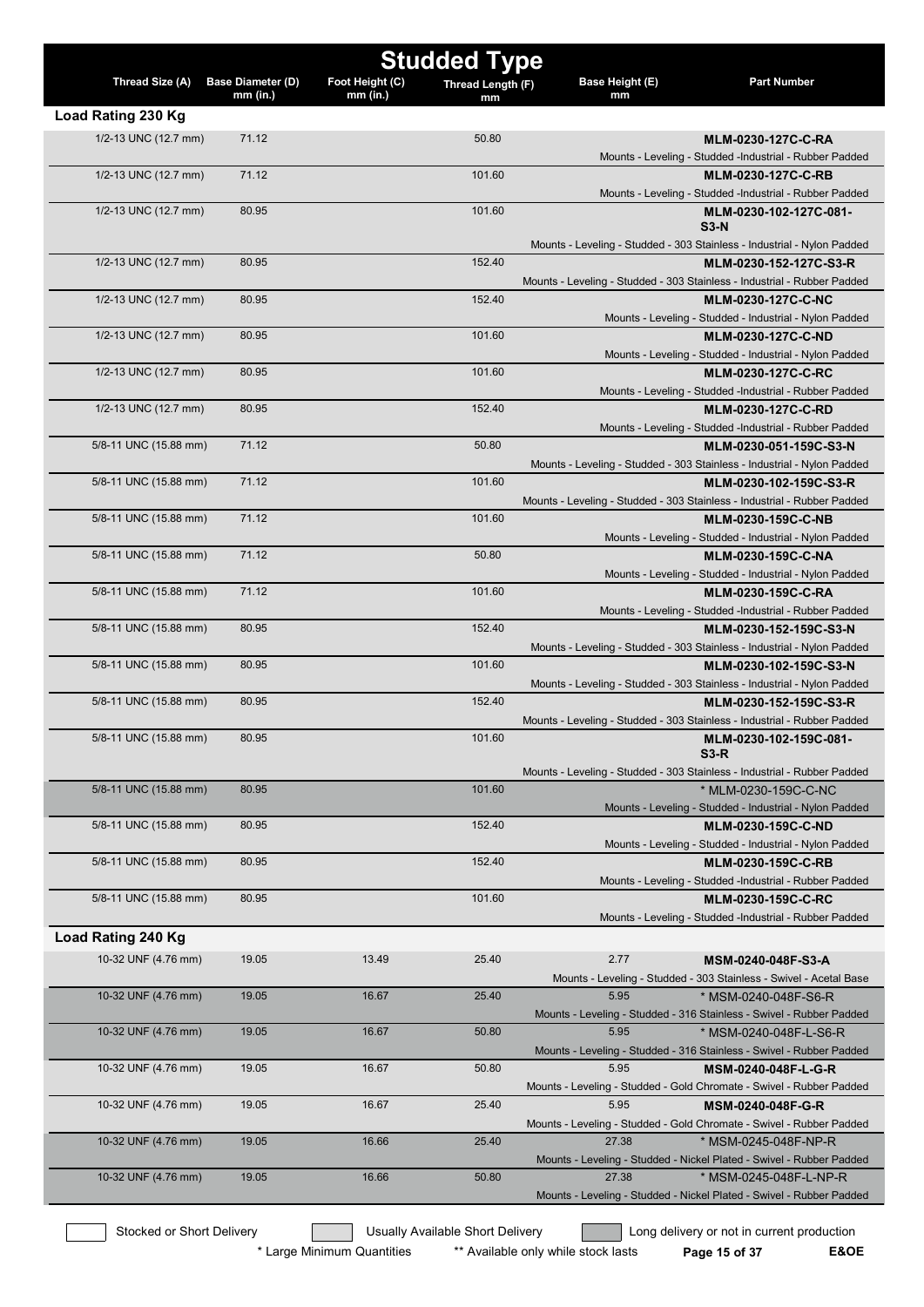|                           |                                      |                               | <b>Studded Type</b>              |                       |                                                                                 |
|---------------------------|--------------------------------------|-------------------------------|----------------------------------|-----------------------|---------------------------------------------------------------------------------|
| Thread Size (A)           | <b>Base Diameter (D)</b><br>mm (in.) | Foot Height (C)<br>$mm$ (in.) | Thread Length (F)                | Base Height (E)<br>mm | <b>Part Number</b>                                                              |
| Load Rating 290 Kg        |                                      |                               | mm                               |                       |                                                                                 |
| 10-32 UNF (4.76 mm)       | 19.05                                | 16.67                         | 25.40                            | 5.95                  | MSM-0290-048F-S3-R                                                              |
|                           |                                      |                               |                                  |                       | Mounts - Leveling - Studded - 303 Stainless - Swivel - Rubber Padded            |
| Load Rating 315 Kg        |                                      |                               |                                  |                       |                                                                                 |
| 10-32 UNF (4.76 mm)       | 19.05                                | 13.49                         | 50.80                            | 2.78                  | MLM-0315-048F-S3                                                                |
|                           |                                      |                               |                                  |                       | Mounts - Leveling - Studded - 303 Stainless                                     |
| 10-32 UNF (4.76 mm)       | 19.05                                | 13.49                         | 50.80                            | 2.78                  | MSM-0320-048F-S3                                                                |
| 10-32 UNF (4.76 mm)       | 19.05                                | 13.49                         | 25.40                            | 2.78                  | Mounts - Leveling - Studded - 303 Stainless - Swivel<br>* MSM-0320-048F-S6      |
|                           |                                      |                               |                                  |                       | Mounts - Leveling - Studded - 316 Stainless - Swivel                            |
| 10-32 UNF (4.76 mm)       | 19.05                                | 13.49                         | 50.80                            | 2.78                  | * MSM-0320-048F-L-S6                                                            |
|                           |                                      |                               |                                  |                       | Mounts - Leveling - Studded - 316 Stainless - Swivel                            |
| 10-32 UNF (4.76 mm)       | 19.05                                | 30.94                         | 25.40                            | 2.77                  | <b>MLM-0315-048F-B</b>                                                          |
| 10-32 UNF (4.76 mm)       | 19.05                                | 13.49                         | 25.40                            | 2.78                  | Mounts - Leveling - Studded - Black Chromate                                    |
|                           |                                      |                               |                                  |                       | <b>MSM-0320-048F-B</b><br>Mounts - Leveling - Studded - Black Chromate - Swivel |
| 10-32 UNF (4.76 mm)       | 19.05                                | 13.49                         | 50.80                            | 2.78                  | <b>MSM-0320-048F-L-CC</b>                                                       |
|                           |                                      |                               |                                  |                       | Mounts - Leveling - Studded - Clear Chromate - Swivel                           |
| 10-32 UNF (4.76 mm)       | 19.05                                | 13.49                         | 25.40                            | 2.78                  | <b>MSM-0320-048F-CC</b>                                                         |
|                           |                                      |                               |                                  |                       | Mounts - Leveling - Studded - Clear Chromate - Swivel                           |
| 10-32 UNF (4.76 mm)       | 19.05                                | 13.49                         | 50.80                            | 2.78                  | MLM-0315-048F-L-G<br>Mounts - Leveling - Studded - Gold Chromate                |
| 10-32 UNF (4.76 mm)       | 19.05                                | 13.49                         | 25.40                            | 2.78                  | MLM-0315-048F-G                                                                 |
|                           |                                      |                               |                                  |                       | Mounts - Leveling - Studded - Gold Chromate                                     |
| 10-32 UNF (4.76 mm)       | 19.05                                | 13.49                         | 25.40                            | 2.78                  | <b>MSM-0320-048F-G</b>                                                          |
|                           |                                      |                               |                                  |                       | Mounts - Leveling - Studded - Gold Chromate - Swivel                            |
| 10-32 UNF (4.76 mm)       | 19.05                                | 13.49                         | 50.80                            | 2.78                  | MSM-0320-048F-L-G                                                               |
| 10-32 UNF (4.76 mm)       | 19.05                                | 13.49                         | 25.40                            | 2.78                  | Mounts - Leveling - Studded - Gold Chromate - Swivel<br>MLM-0315-048F-NP        |
|                           |                                      |                               |                                  |                       | Mounts - Leveling - Studded - Nickel Plated                                     |
| 10-32 UNF (4.76 mm)       | 19.05                                | 13.49                         | 50.80                            | 2.78                  | MLM-0315-048F-L-NP                                                              |
|                           |                                      |                               |                                  |                       | Mounts - Leveling - Studded - Nickel Plated                                     |
| 10-32 UNF (4.76 mm)       | 19.05                                | 13.49                         | 50.80                            | 2.78                  | * MSM-0320-048F-L-NP                                                            |
| 10-32 UNF (4.76 mm)       | 19.05                                | 13.49                         | 25.40                            | 2.78                  | Mounts - Leveling - Studded - Nickel Plated - Swivel<br>* MSM-0320-048F-NP      |
|                           |                                      |                               |                                  |                       | Mounts - Leveling - Studded - Nickel Plated - Swivel                            |
| M6.0x1.00 (6 mm)          | 19.10                                | 13.50                         | 25.40                            | 2.80                  | MLM-0315-M06-S3                                                                 |
|                           |                                      |                               |                                  |                       | Mounts - Leveling - Studded - 303 Stainless                                     |
| M6.0x1.00 (6 mm)          | 19.00                                | 13.00                         | 25.00                            | 3.00                  | MSM-0315-M06-S3                                                                 |
| M6.0x1.00 (6 mm)          | 19.00                                | 13.00                         | 25.00                            | 3.00                  | Mounts - Leveling - Studded - 303 Stainless - Swivel<br>* MSM-0315-M06-S6       |
|                           |                                      |                               |                                  |                       | Mounts - Leveling - Studded - 316 Stainless - Swivel                            |
| M6.0x1.00 (6 mm)          | 19.10                                | 13.50                         | 25.40                            | 2.80                  | <b>MLM-0315-M06-G</b>                                                           |
|                           |                                      |                               |                                  |                       | Mounts - Leveling - Studded - Gold Chromate                                     |
| M6.0x1.00 (6 mm)          | 19.10                                | 13.50                         | 25.40                            | 2.80                  | MLM-0315-M06-NP                                                                 |
| M6.0x1.00 (6 mm)          | 19.00                                | 13.00                         | 25.00                            | 3.00                  | Mounts - Leveling - Studded - Nickel Plated                                     |
|                           |                                      |                               |                                  |                       | * MSM-0315-M06-NP<br>Mounts - Leveling - Studded - Nickel Plated - Swivel       |
| 5/16-18 UNC (7.94 mm)     | 39.12                                | 18.29                         | 73.15                            |                       | MLM-0315-079C-L-NS3                                                             |
|                           |                                      |                               |                                  |                       | Mounts - Leveling - Studded - Nylon - No Lag Holes                              |
| 5/16-18 UNC (7.94 mm)     | 39.12                                | 18.29                         | 47.75                            |                       | MLM-0315-079C-NS3                                                               |
|                           |                                      |                               |                                  |                       | Mounts - Leveling - Studded - Nylon - No Lag Holes                              |
| 5/16-18 UNC (7.94 mm)     | 39.12                                | 18.29                         | 47.75                            |                       | MLM-0315-079C-NC                                                                |
| M8.0x1.25 (8 mm)          | 39.12                                | 18.29                         | 64.03                            |                       | Mounts - Leveling - Studded - Nylon - No Lag Holes<br>MLM-0315-M08-L-NS3        |
|                           |                                      |                               |                                  |                       | Mounts - Leveling - Studded - Nylon - No Lag Holes                              |
| M8.0x1.25 (8 mm)          | 39.12                                | 18.29                         | 38.03                            |                       | <b>MLM-0315-M08-NC</b>                                                          |
|                           |                                      |                               |                                  |                       | Mounts - Leveling - Studded - Nylon - No Lag Holes                              |
| M8.0x1.25 (8 mm)          | 39.12                                | 18.29                         | 38.03                            |                       | MLM-0315-M08-NS3                                                                |
|                           |                                      |                               |                                  |                       | Mounts - Leveling - Studded - Nylon - No Lag Holes                              |
| Stocked or Short Delivery |                                      |                               | Usually Available Short Delivery |                       | Long delivery or not in current production                                      |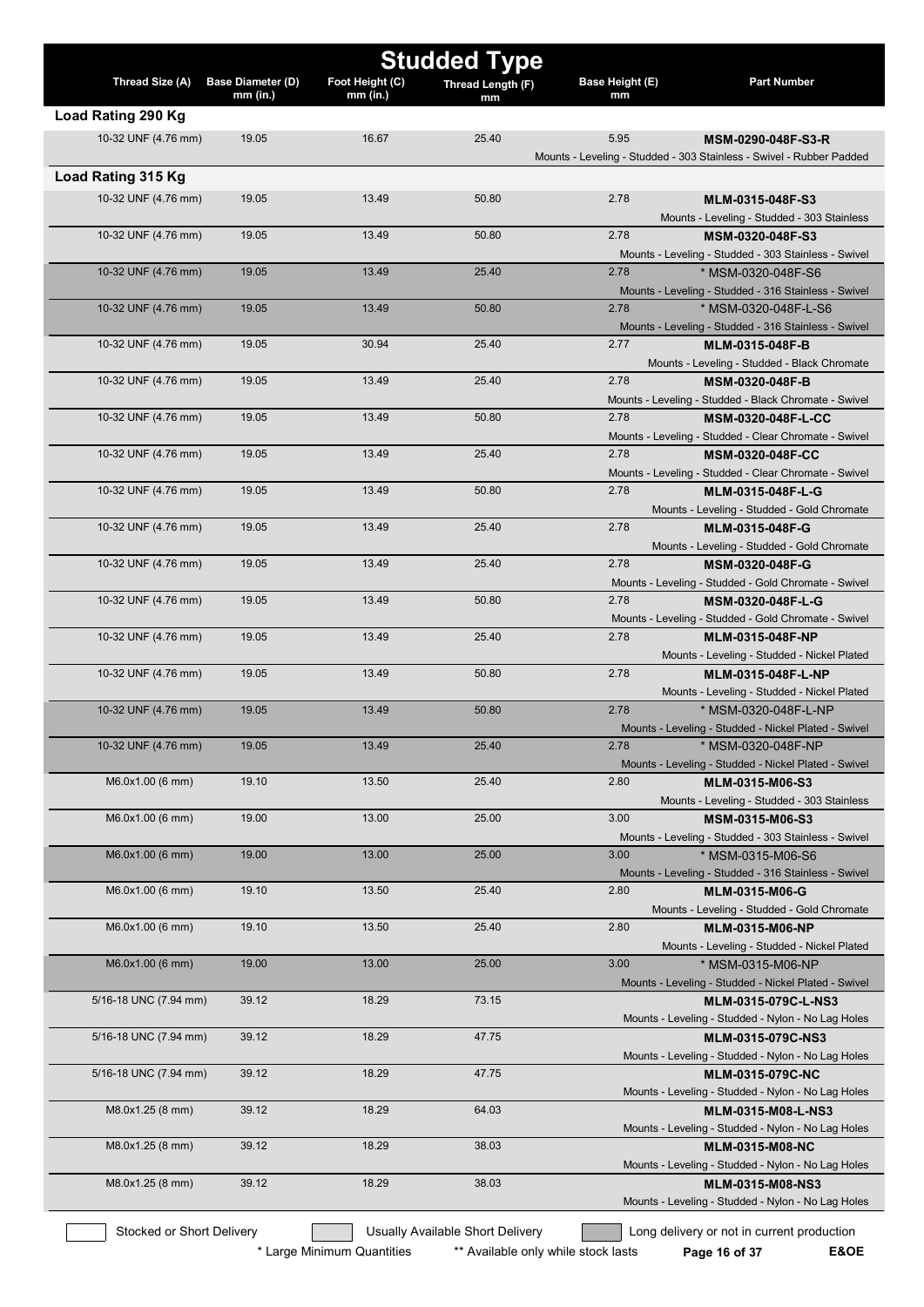|                       |                          |                 | <b>Studded Type</b> |                        |                                                                                              |
|-----------------------|--------------------------|-----------------|---------------------|------------------------|----------------------------------------------------------------------------------------------|
| Thread Size (A)       | <b>Base Diameter (D)</b> | Foot Height (C) | Thread Length (F)   | <b>Base Height (E)</b> | <b>Part Number</b>                                                                           |
|                       | $mm$ (in.)               | $mm$ (in.)      | mm                  | mm                     |                                                                                              |
| Load Rating 315 Kg    |                          |                 |                     |                        |                                                                                              |
| M8.0x1.25 (8 mm)      | 48.77                    | 18.29           | 38.03               |                        | * MLM-0315-M08-L2-NS3<br>Mounts - Leveling - Studded - Nylon - No Lag Holes                  |
| M8.0x1.25 (8 mm)      | 48.77                    | 18.29           | 38.03               |                        | <b>MLM-0315-M08-L-NC</b>                                                                     |
|                       |                          |                 |                     |                        | Mounts - Leveling - Studded - Nylon - No Lag Holes                                           |
| 3/8-16 UNC (9.53 mm)  | 39.12                    | 18.29           | 73.15               |                        | <b>MLM-0315-095C-L-NC</b>                                                                    |
|                       |                          |                 |                     |                        | Mounts - Leveling - Studded - Nylon - No Lag Holes                                           |
| 3/8-16 UNC (9.53 mm)  | 39.12                    | 18.29           | 47.75               |                        | <b>MLM-0315-095C-NC</b>                                                                      |
|                       |                          |                 |                     |                        | Mounts - Leveling - Studded - Nylon - No Lag Holes                                           |
| 3/8-16 UNC (9.53 mm)  | 39.12                    | 18.29           | 47.75               |                        | MLM-0315-095C-NS3<br>Mounts - Leveling - Studded - Nylon - No Lag Holes                      |
| 3/8-16 UNC (9.53 mm)  | 39.12                    | 18.29           | 73.15               |                        | MLM-0315-095C-L-NS3                                                                          |
|                       |                          |                 |                     |                        | Mounts - Leveling - Studded - Nylon - No Lag Holes                                           |
| M10.0x1.50 (10 mm)    | 39.12                    | 18.29           | 64.03               |                        | MLM-0315-M10-L2-NC                                                                           |
|                       |                          |                 |                     |                        | Mounts - Leveling - Studded - Nylon - No Lag Holes                                           |
| M10.0x1.50 (10 mm)    | 48.77                    | 18.29           | 64.03               |                        | <b>MLM-0315-M10-L-NS3</b>                                                                    |
|                       |                          |                 |                     |                        | Mounts - Leveling - Studded - Nylon - No Lag Holes                                           |
| M10.0x1.50 (10 mm)    | 48.77                    | 18.29           | 38.03               |                        | <b>MLM-0315-M10-NC</b><br>Mounts - Leveling - Studded - Nylon - No Lag Holes                 |
| M10.0x1.50 (10 mm)    | 48.77                    | 18.29           | 38.03               |                        | MLM-0315-M10-NS3                                                                             |
|                       |                          |                 |                     |                        | Mounts - Leveling - Studded - Nylon - No Lag Holes                                           |
| M10.0x1.50 (10 mm)    | 48.77                    | 18.29           | 64.03               |                        | <b>MLM-0315-M10-L-NC</b>                                                                     |
|                       |                          |                 |                     |                        | Mounts - Leveling - Studded - Nylon - No Lag Holes                                           |
| M12.0x1.75 (12 mm)    | 48.00                    | 33.00           | 51.00               | 9.00                   | MSM-0318-M12-G-A                                                                             |
|                       |                          |                 |                     |                        | Mounts - Leveling - Studded - Gold Chromate - Swivel - Acetal Base                           |
| M12.0x1.75 (12 mm)    | 39.12                    | 18.29           | 64.03               |                        | MLM-0315-M12-NS3                                                                             |
| M12.0x1.75 (12 mm)    | 48.77                    | 18.29           | 123.03              |                        | Mounts - Leveling - Studded - Nylon - No Lag Holes<br>MLM-0315-M12-L2-NS3                    |
|                       |                          |                 |                     |                        | Mounts - Leveling - Studded - Nylon - No Lag Holes                                           |
| M12.0x1.75 (12 mm)    | 48.77                    | 18.29           | 64.03               |                        | MLM-0315-M12-L-NS3                                                                           |
|                       |                          |                 |                     |                        | Mounts - Leveling - Studded - Nylon - No Lag Holes                                           |
| M12.0x1.75 (12 mm)    | 48.77                    | 18.29           | 123.03              |                        | <b>MLM-0315-M12-NC</b>                                                                       |
|                       |                          |                 |                     |                        | Mounts - Leveling - Studded - Nylon - No Lag Holes                                           |
| 1/2-13 UNC (12.7 mm)  | 47.63                    | 31.75           | 101.60              | 9.53                   | MSM-0320-127C-L-G-A                                                                          |
| 1/2-13 UNC (12.7 mm)  | 47.63                    | 31.75           | 50.80               | 9.53                   | Mounts - Leveling - Studded - Gold Chromate - Swivel - Acetal Base<br>MSM-0320-127C-G-A      |
|                       |                          |                 |                     |                        | Mounts - Leveling - Studded - Gold Chromate - Swivel - Acetal Base                           |
| 1/2-13 UNC (12.7 mm)  | 39.12                    | 18.29           | 47.75               |                        | * MLM-0315-127C-NS3                                                                          |
|                       |                          |                 |                     |                        | Mounts - Leveling - Studded - Nylon - No Lag Holes                                           |
| 1/2-13 UNC (12.7 mm)  | 39.12                    | 18.29           | 47.75               |                        | <b>MLM-0315-127C-NC</b>                                                                      |
|                       |                          |                 |                     |                        | Mounts - Leveling - Studded - Nylon - No Lag Holes                                           |
| 1/2-13 UNC (12.7 mm)  | 39.12                    | 18.29           | 73.15               |                        | <b>MLM-0315-127C-L-NC</b><br>Mounts - Leveling - Studded - Nylon - No Lag Holes              |
| 5/8-11 UNC (15.88 mm) | 39.12                    | 18.29           | 47.75               |                        | MLM-0315-159C-NS3                                                                            |
|                       |                          |                 |                     |                        | Mounts - Leveling - Studded - Nylon - No Lag Holes                                           |
| 5/8-11 UNC (15.88 mm) | 39.12                    | 18.29           | 73.15               |                        | MLM-0315-159C-NC                                                                             |
|                       |                          |                 |                     |                        | Mounts - Leveling - Studded - Nylon - No Lag Holes                                           |
| M16.0x2.00 (16 mm)    | 48.77                    | 18.29           | 123.03              |                        | <b>MLM-0315-M16-NS3</b>                                                                      |
|                       |                          |                 |                     |                        | Mounts - Leveling - Studded - Nylon - No Lag Holes                                           |
| Load Rating 340 Kg    |                          |                 |                     |                        |                                                                                              |
| 1/4-20 UNC (6.35 mm)  | 25.40                    | 21.03           | 31.75               | 7.14                   | * MSM-0340-064C-S6-R                                                                         |
| 1/4-20 UNC (6.35 mm)  | 25.40                    | 21.03           | 63.50               | 7.14                   | Mounts - Leveling - Studded - 316 Stainless - Swivel - Rubber Padded                         |
|                       |                          |                 |                     |                        | MSM-0340-064C-L-S6-R<br>Mounts - Leveling - Studded - 316 Stainless - Swivel - Rubber Padded |
| 1/4-20 UNC (6.35 mm)  | 25.40                    | 128.17          | 31.75               | 7.14                   | * MSM-0350-064C-NP-R                                                                         |
|                       |                          |                 |                     |                        | Mounts - Leveling - Studded - Nickel Plated - Swivel - Rubber Padded                         |
| 1/4-20 UNC (6.35 mm)  | 25.40                    | 128.17          | 63.50               | 7.14                   | <b>MSM-0350-064C-L-NP-R</b>                                                                  |
|                       |                          |                 |                     |                        | Mounts - Leveling - Studded - Nickel Plated - Swivel - Rubber Padded                         |
| M8.0x1.25 (8 mm)      | 25.00                    | 21.00           | 32.00               | 7.00                   | MSM-0340-M08-S3-R                                                                            |
|                       |                          |                 |                     |                        | Mounts - Leveling - Studded - 303 Stainless - Swivel - Rubber Padded                         |

Stocked or Short Delivery **Contains the Usually Available Short Delivery Containery** Long delivery or not in current production

\* Large Minimum Quantities \*\* Available only while stock lasts **Page 17 of 37** E&OE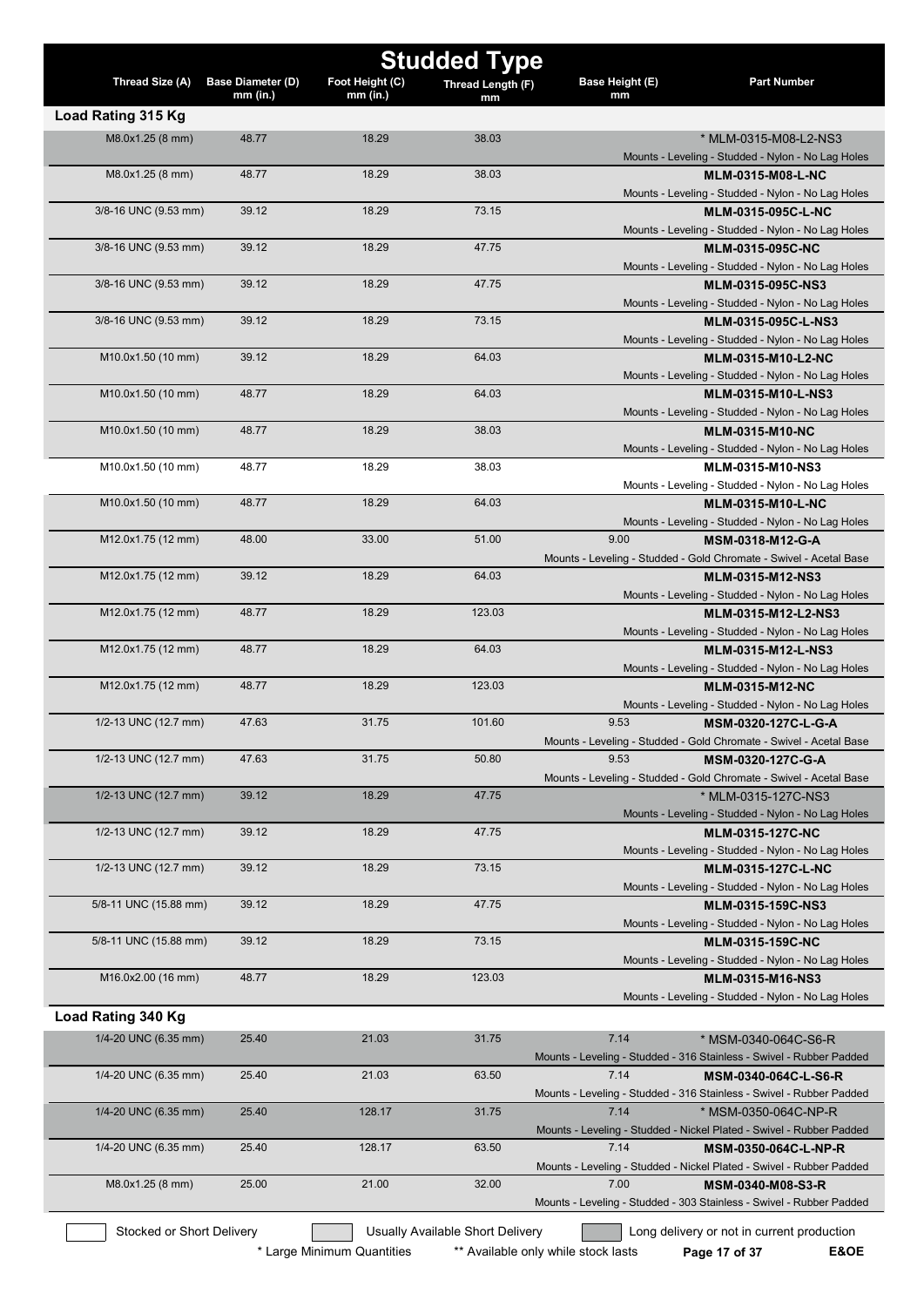|                           |                                        |                               | <b>Studded Type</b>              |                       |                                                                                                    |
|---------------------------|----------------------------------------|-------------------------------|----------------------------------|-----------------------|----------------------------------------------------------------------------------------------------|
| Thread Size (A)           | <b>Base Diameter (D)</b><br>$mm$ (in.) | Foot Height (C)<br>$mm$ (in.) | Thread Length (F)                | Base Height (E)<br>mm | <b>Part Number</b>                                                                                 |
| Load Rating 340 Kg        |                                        |                               | mm                               |                       |                                                                                                    |
| M8.0x1.25 (8 mm)          | 25.00                                  | 21.00                         | 32.00                            | 7.00                  | MSM-0340-M08-S6                                                                                    |
|                           |                                        |                               |                                  |                       | Mounts - Leveling - Studded - 316 Stainless - Swivel - Rubber Padded                               |
| M8.0x1.25 (8 mm)          | 25.00                                  | 21.00                         | 32.00                            | 7.00                  | * MSM-0340-M08-NP-R                                                                                |
|                           |                                        |                               |                                  |                       | Mounts - Leveling - Studded - Nickel Plated - Swivel - Rubber Padded                               |
| Load Rating 360 Kg        |                                        |                               |                                  |                       |                                                                                                    |
| 1/4-20 UNC (6.35 mm)      | 25.40                                  | 17.85                         | 31.75                            | 3.96                  | MSM-0360-064C-S3-A                                                                                 |
|                           |                                        |                               |                                  |                       | Mounts - Leveling - Studded - 303 Stainless - Swivel - Acetal Base                                 |
| 1/4-20 UNC (6.35 mm)      | 25.40                                  | 21.03                         | 63.50                            | 7.14                  | MSM-0360-064C-S3-R                                                                                 |
|                           |                                        |                               |                                  |                       | Mounts - Leveling - Studded - 303 Stainless - Swivel - Rubber Padded                               |
| 1/4-20 UNC (6.35 mm)      | 25.40                                  | 21.03                         | 31.75                            | 7.14                  | MSM-0360-064C-B-R                                                                                  |
| 1/4-20 UNC (6.35 mm)      | 25.40                                  | 128.17                        | 31.75                            | 7.14                  | Mounts - Leveling - Studded - Black Chromate - Swivel - Rubber Padded<br><b>MSM-0370-064C-CC-R</b> |
|                           |                                        |                               |                                  |                       | Mounts - Leveling - Studded - Clear Chromate - Swivel - Rubber Padded                              |
| 1/4-20 UNC (6.35 mm)      | 25.40                                  | 128.17                        | 63.50                            | 7.14                  | <b>MSM-0370-064C-L-CC-R</b>                                                                        |
|                           |                                        |                               |                                  |                       | Mounts - Leveling - Studded - Clear Chromate - Swivel - Rubber Padded                              |
| 1/4-20 UNC (6.35 mm)      | 25.40                                  | 21.03                         | 31.75                            | 7.14                  | MSM-0360-064C-G-R                                                                                  |
|                           |                                        |                               |                                  |                       | Mounts - Leveling - Studded - Gold Chromate - Swivel - Rubber Padded                               |
| 1/4-20 UNC (6.35 mm)      | 25.40                                  | 21.03                         | 63.50                            | 7.14                  | MSM-0360-064C-L-G-R                                                                                |
|                           |                                        |                               |                                  |                       | Mounts - Leveling - Studded - Gold Chromate - Swivel - Rubber Padded                               |
| Load Rating 410 Kg        |                                        |                               |                                  |                       |                                                                                                    |
| 10-32 UNF (4.76 mm)       | 19.05                                  | 13.49                         | 25.40                            | 2.78                  | MLM-0410-048F-S3                                                                                   |
|                           |                                        |                               |                                  |                       | Mounts - Leveling - Studded - 303 Stainless                                                        |
| 10-32 UNF (4.76 mm)       | 19.05                                  | 13.49                         | 25.40                            | 2.78                  | MSM-0410-048F-S3                                                                                   |
|                           |                                        |                               |                                  |                       | Mounts - Leveling - Studded - 303 Stainless - Swivel                                               |
| Load Rating 450 Kg        |                                        |                               |                                  |                       |                                                                                                    |
| 1/4-20 UNC (6.35 mm)      | 25.40                                  | 21.03                         | 31.75                            | 7.14                  | MSM-0450-064C-S3-R                                                                                 |
|                           |                                        |                               |                                  |                       | Mounts - Leveling - Studded - 303 Stainless - Swivel - Rubber Padded                               |
| 1/4-20 UNC (6.35 mm)      | 25.40                                  | 17.86                         | 63.50                            | 3.97                  | MSM-0450-064C-L-S6                                                                                 |
|                           |                                        |                               |                                  |                       | Mounts - Leveling - Studded - 316 Stainless - Swivel                                               |
| 1/4-20 UNC (6.35 mm)      | 25.40                                  | 17.86                         | 31.75                            | 3.97                  | MSM-0450-064C-S6                                                                                   |
|                           |                                        |                               |                                  |                       | Mounts - Leveling - Studded - 316 Stainless - Swivel                                               |
| 1/4-20 UNC (6.35 mm)      | 25.40                                  | 17.86                         | 31.75                            | 3.97                  | MSM-0450-064C-NP<br>Mounts - Leveling - Studded - Nickel Plated - Swivel                           |
| 1/4-20 UNC (6.35 mm)      | 25.40                                  | 17.86                         | 63.50                            | 3.97                  | * MSM-0450-064C-L-NP                                                                               |
|                           |                                        |                               |                                  |                       | Mounts - Leveling - Studded - Nickel Plated - Swivel                                               |
| M8.0x1.25 (8 mm)          | 25.00                                  | 18.00                         | 32.00                            | 4.00                  | * MSM-0450-M08-S3                                                                                  |
|                           |                                        |                               |                                  |                       | Mounts - Leveling - Studded - 303 Stainless - Swivel                                               |
| M8.0x1.25 (8 mm)          | 25.00                                  | 18.00                         | 32.00                            | 4.00                  | * MSM-0450-M08-S6                                                                                  |
|                           |                                        |                               |                                  |                       | Mounts - Leveling - Studded - 316 Stainless - Swivel                                               |
| M8.0x1.25 (8 mm)          | 25.00                                  | 18.00                         | 32.00                            | 4.00                  | MSM-0450-M08-NP                                                                                    |
|                           |                                        |                               |                                  |                       | Mounts - Leveling - Studded - Nickel Plated - Swivel                                               |
| 3/8-16 UNC (9.53 mm)      | 127.00                                 | 160.33                        |                                  |                       | * MLM-0450-127-095C-Y                                                                              |
| 1/2-13 UNC (12.7 mm)      | 127.00                                 | 160.33                        |                                  |                       | Mounts - Leveling - Studded - Elastomer Base - OSHA Yellow                                         |
|                           |                                        |                               |                                  |                       | MLM-0450-127-127C-Y                                                                                |
| 3/4-10 UNC (19.1 mm)      | 127.00                                 | 160.33                        |                                  |                       | Mounts - Leveling - Studded - Elastomer Base - OSHA Yellow<br>MLM-0450-127-191C-Y                  |
|                           |                                        |                               |                                  |                       | Mounts - Leveling - Studded - Elastomer Base - OSHA Yellow                                         |
| 3/4-10 UNC (19.1 mm)      | 203.20                                 | 160.33                        |                                  |                       | MLM-0450-203-191C-Y                                                                                |
|                           |                                        |                               |                                  |                       | Mounts - Leveling - Studded - Elastomer Base - OSHA Yellow                                         |
| 3/4-10 UNC (19.1 mm)      | 254.00                                 | 160.33                        |                                  |                       | MLM-0450-254-191C-Y                                                                                |
|                           |                                        |                               |                                  |                       | Mounts - Leveling - Studded - Elastomer Base - OSHA Yellow                                         |
| Load Rating 500 Kg        |                                        |                               |                                  |                       |                                                                                                    |
| 1/4-20 UNC (6.35 mm)      | 25.40                                  | 17.86                         | 38.10                            | 3.97                  | MLM-0500-064C-S3                                                                                   |
|                           |                                        |                               |                                  |                       | Mounts - Leveling - Studded - 303 Stainless                                                        |
| 1/4-20 UNC (6.35 mm)      | 25.40                                  | 17.86                         | 63.50                            | 3.97                  | MSM-0500-064C-S3                                                                                   |
|                           |                                        |                               |                                  |                       | Mounts - Leveling - Studded - 303 Stainless - Swivel                                               |
| 1/4-20 UNC (6.35 mm)      | 25.40                                  | 103.58                        | 31.75                            | 3.96                  | MLM-0500-064C-B                                                                                    |
|                           |                                        |                               |                                  |                       | Mounts - Leveling - Studded - Black Chromate                                                       |
| Stocked or Short Delivery |                                        |                               | Usually Available Short Delivery |                       | Long delivery or not in current production                                                         |
|                           |                                        |                               |                                  |                       |                                                                                                    |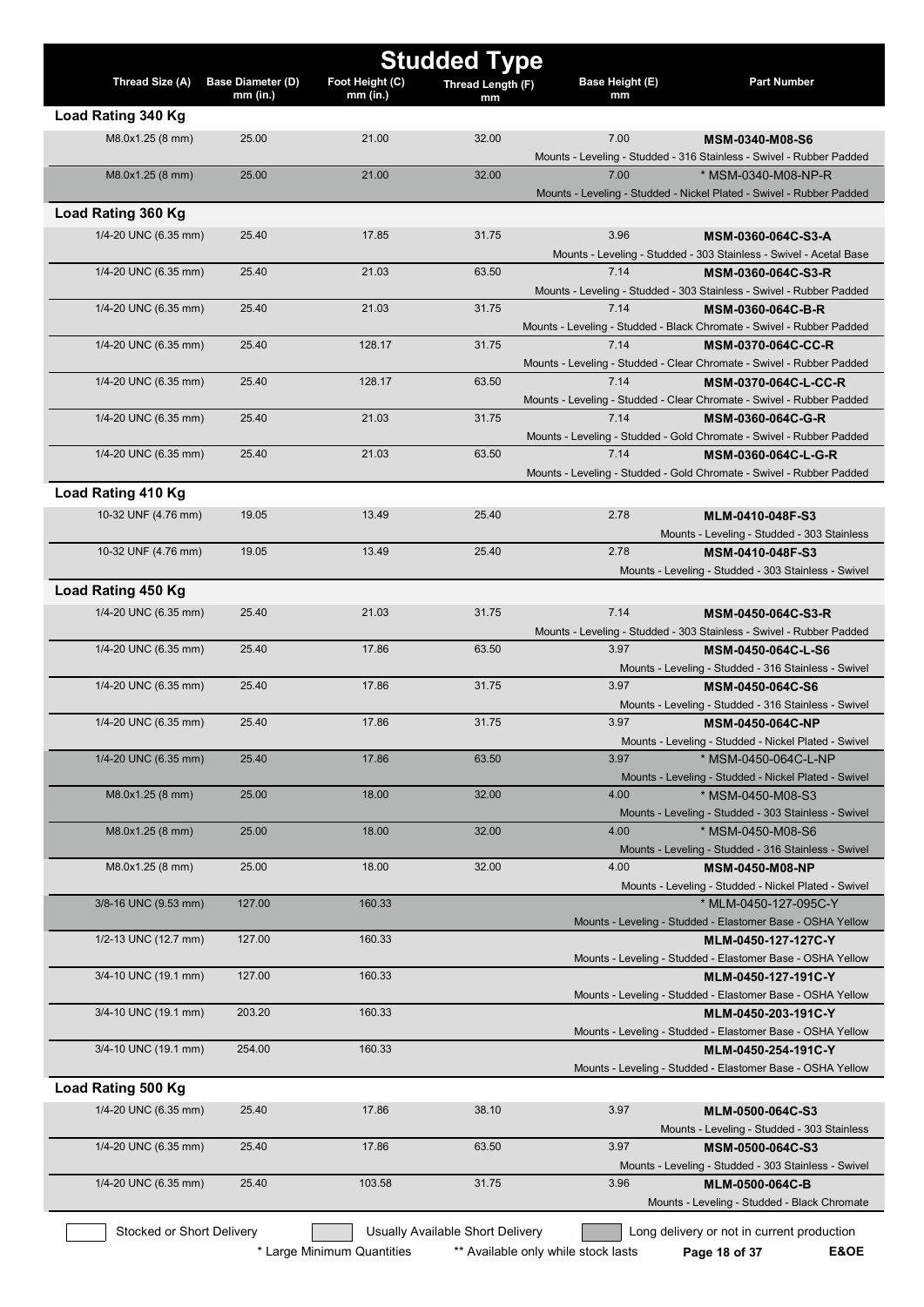| <b>Studded Type</b>   |                          |                 |                   |                        |                                                                           |  |
|-----------------------|--------------------------|-----------------|-------------------|------------------------|---------------------------------------------------------------------------|--|
| Thread Size (A)       | <b>Base Diameter (D)</b> | Foot Height (C) | Thread Length (F) | <b>Base Height (E)</b> | <b>Part Number</b>                                                        |  |
|                       | mm (in.)                 | $mm$ (in.)      | mm                | mm                     |                                                                           |  |
| Load Rating 500 Kg    |                          |                 |                   |                        |                                                                           |  |
| 1/4-20 UNC (6.35 mm)  | 25.40                    | 17.86           | 63.50             | 3.97                   | MSM-0500-064C-L-B                                                         |  |
|                       |                          |                 |                   |                        | Mounts - Leveling - Studded - Black Chromate - Swivel                     |  |
| 1/4-20 UNC (6.35 mm)  | 25.40                    | 17.86           | 31.75             | 3.97                   | <b>MSM-0500-064C-B</b>                                                    |  |
|                       |                          |                 |                   |                        | Mounts - Leveling - Studded - Black Chromate - Swivel                     |  |
| 1/4-20 UNC (6.35 mm)  | 25.40                    | 17.86           | 31.75             | 3.97                   | <b>MSM-0500-064C-CC</b>                                                   |  |
|                       |                          |                 |                   |                        | Mounts - Leveling - Studded - Clear Chromate - Swivel                     |  |
| 1/4-20 UNC (6.35 mm)  | 25.40                    | 17.86           | 63.50             | 3.97                   | <b>MSM-0500-064C-L-CC</b>                                                 |  |
|                       |                          |                 |                   |                        | Mounts - Leveling - Studded - Clear Chromate - Swivel                     |  |
| 1/4-20 UNC (6.35 mm)  | 25.40                    | 17.86           | 38.10             | 3.97                   | MLM-0500-064C-L-G                                                         |  |
|                       |                          |                 |                   |                        | Mounts - Leveling - Studded - Gold Chromate                               |  |
| 1/4-20 UNC (6.35 mm)  | 25.40                    | 17.86           | 31.75             | 3.97                   | MLM-0500-064C-G                                                           |  |
| 1/4-20 UNC (6.35 mm)  | 25.40                    | 17.86           | 63.50             | 3.97                   | Mounts - Leveling - Studded - Gold Chromate                               |  |
|                       |                          |                 |                   |                        | MSM-0500-064C-L-G<br>Mounts - Leveling - Studded - Gold Chromate - Swivel |  |
| 1/4-20 UNC (6.35 mm)  | 25.40                    | 17.86           | 31.75             | 3.97                   | MSM-0500-064C-G                                                           |  |
|                       |                          |                 |                   |                        | Mounts - Leveling - Studded - Gold Chromate - Swivel                      |  |
| 1/4-20 UNC (6.35 mm)  | 25.40                    | 17.86           | 31.75             | 3.97                   | MLM-0500-064C-NP                                                          |  |
|                       |                          |                 |                   |                        | Mounts - Leveling - Studded - Nickel Plated                               |  |
| 1/4-20 UNC (6.35 mm)  | 25.40                    | 17.86           | 38.10             | 3.97                   | MLM-0500-064C-L-NP                                                        |  |
|                       |                          |                 |                   |                        | Mounts - Leveling - Studded - Nickel Plated                               |  |
| M8.0x1.25 (8 mm)      | 25.40                    | 17.80           | 31.80             | 3.80                   | MLM-0500-M08-S3                                                           |  |
|                       |                          |                 |                   |                        | Mounts - Leveling - Studded - 303 Stainless                               |  |
| M8.0x1.25 (8 mm)      | 25.40                    | 17.80           | 31.80             | 3.80                   | MLM-0500-M08-G                                                            |  |
|                       |                          |                 |                   |                        | Mounts - Leveling - Studded - Gold Chromate                               |  |
| M8.0x1.25 (8 mm)      | 25.40                    | 17.80           | 31.80             | 3.80                   | <b>MLM-0500-M08-NP</b>                                                    |  |
|                       |                          |                 |                   |                        | Mounts - Leveling - Studded - Nickel Plated                               |  |
| 1/2-13 UNC (12.7 mm)  | 59.94                    | 33.02           | 101.60            |                        | MLM-0500-102-127C-S4                                                      |  |
|                       |                          |                 |                   |                        | Mounts - Leveling - Studded - Hygienic - 304 Stainless                    |  |
| 1/2-13 UNC (12.7 mm)  | 59.94                    | 33.02           | 152.40            |                        | MLM-0500-152-127C-S4                                                      |  |
|                       |                          |                 |                   |                        | Mounts - Leveling - Studded - Hygienic - 304 Stainless                    |  |
| 5/8-11 UNC (15.88 mm) | 59.94                    | 33.02           | 152.40            |                        | MLM-0500-152-159C-S4                                                      |  |
|                       |                          |                 |                   |                        | Mounts - Leveling - Studded - Hygienic - 304 Stainless                    |  |
| 5/8-11 UNC (15.88 mm) | 59.94                    | 33.02           | 203.20            |                        | MLM-0500-203-159C-S4                                                      |  |
|                       |                          |                 |                   |                        | Mounts - Leveling - Studded - Hygienic - 304 Stainless                    |  |
| 3/4-10 UNC (19.1 mm)  | 59.94                    | 33.02           | 203.20            |                        | MLM-0500-203-191C-S4                                                      |  |
|                       |                          |                 |                   |                        | Mounts - Leveling - Studded - Hygienic - 304 Stainless                    |  |
| 3/4-10 UNC (19.1 mm)  | 59.94                    | 33.02           | 152.40            |                        | MLM-0500-152-191C-S4                                                      |  |
|                       |                          |                 |                   |                        | Mounts - Leveling - Studded - Hygienic - 304 Stainless                    |  |
| 7/8-9 UNC (22.23 mm)  | 59.94                    | 33.02           | 152.40            |                        | MLM-0500-152-222C-S4                                                      |  |
|                       |                          |                 |                   |                        | Mounts - Leveling - Studded - Hygienic - 304 Stainless                    |  |
| 7/8-9 UNC (22.23 mm)  | 59.94                    | 33.02           | 203.20            |                        | MLM-0500-203-222C-S4                                                      |  |
|                       |                          |                 |                   |                        | Mounts - Leveling - Studded - Hygienic - 304 Stainless                    |  |
| Load Rating 540 Kg    |                          |                 |                   |                        |                                                                           |  |
| 5/8-11 UNC (15.88 mm) | 63.50                    | 31.75           | 101.60            | 7.93                   | MSM-0540-159C-S3-A                                                        |  |
|                       |                          |                 |                   |                        | Mounts - Leveling - Studded - 303 Stainless - Swivel - Acetal Base        |  |
| 5/8-11 UNC (15.88 mm) | 63.50                    | 34.93           | 50.80             | 11.11                  | MSM-0540-159C-G-A                                                         |  |
|                       |                          |                 |                   |                        | Mounts - Leveling - Studded - Gold Chromate - Swivel - Acetal Base        |  |
| Load Rating 670 Kg    |                          |                 |                   |                        |                                                                           |  |
| 1/4-20 UNC (6.35 mm)  | 25.40                    | 17.86           | 31.75             | 3.97                   | MLM-0670-064C-S3                                                          |  |
|                       |                          |                 |                   |                        | Mounts - Leveling - Studded - 303 Stainless                               |  |
| 1/4-20 UNC (6.35 mm)  | 25.40                    | 17.86           | 31.75             | 3.97                   | MSM-0670-064C-S3                                                          |  |
|                       |                          |                 |                   |                        | Mounts - Leveling - Studded - 303 Stainless - Swivel                      |  |
| $1/4 - 16$ (6.35 mm)  | 25.40                    | 17.46           | 31.75             |                        | MLM-0670-032-064A-G                                                       |  |
|                       |                          |                 |                   |                        | Mounts - Leveling - Studded - Acme Thread - Gold Chromate                 |  |
| $1/4 - 16$ (6.35 mm)  | 25.40                    | 17.46           | 63.50             |                        | MLM-0670-064-064A-G                                                       |  |
|                       |                          |                 |                   |                        | Mounts - Leveling - Studded - Acme Thread - Gold Chromate                 |  |
| $1/4 - 16$ (6.35 mm)  | 25.40                    | 17.46           | 31.75             |                        | MLM-0670-032-064A-S3                                                      |  |
|                       |                          |                 |                   |                        | Mounts - Leveling - Studded - Acme Thread - Stainless                     |  |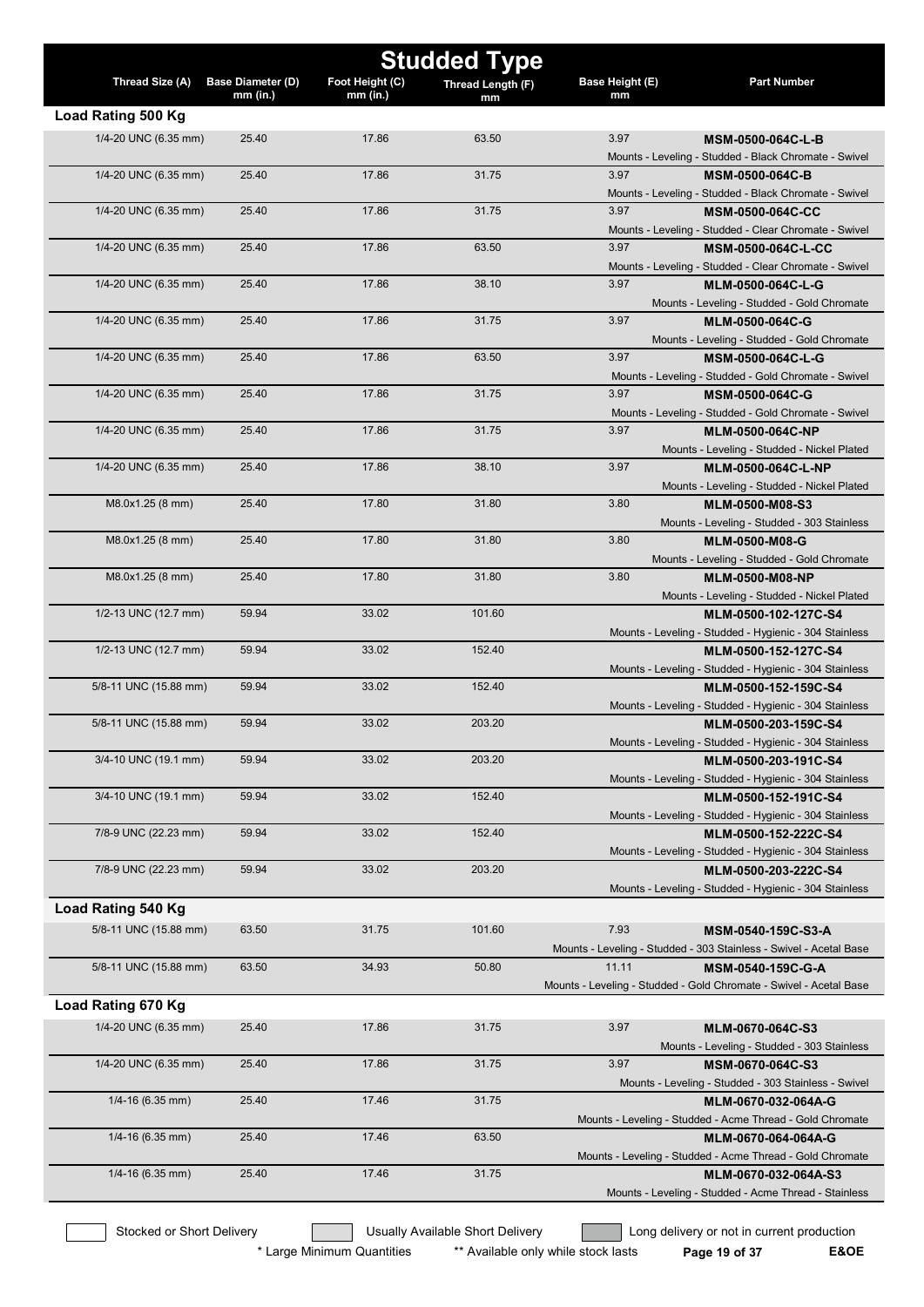| <b>Studded Type</b>   |                          |                 |                   |                       |                                                                                                   |
|-----------------------|--------------------------|-----------------|-------------------|-----------------------|---------------------------------------------------------------------------------------------------|
| Thread Size (A)       | <b>Base Diameter (D)</b> | Foot Height (C) | Thread Length (F) | Base Height (E)<br>mm | <b>Part Number</b>                                                                                |
| Load Rating 670 Kg    | $mm$ (in.)               | $mm$ (in.)      | mm                |                       |                                                                                                   |
| $1/4 - 16$ (6.35 mm)  | 25.40                    | 17.46           | 63.50             |                       | MLM-0670-064-064A-S3                                                                              |
|                       |                          |                 |                   |                       | Mounts - Leveling - Studded - Acme Thread - Stainless                                             |
| Load Rating 800 Kg    |                          |                 |                   |                       |                                                                                                   |
| 1/2-13 UNC (12.7 mm)  | 74.93                    | 22.10           | 152.40            |                       | MLM-0800-152-127C-S4-M1                                                                           |
|                       |                          |                 |                   |                       | Mounts - Leveling - Studded - Hygienic - Anchoring - One Mounting Hole                            |
| 1/2-13 UNC (12.7 mm)  | 74.93                    | 22.10           | 101.60            |                       | MLM-0800-102-127C-S4-M1                                                                           |
|                       |                          |                 |                   |                       | Mounts - Leveling - Studded - Hygienic - Anchoring - One Mounting Hole                            |
| 1/2-13 UNC (12.7 mm)  | 74.93                    | 22.10           | 152.40            |                       | MLM-0800-152-127C-S4-M2                                                                           |
|                       |                          |                 |                   |                       | Mounts - Leveling - Studded - Hygienic - Anchoring - Two Mounting Hole                            |
| 1/2-13 UNC (12.7 mm)  | 74.93                    | 22.10           | 101.60            |                       | MLM-0800-102-127C-S4-M2                                                                           |
| 5/8-11 UNC (15.88 mm) | 74.93                    | 22.10           | 203.20            |                       | Mounts - Leveling - Studded - Hygienic - Anchoring - Two Mounting Hole<br>MLM-0800-203-159C-S4-M1 |
|                       |                          |                 |                   |                       | Mounts - Leveling - Studded - Hygienic - Anchoring - One Mounting Hole                            |
| 5/8-11 UNC (15.88 mm) | 74.93                    | 22.10           | 152.40            |                       | MLM-0800-152-159C-S4-M1                                                                           |
|                       |                          |                 |                   |                       | Mounts - Leveling - Studded - Hygienic - Anchoring - One Mounting Hole                            |
| 5/8-11 UNC (15.88 mm) | 74.93                    | 22.10           | 203.20            |                       | MLM-0800-203-159C-S4-M2                                                                           |
|                       |                          |                 |                   |                       | Mounts - Leveling - Studded - Hygienic - Anchoring - Two Mounting Hole                            |
| 5/8-11 UNC (15.88 mm) | 74.93                    | 22.10           | 152.40            |                       | MLM-0800-152-159C-S4-M2                                                                           |
| 3/4-10 UNC (19.1 mm)  | 74.93                    | 22.10           | 152.40            |                       | Mounts - Leveling - Studded - Hygienic - Anchoring - Two Mounting Hole                            |
|                       |                          |                 |                   |                       | MLM-0800-152-191C-S4-M1<br>Mounts - Leveling - Studded - Hygienic - Anchoring - One Mounting Hole |
| 3/4-10 UNC (19.1 mm)  | 74.93                    | 22.10           | 203.20            |                       | MLM-0800-203-191C-S4-M1                                                                           |
|                       |                          |                 |                   |                       | Mounts - Leveling - Studded - Hygienic - Anchoring - One Mounting Hole                            |
| 3/4-10 UNC (19.1 mm)  | 74.93                    | 22.10           | 152.40            |                       | MLM-0800-152-191C-S4-M2                                                                           |
|                       |                          |                 |                   |                       | Mounts - Leveling - Studded - Hygienic - Anchoring - Two Mounting Hole                            |
| 3/4-10 UNC (19.1 mm)  | 74.93                    | 22.10           | 203.20            |                       | MLM-0800-203-191C-S4-M2                                                                           |
|                       |                          |                 |                   |                       | Mounts - Leveling - Studded - Hygienic - Anchoring - Two Mounting Hole                            |
| 7/8-9 UNC (22.23 mm)  | 74.93                    | 22.10           | 203.20            |                       | MLM-0800-203-222C-S4-M1<br>Mounts - Leveling - Studded - Hygienic - Anchoring - One Mounting Hole |
| 7/8-9 UNC (22.23 mm)  | 74.93                    | 22.10           | 152.40            |                       | MLM-0800-152-222C-S4-M1                                                                           |
|                       |                          |                 |                   |                       | Mounts - Leveling - Studded - Hygienic - Anchoring - One Mounting Hole                            |
| 7/8-9 UNC (22.23 mm)  | 74.93                    | 22.10           | 203.20            |                       | MLM-0800-203-222C-S4-M2                                                                           |
|                       |                          |                 |                   |                       | Mounts - Leveling - Studded - Hygienic - Anchoring - Two Mounting Hole                            |
| 7/8-9 UNC (22.23 mm)  | 74.93                    | 22.10           | 152.40            |                       | MLM-0800-152-222C-S4-M2                                                                           |
|                       |                          |                 |                   |                       | Mounts - Leveling - Studded - Hygienic - Anchoring - Two Mounting Hole                            |
| Load Rating 820 Kg    |                          |                 |                   |                       |                                                                                                   |
| 3/4-10 UNC (19.1 mm)  | 63.50                    | 34.93           | 101.60            | 11.11                 | MSM-0820-191C-G-A                                                                                 |
|                       |                          |                 |                   |                       | Mounts - Leveling - Studded - Gold Chromate - Swivel - Acetal Base                                |
| 3/4-10 UNC (19.1 mm)  | 76.20                    | 38.10           | 101.60            | 12.70                 | MSM-0820-191C-S3-A                                                                                |
| 3/4-10 UNC (19.1 mm)  | 76.20                    | 41.28           | 101.60            | 15.88                 | Mounts - Leveling - Studded - 303 Stainless - Swivel - Acetal Base<br>MSM-0820-191C-L-G-A         |
|                       |                          |                 |                   |                       | Mounts - Leveling - Studded - Gold Chromate - Swivel - Acetal Base                                |
| Load Rating 900 Kg    |                          |                 |                   |                       |                                                                                                   |
| 3/8-16 UNC (9.53 mm)  | 78.74                    | 18.29           | 61.47             |                       | MLM-0900-095C-NC                                                                                  |
|                       |                          |                 |                   |                       | Mounts - Leveling - Studded - Nylon - No Lag Holes                                                |
| 3/8-16 UNC (9.53 mm)  | 78.74                    | 18.29           | 61.47             |                       | MLM-0900-095C-NS3                                                                                 |
|                       |                          |                 |                   |                       | Mounts - Leveling - Studded - Nylon - No Lag Holes                                                |
| 3/8-16 UNC (9.53 mm)  | 78.74                    | 18.29           | 61.50             | 29.97                 | MLM-0900-095C-NS3-2                                                                               |
|                       |                          |                 |                   |                       | Mounts - Leveling - Studded - Nylon - With Lag Holes                                              |
| 3/8-16 UNC (9.53 mm)  | 78.74                    | 18.29           | 61.50             | 29.97                 | MLM-0900-095C-NC-2                                                                                |
| 1/2-13 UNC (12.7 mm)  | 78.74                    | 18.29           | 124.97            |                       | Mounts - Leveling - Studded - Nylon - With Lag Holes<br><b>MLM-0900-127C-L-NC</b>                 |
|                       |                          |                 |                   |                       | Mounts - Leveling - Studded - Nylon - No Lag Holes                                                |
| 1/2-13 UNC (12.7 mm)  | 78.74                    | 18.29           | 124.97            |                       | <b>MLM-0900-127C-L-NS3</b>                                                                        |
|                       |                          |                 |                   |                       | Mounts - Leveling - Studded - Nylon - No Lag Holes                                                |
| 1/2-13 UNC (12.7 mm)  | 78.74                    | 18.29           | 61.47             |                       | <b>MLM-0900-127C-NC</b>                                                                           |
|                       |                          |                 |                   |                       | Mounts - Leveling - Studded - Nylon - No Lag Holes                                                |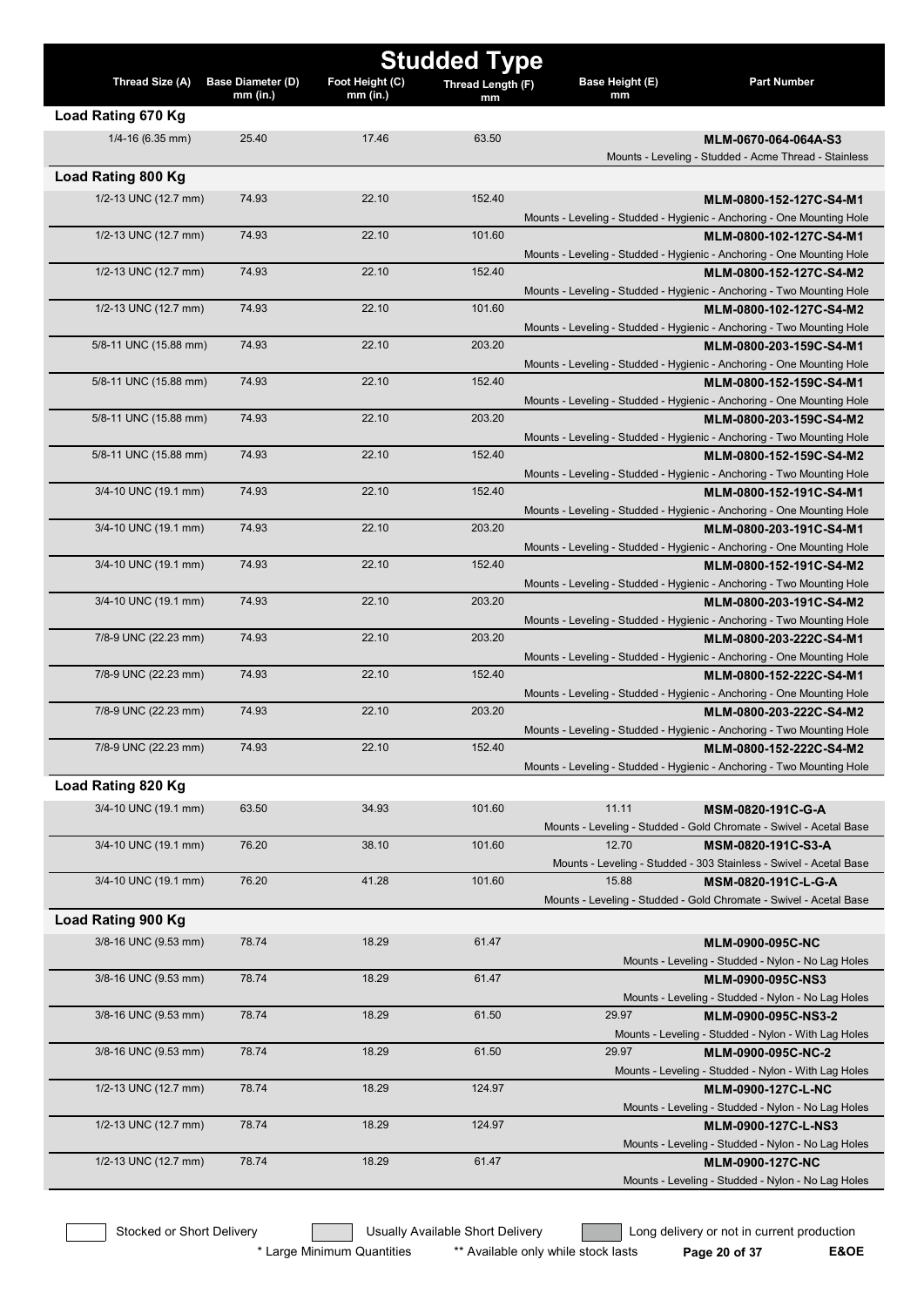|                           |                                        |                               | <b>Studded Type</b>              |                              |                                                                                     |
|---------------------------|----------------------------------------|-------------------------------|----------------------------------|------------------------------|-------------------------------------------------------------------------------------|
| Thread Size (A)           | <b>Base Diameter (D)</b><br>$mm$ (in.) | Foot Height (C)<br>$mm$ (in.) | Thread Length (F)<br>mm          | <b>Base Height (E)</b><br>mm | <b>Part Number</b>                                                                  |
| Load Rating 900 Kg        |                                        |                               |                                  |                              |                                                                                     |
| 1/2-13 UNC (12.7 mm)      | 78.74                                  | 18.29                         | 61.47                            |                              | MLM-0900-127C-NS3                                                                   |
|                           |                                        |                               |                                  |                              | Mounts - Leveling - Studded - Nylon - No Lag Holes                                  |
| 1/2-13 UNC (12.7 mm)      | 78.74                                  | 18.29                         | 124.97                           | 29.97                        | MLM-0900-127C-L-NC-2                                                                |
|                           |                                        |                               |                                  |                              | Mounts - Leveling - Studded - Nylon - With Lag Holes                                |
| 1/2-13 UNC (12.7 mm)      | 78.74                                  | 18.29                         | 124.97                           | 29.97                        | MLM-0900-127C-L-NS3-2                                                               |
| 1/2-13 UNC (12.7 mm)      | 78.74                                  | 18.29                         | 61.50                            | 29.97                        | Mounts - Leveling - Studded - Nylon - With Lag Holes<br>MLM-0900-127C-NC-2          |
|                           |                                        |                               |                                  |                              | Mounts - Leveling - Studded - Nylon - With Lag Holes                                |
| 1/2-13 UNC (12.7 mm)      | 78.74                                  | 18.29                         | 61.50                            | 29.97                        | MLM-0900-127C-NS3-2                                                                 |
|                           |                                        |                               |                                  |                              | Mounts - Leveling - Studded - Nylon - With Lag Holes                                |
| 5/8-11 UNC (15.88 mm)     | 58.42                                  | 22.61                         | 150.37                           |                              | MLM-0900-159C-NS3                                                                   |
|                           |                                        |                               |                                  |                              | Mounts - Leveling - Studded - Nylon - Loc-A-Lign - No Lag Holes                     |
| 5/8-11 UNC (15.88 mm)     | 78.74                                  | 18.29                         | 124.97                           |                              | <b>MLM-0900-159C-NC</b>                                                             |
|                           |                                        |                               |                                  |                              | Mounts - Leveling - Studded - Nylon - No Lag Holes                                  |
| 5/8-11 UNC (15.88 mm)     | 78.74                                  | 18.29                         | 124.97                           |                              | MLM-0900-159C-NS3A                                                                  |
| 5/8-11 UNC (15.88 mm)     | 78.74                                  | 18.29                         | 124.90                           | 29.97                        | Mounts - Leveling - Studded - Nylon - No Lag Holes<br>MLM-0900-159C-NC-2            |
|                           |                                        |                               |                                  |                              | Mounts - Leveling - Studded - Nylon - With Lag Holes                                |
| 5/8-11 UNC (15.88 mm)     | 78.74                                  | 18.29                         | 124.90                           | 29.97                        | MLM-0900-159C-NS3-2                                                                 |
|                           |                                        |                               |                                  |                              | Mounts - Leveling - Studded - Nylon - With Lag Holes                                |
| M16.0x2.00 (16 mm)        | 58.42                                  | 18.29                         | 88.03                            |                              | MLM-0900-M16-NS3                                                                    |
|                           |                                        |                               |                                  |                              | Mounts - Leveling - Studded - Nylon - No Lag Holes                                  |
| M16.0x2.00 (16 mm)        | 58.42                                  | 18.29                         | 88.03                            |                              | MLM-0900-M16-NC                                                                     |
|                           |                                        |                               |                                  |                              | Mounts - Leveling - Studded - Nylon - No Lag Holes                                  |
| M16.0x2.00 (16 mm)        | 58.42                                  | 18.29                         | 168.03                           |                              | * MLM-0900-M16-L-NS3                                                                |
|                           |                                        |                               |                                  |                              | Mounts - Leveling - Studded - Nylon - No Lag Holes                                  |
| M16.0x2.00 (16 mm)        | 58.42                                  | 18.29                         | 168.03                           |                              | MLM-0900-M16-L-NC                                                                   |
| M16.0x2.00 (16 mm)        | 78.74                                  | 18.29                         | 64.00                            | 29.97                        | Mounts - Leveling - Studded - Nylon - No Lag Holes<br>MLM-0900-M16-NC-2             |
|                           |                                        |                               |                                  |                              | Mounts - Leveling - Studded - Nylon - With Lag Holes                                |
| M16.0x2.00 (16 mm)        | 78.74                                  | 18.29                         | 123.00                           | 29.97                        | MLM-0900-M16-L-NS3-2                                                                |
|                           |                                        |                               |                                  |                              | Mounts - Leveling - Studded - Nylon - With Lag Holes                                |
| M16.0x2.00 (16 mm)        | 78.74                                  | 18.29                         | 123.00                           | 29.97                        | MLM-0900-M16-L-NC-2                                                                 |
|                           |                                        |                               |                                  |                              | Mounts - Leveling - Studded - Nylon - With Lag Holes                                |
| M16.0x2.00 (16 mm)        | 78.74                                  | 18.29                         | 64.00                            | 29.97                        | MLM-0900-M16-NS3-2                                                                  |
|                           |                                        |                               |                                  |                              | Mounts - Leveling - Studded - Nylon - With Lag Holes                                |
| 3/4-10 UNC (19.1 mm)      | 58.42                                  | 22.61                         | 226.57                           |                              | * MLM-0900-191C-L-NC                                                                |
| 3/4-10 UNC (19.1 mm)      | 58.42                                  | 22.61                         | 150.37                           |                              | Mounts - Leveling - Studded - Nylon - Loc-A-Lign - No Lag Holes                     |
|                           |                                        |                               |                                  |                              | MLM-0900-191C-NC<br>Mounts - Leveling - Studded - Nylon - Loc-A-Lign - No Lag Holes |
| M20.0x2.50 (20 mm)        | 58.42                                  | 18.29                         | 168.03                           |                              | MLM-0900-M20-NC                                                                     |
|                           |                                        |                               |                                  |                              | Mounts - Leveling - Studded - Nylon - No Lag Holes                                  |
| Load Rating 1000 Kg       |                                        |                               |                                  |                              |                                                                                     |
| 1/2-13 UNC (12.7 mm)      | 80.01                                  | 30.99                         | 101.60                           |                              | MLM-1000-102-127C-S4                                                                |
|                           |                                        |                               |                                  |                              | Mounts - Leveling - Studded - Hygienic - 304 Stainless                              |
| 1/2-13 UNC (12.7 mm)      | 80.01                                  | 30.99                         | 152.40                           |                              | MLM-1000-152-127C-S4                                                                |
|                           |                                        |                               |                                  |                              | Mounts - Leveling - Studded - Hygienic - 304 Stainless                              |
| 1/2-13 UNC (12.7 mm)      | 100.08                                 | 32.00                         | 152.40                           |                              | MLM-1000-152-127C-S4-M1                                                             |
|                           |                                        |                               |                                  |                              | Mounts - Leveling - Studded - Hygienic - Anchoring - One Mounting Hole              |
| 1/2-13 UNC (12.7 mm)      | 74.93                                  | 32.00                         | 101.60                           |                              | MLM-1000-102-127C-S4-M1                                                             |
|                           |                                        |                               |                                  |                              | Mounts - Leveling - Studded - Hygienic - Anchoring - One Mounting Hole              |
| 5/8-11 UNC (15.88 mm)     | 80.01                                  | 30.99                         | 152.40                           |                              | MLM-1000-152-159C-S4                                                                |
|                           |                                        |                               |                                  |                              | Mounts - Leveling - Studded - Hygienic - 304 Stainless                              |
| 5/8-11 UNC (15.88 mm)     | 80.01                                  | 30.99                         | 203.20                           |                              | MLM-1000-203-159C-S4<br>Mounts - Leveling - Studded - Hygienic - 304 Stainless      |
| 5/8-11 UNC (15.88 mm)     | 100.08                                 | 32.00                         | 203.20                           |                              | MLM-1000-203-159C-S4-M1                                                             |
|                           |                                        |                               |                                  |                              | Mounts - Leveling - Studded - Hygienic - Anchoring - One Mounting Hole              |
| 5/8-11 UNC (15.88 mm)     | 100.08                                 | 32.00                         | 152.40                           |                              | MLM-1000-152-159C-S4-M1                                                             |
|                           |                                        |                               |                                  |                              | Mounts - Leveling - Studded - Hygienic - Anchoring - One Mounting Hole              |
| Stocked or Short Delivery |                                        |                               | Usually Available Short Delivery |                              | Long delivery or not in current production                                          |
|                           |                                        |                               |                                  |                              |                                                                                     |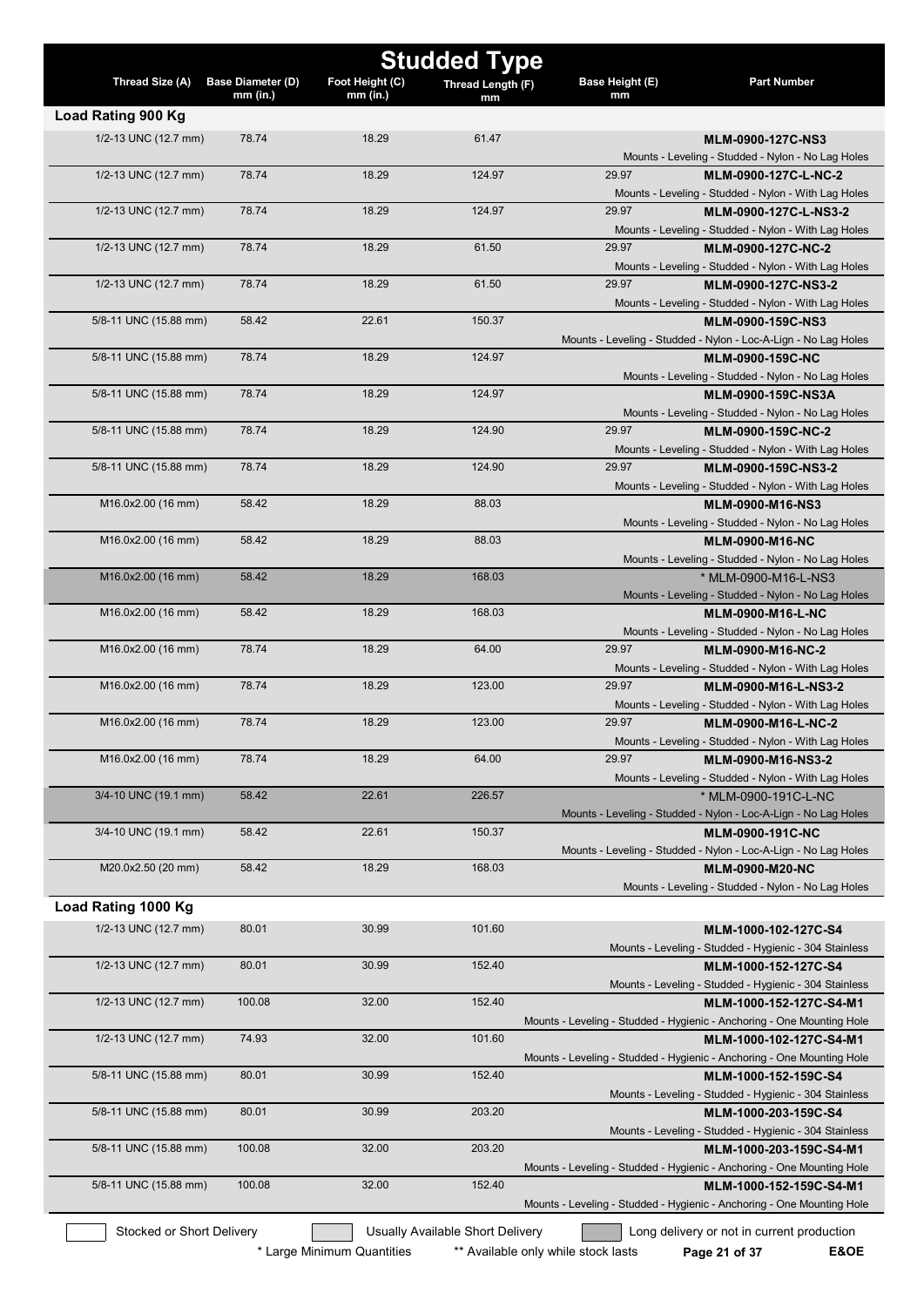|                       |                                        |                               | <b>Studded Type</b> |                       |                                                                                                |
|-----------------------|----------------------------------------|-------------------------------|---------------------|-----------------------|------------------------------------------------------------------------------------------------|
| Thread Size (A)       | <b>Base Diameter (D)</b><br>$mm$ (in.) | Foot Height (C)<br>$mm$ (in.) | Thread Length (F)   | Base Height (E)<br>mm | <b>Part Number</b>                                                                             |
| Load Rating 1000 Kg   |                                        |                               | mm                  |                       |                                                                                                |
| 3/4-10 UNC (19.1 mm)  | 80.01                                  | 30.99                         | 203.20              |                       | MLM-1000-203-191C-S4                                                                           |
|                       |                                        |                               |                     |                       | Mounts - Leveling - Studded - Hygienic - 304 Stainless                                         |
| 3/4-10 UNC (19.1 mm)  | 80.01                                  | 30.99                         | 152.40              |                       | MLM-1000-152-191C-S4                                                                           |
|                       |                                        |                               |                     |                       | Mounts - Leveling - Studded - Hygienic - 304 Stainless                                         |
| 3/4-10 UNC (19.1 mm)  | 100.08                                 | 32.00                         | 203.20              |                       | MLM-1000-203-191C-S4-M1                                                                        |
|                       |                                        |                               |                     |                       | Mounts - Leveling - Studded - Hygienic - Anchoring - One Mounting Hole                         |
| 3/4-10 UNC (19.1 mm)  | 100.08                                 | 32.00                         | 152.40              |                       | MLM-1000-152-191C-S4-M1                                                                        |
| 7/8-9 UNC (22.23 mm)  | 80.01                                  | 30.99                         | 152.40              |                       | Mounts - Leveling - Studded - Hygienic - Anchoring - One Mounting Hole<br>MLM-1000-152-222C-S4 |
|                       |                                        |                               |                     |                       | Mounts - Leveling - Studded - Hygienic - 304 Stainless                                         |
| 7/8-9 UNC (22.23 mm)  | 80.01                                  | 30.99                         | 203.20              |                       | MLM-1000-203-222C-S4                                                                           |
|                       |                                        |                               |                     |                       | Mounts - Leveling - Studded - Hygienic - 304 Stainless                                         |
| 7/8-9 UNC (22.23 mm)  | 100.08                                 | 32.00                         | 152.40              |                       | MLM-1000-152-222C-S4-M1                                                                        |
|                       |                                        |                               |                     |                       | Mounts - Leveling - Studded - Hygienic - Anchoring - One Mounting Hole                         |
| 7/8-9 UNC (22.23 mm)  | 100.08                                 | 32.00                         | 203.20              |                       | MLM-1000-203-222C-S4-M1                                                                        |
|                       |                                        |                               |                     |                       | Mounts - Leveling - Studded - Hygienic - Anchoring - One Mounting Hole                         |
| Load Rating 1090 Kg   |                                        |                               |                     |                       |                                                                                                |
| 1-8 UNC (25.4 mm)     | 76.20                                  | 41.28                         | 50.80               | 15.88                 | MSM-1090-254C-G-A                                                                              |
|                       |                                        |                               |                     |                       | Mounts - Leveling - Studded - Gold Chromate - Swivel - Acetal Base                             |
| 1-8 UNC (25.4 mm)     | 101.60                                 | 50.80                         | 203.20              | 13.49                 | MSM-1090-254C-L-G-A                                                                            |
|                       |                                        |                               |                     |                       | Mounts - Leveling - Studded - Gold Chromate - Swivel - Acetal Base                             |
| Load Rating 1170 Kg   |                                        |                               |                     |                       |                                                                                                |
| M16.0x2.00 (16 mm)    | 97.79                                  | 18.29                         | 88.03               |                       | <b>MLM-1170-M16-L-NC</b>                                                                       |
|                       | 97.79                                  | 18.29                         | 88.03               |                       | Mounts - Leveling - Studded - Nylon - No Lag Holes                                             |
| M16.0x2.00 (16 mm)    |                                        |                               |                     |                       | <b>MLM-1170-M16-L-NS3</b><br>Mounts - Leveling - Studded - Nylon - No Lag Holes                |
| M20.0x2.50 (20 mm)    | 97.79                                  | 18.29                         | 88.03               |                       | <b>MLM-1170-M20-NC</b>                                                                         |
|                       |                                        |                               |                     |                       | Mounts - Leveling - Studded - Nylon - No Lag Holes                                             |
| M20.0x2.50 (20 mm)    | 97.79                                  | 18.29                         | 88.03               |                       | * MLM-1170-M20-NS3                                                                             |
|                       |                                        |                               |                     |                       | Mounts - Leveling - Studded - Nylon - No Lag Holes                                             |
| Load Rating 1180 Kg   |                                        |                               |                     |                       |                                                                                                |
| 5/8-11 UNC (15.88 mm) | 101.60                                 | 18.54                         | 150.37              |                       | MLM-1180-159C-L-NS3                                                                            |
|                       |                                        |                               |                     |                       | Mounts - Leveling - Studded - Nylon - Loc-A-Lign - No Lag Holes                                |
| 5/8-11 UNC (15.88 mm) | 101.60                                 | 18.54                         | 150.37              |                       | MLM-1180-159C-NC                                                                               |
|                       |                                        |                               |                     |                       | Mounts - Leveling - Studded - Nylon - Loc-A-Lign - No Lag Holes                                |
| 5/8-11 UNC (15.88 mm) | 101.60                                 | 18.54                         | 150.37              |                       | MLM-1180-159C-NS3-2                                                                            |
| 5/8-11 UNC (15.88 mm) | 101.60                                 | 18.54                         | 150.37              |                       | Mounts - Leveling - Studded - Nylon - Loc-A-Lign - With Lag Holes<br>* MLM-1180-159C-L-NC-2    |
|                       |                                        |                               |                     |                       | Mounts - Leveling - Studded - Nylon - Loc-A-Lign - With Lag Holes                              |
| M16.0x2.00 (16 mm)    | 97.79                                  | 18.29                         | 168.00              | 29.97                 | MLM-1180-M16-L-NC-2                                                                            |
|                       |                                        |                               |                     |                       | Mounts - Leveling - Studded - Nylon - With Lag Holes                                           |
| M16.0x2.00 (16 mm)    | 97.79                                  | 18.29                         | 168.00              | 29.97                 | MLM-1180-M16-NS3-2                                                                             |
|                       |                                        |                               |                     |                       | Mounts - Leveling - Studded - Nylon - With Lag Holes                                           |
| M16.0x2.00 (16 mm)    | 97.79                                  | 18.29                         | 88.00               | 29.97                 | MLM-1180-M16-NC-2                                                                              |
|                       |                                        |                               |                     |                       | Mounts - Leveling - Studded - Nylon - With Lag Holes                                           |
| 3/4-10 UNC (19.1 mm)  | 101.60                                 | 18.54                         | 150.37              |                       | <b>MLM-1180-191C-L-NC</b>                                                                      |
| 3/4-10 UNC (19.1 mm)  | 101.60                                 | 18.54                         | 150.37              |                       | Mounts - Leveling - Studded - Nylon - Loc-A-Lign - No Lag Holes                                |
|                       |                                        |                               |                     |                       | <b>MLM-1180-191C-NS3</b><br>Mounts - Leveling - Studded - Nylon - Loc-A-Lign - No Lag Holes    |
| 3/4-10 UNC (19.1 mm)  | 101.60                                 | 18.54                         | 226.57              |                       | MLM-1180-191C-L-NC-2                                                                           |
|                       |                                        |                               |                     |                       | Mounts - Leveling - Studded - Nylon - Loc-A-Lign - With Lag Holes                              |
| 3/4-10 UNC (19.1 mm)  | 101.60                                 | 18.54                         | 150.37              |                       | MLM-1180-191C-NS3-2                                                                            |
|                       |                                        |                               |                     |                       | Mounts - Leveling - Studded - Nylon - Loc-A-Lign - With Lag Holes                              |
| 3/4-10 UNC (19.1 mm)  | 101.60                                 | 18.54                         | 150.37              |                       | MLM-1180-191C-NC-2                                                                             |
|                       |                                        |                               |                     |                       | Mounts - Leveling - Studded - Nylon - Loc-A-Lign - With Lag Holes                              |
| 3/4-10 UNC (19.1 mm)  | 101.60                                 | 18.54                         | 226.57              |                       | MLM-1180-191C-L-NS3-2                                                                          |
|                       |                                        |                               |                     |                       | Mounts - Leveling - Studded - Nylon - Loc-A-Lign - With Lag Holes                              |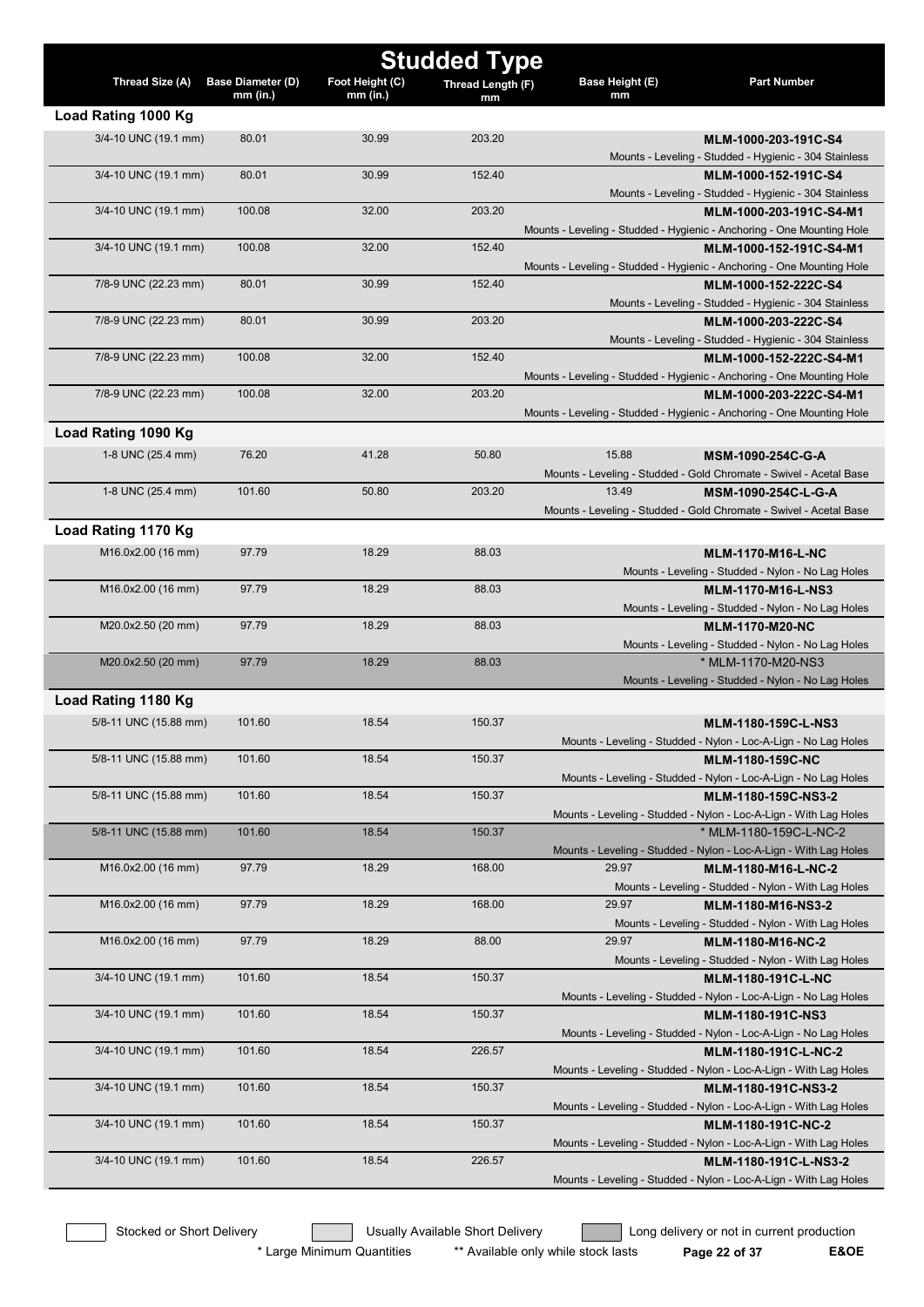|                       | <b>Studded Type</b>                    |                               |                   |                              |                                                                                                 |  |  |
|-----------------------|----------------------------------------|-------------------------------|-------------------|------------------------------|-------------------------------------------------------------------------------------------------|--|--|
| Thread Size (A)       | <b>Base Diameter (D)</b><br>$mm$ (in.) | Foot Height (C)<br>$mm$ (in.) | Thread Length (F) | <b>Base Height (E)</b><br>mm | <b>Part Number</b>                                                                              |  |  |
| Load Rating 1180 Kg   |                                        |                               | mm                |                              |                                                                                                 |  |  |
| M20.0x2.50 (20 mm)    | 97.79                                  | 18.29                         | 168.00            | 29.97                        | * MLM-1180-M20-NC-2                                                                             |  |  |
|                       |                                        |                               |                   |                              | Mounts - Leveling - Studded - Nylon - With Lag Holes                                            |  |  |
| M20.0x2.50 (20 mm)    | 97.79                                  | 18.29                         | 168.00            | 29.97                        | * MLM-1180-M20-NS3-2                                                                            |  |  |
|                       |                                        |                               |                   |                              | Mounts - Leveling - Studded - Nylon - With Lag Holes                                            |  |  |
| Load Rating 1270 Kg   |                                        |                               |                   |                              |                                                                                                 |  |  |
| 3/8-16 UNC (9.53 mm)  | 31.75                                  | 22.23                         | 50.80             | 4.75                         | MSM-1270-095C-S3-A                                                                              |  |  |
|                       |                                        |                               |                   |                              | Mounts - Leveling - Studded - 303 Stainless - Swivel - Acetal Base                              |  |  |
| 3/8-16 UNC (9.53 mm)  | 31.75                                  | 25.40                         | 50.80             | 7.94                         | MSM-1270-095C-S3-R                                                                              |  |  |
|                       |                                        |                               |                   |                              | Mounts - Leveling - Studded - 303 Stainless - Swivel - Rubber Padded                            |  |  |
| 3/8-16 UNC (9.53 mm)  | 31.75                                  | 25.40                         | 101.60            | 7.94                         | MSM-1270-095C-L-S3-R                                                                            |  |  |
| 3/8-16 UNC (9.53 mm)  | 31.75                                  | 25.40                         | 101.60            | 7.94                         | Mounts - Leveling - Studded - 303 Stainless - Swivel - Rubber Padded<br>* MSM-1270-095C-L-S6-R  |  |  |
|                       |                                        |                               |                   |                              | Mounts - Leveling - Studded - 316 Stainless - Swivel - Rubber Padded                            |  |  |
| 3/8-16 UNC (9.53 mm)  | 31.75                                  | 25.40                         | 50.80             | 7.94                         | MSM-1270-095C-S6-R                                                                              |  |  |
|                       |                                        |                               |                   |                              | Mounts - Leveling - Studded - 316 Stainless - Swivel - Rubber Padded                            |  |  |
| 3/8-16 UNC (9.53 mm)  | 31.75                                  | 25.40                         | 50.80             | 7.94                         | MSM-1270-095C-B-R                                                                               |  |  |
|                       |                                        |                               |                   |                              | Mounts - Leveling - Studded - Black Chromate - Swivel - Rubber Padded                           |  |  |
| 3/8-16 UNC (9.53 mm)  | 31.75                                  | 25.40                         | 101.60            | 7.94                         | MSM-1270-095C-L-B-R                                                                             |  |  |
|                       |                                        |                               |                   |                              | Mounts - Leveling - Studded - Black Chromate - Swivel - Rubber Padded                           |  |  |
| 3/8-16 UNC (9.53 mm)  | 31.75                                  | 25.40                         | 50.80             | 7.94                         | MSM-1270-095C-G-R                                                                               |  |  |
|                       |                                        |                               |                   |                              | Mounts - Leveling - Studded - Gold Chromate - Swivel - Rubber Padded                            |  |  |
| 3/8-16 UNC (9.53 mm)  | 31.75                                  | 25.40                         | 101.60            | 7.94                         | MSM-1270-095C-L-G-R                                                                             |  |  |
| M10.0x1.50 (10 mm)    | 32.00                                  | 25.00                         | 51.00             | 8.00                         | Mounts - Leveling - Studded - Gold Chromate - Swivel - Rubber Padded<br>* MSM-1270-M10-S3-R     |  |  |
|                       |                                        |                               |                   |                              | Mounts - Leveling - Studded - 303 Stainless - Swivel - Rubber Padded                            |  |  |
| M10.0x1.50 (10 mm)    | 32.00                                  | 25.00                         | 51.00             | 8.00                         | * MSM-1270-M10-S6                                                                               |  |  |
|                       |                                        |                               |                   |                              | Mounts - Leveling - Studded - 316 Stainless - Swivel - Rubber Padded                            |  |  |
| M10.0x1.50 (10 mm)    | 32.00                                  | 25.00                         | 51.00             | 8.00                         | <b>MSM-1270-M10-NP-R</b>                                                                        |  |  |
|                       |                                        |                               |                   |                              | Mounts - Leveling - Studded - Nickel Plated - Swivel - Rubber Padded                            |  |  |
| M10.0x1.50 (10 mm)    | 32.00                                  | 25.00                         | 51.00             | 8.00                         | <b>MSM-1270-M10-B-R</b>                                                                         |  |  |
|                       |                                        |                               |                   |                              | Mounts - Leveling - Studded - Black Chromate - Swivel - Rubber Padded                           |  |  |
| M10.0x1.50 (10 mm)    | 32.00                                  | 25.00                         | 51.00             | 8.00                         | <b>MSM-1270-M10-G-R</b>                                                                         |  |  |
| Load Rating 1300 Kg   |                                        |                               |                   |                              | Mounts - Leveling - Studded - Gold Chromate - Swivel - Rubber Padded                            |  |  |
|                       |                                        |                               |                   |                              |                                                                                                 |  |  |
| 3/8-16 UNC (9.53 mm)  | 31.75                                  | 25.40                         | 101.60            | 7.93                         | <b>MSM-1300-095C-CC-R</b>                                                                       |  |  |
| 3/8-16 UNC (9.53 mm)  | 31.75                                  | 25.40                         | 101.60            | 7.93                         | Mounts - Leveling - Studded - Clear Chromate - Swivel - Rubber Padded<br>* MSM-1300-095C-L-NP-R |  |  |
|                       |                                        |                               |                   |                              | Mounts - Leveling - Studded - Nickel Plated - Swivel - Rubber Padded                            |  |  |
| 3/8-16 UNC (9.53 mm)  | 31.75                                  | 25.40                         | 50.80             | 7.93                         | <b>MSM-1300-095C-NP-R</b>                                                                       |  |  |
|                       |                                        |                               |                   |                              | Mounts - Leveling - Studded - Nickel Plated - Swivel - Rubber Padded                            |  |  |
| Load Rating 1500 Kg   |                                        |                               |                   |                              |                                                                                                 |  |  |
| 1/2-13 UNC (12.7 mm)  | 100.08                                 | 34.04                         | 101.60            |                              | MLM-1500-102-127C-S4                                                                            |  |  |
|                       |                                        |                               |                   |                              | Mounts - Leveling - Studded - Hygienic - 304 Stainless                                          |  |  |
| 1/2-13 UNC (12.7 mm)  | 100.08                                 | 34.04                         | 152.40            |                              | MLM-1500-152-127C-S4                                                                            |  |  |
|                       |                                        |                               |                   |                              | Mounts - Leveling - Studded - Hygienic - 304 Stainless                                          |  |  |
| 5/8-11 UNC (15.88 mm) | 100.08                                 | 34.04                         | 152.40            |                              | MLM-1500-152-159C-S4                                                                            |  |  |
|                       |                                        |                               |                   |                              | Mounts - Leveling - Studded - Hygienic - 304 Stainless                                          |  |  |
| 5/8-11 UNC (15.88 mm) | 100.08                                 | 34.04                         | 203.20            |                              | MLM-1500-203-159C-S4                                                                            |  |  |
|                       |                                        |                               |                   |                              | Mounts - Leveling - Studded - Hygienic - 304 Stainless                                          |  |  |
| 3/4-10 UNC (19.1 mm)  | 100.08                                 | 34.04                         | 152.40            |                              | MLM-1500-152-191C-S4                                                                            |  |  |
| 3/4-10 UNC (19.1 mm)  | 100.08                                 | 34.04                         | 203.20            |                              | Mounts - Leveling - Studded - Hygienic - 304 Stainless<br>MLM-1500-203-191C-S4                  |  |  |
|                       |                                        |                               |                   |                              | Mounts - Leveling - Studded - Hygienic - 304 Stainless                                          |  |  |
| Load Rating 1560 Kg   |                                        |                               |                   |                              |                                                                                                 |  |  |
| 1/2-13 UNC (12.7 mm)  | 47.63                                  | 31.75                         | 101.60            | 9.53                         | MSM-1560-127C-S3-R                                                                              |  |  |
|                       |                                        |                               |                   |                              | Mounts - Leveling - Studded - 303 Stainless - Swivel - Rubber Padded                            |  |  |
|                       |                                        |                               |                   |                              |                                                                                                 |  |  |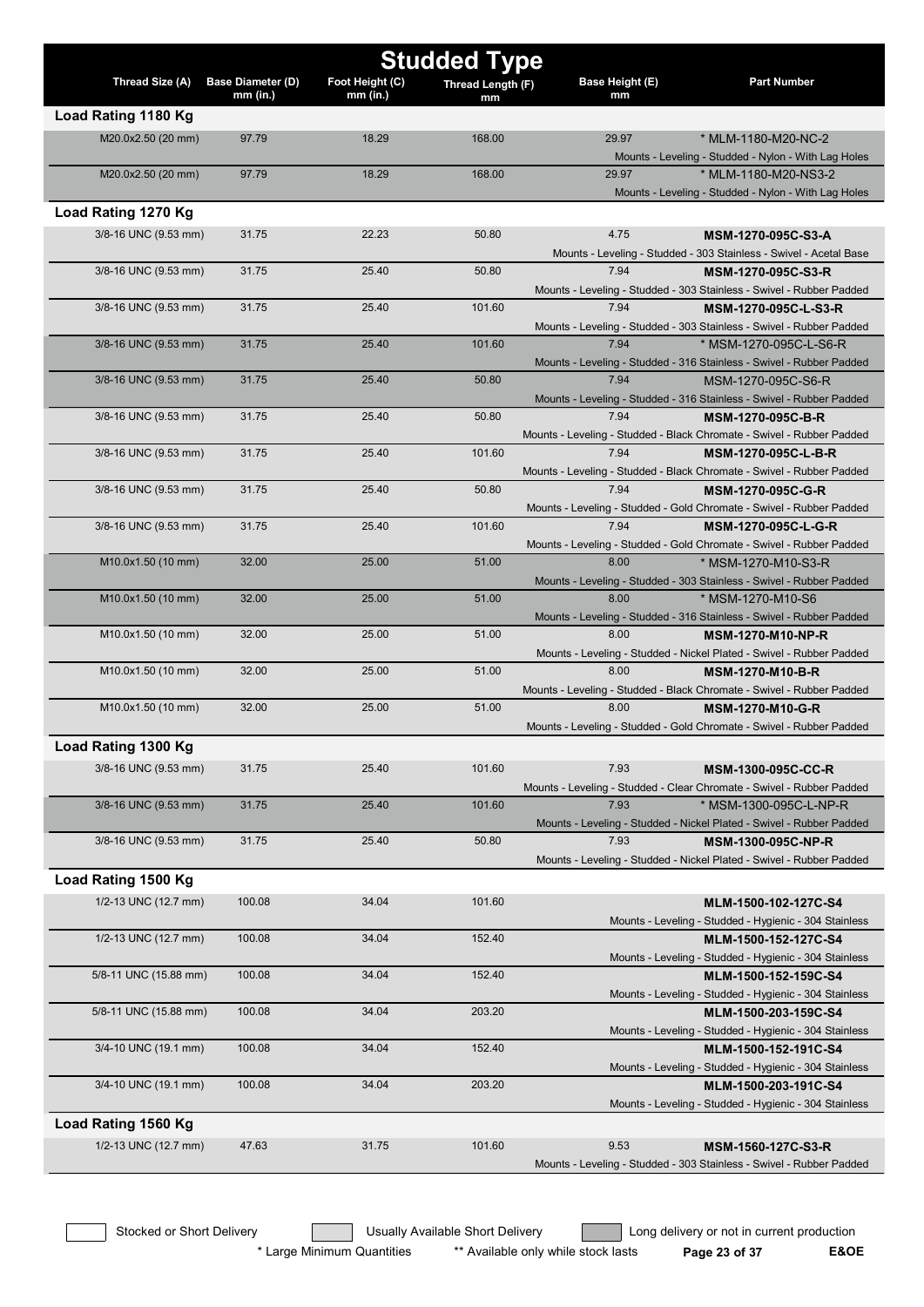| <b>Studded Type</b>   |                          |                 |                   |                                                                                           |  |
|-----------------------|--------------------------|-----------------|-------------------|-------------------------------------------------------------------------------------------|--|
| Thread Size (A)       | <b>Base Diameter (D)</b> | Foot Height (C) | Thread Length (F) | <b>Part Number</b><br><b>Base Height (E)</b>                                              |  |
|                       | $mm$ (in.)               | $mm$ (in.)      | mm                | mm                                                                                        |  |
| Load Rating 1700 Kg   |                          |                 |                   |                                                                                           |  |
| $5/16 - 14$ (7.94 mm) | 31.75                    | 22.22           | 50.80             | * MLM-1700-051-079A-G                                                                     |  |
| $5/16 - 14$ (7.94 mm) | 31.75                    | 22.22           | 101.60            | Mounts - Leveling - Studded - Acme Thread - Gold Chromate                                 |  |
|                       |                          |                 |                   | MLM-1700-102-079A-G<br>Mounts - Leveling - Studded - Acme Thread - Gold Chromate          |  |
| 5/16-14 (7.94 mm)     | 31.75                    | 22.22           | 50.80             | MLM-1700-051-079A-S3                                                                      |  |
|                       |                          |                 |                   | Mounts - Leveling - Studded - Acme Thread - Stainless                                     |  |
| $5/16 - 14$ (7.94 mm) | 31.75                    | 22.22           | 101.60            | MLM-1700-102-079A-S3                                                                      |  |
|                       |                          |                 |                   | Mounts - Leveling - Studded - Acme Thread - Stainless                                     |  |
| 3/8-16 UNC (9.53 mm)  | 31.75                    | 22.23           | 101.60            | 4.76<br>MLM-1700-095C-L-S3                                                                |  |
|                       |                          |                 |                   | Mounts - Leveling - Studded - 303 Stainless                                               |  |
| 3/8-16 UNC (9.53 mm)  | 31.75                    | 22.23           | 50.80             | 4.76<br>MLM-1700-095C-S3                                                                  |  |
| 3/8-16 UNC (9.53 mm)  | 31.75                    | 22.23           | 101.60            | Mounts - Leveling - Studded - 303 Stainless<br>4.76                                       |  |
|                       |                          |                 |                   | MSM-1700-095C-L-S3<br>Mounts - Leveling - Studded - 303 Stainless - Swivel                |  |
| 3/8-16 UNC (9.53 mm)  | 31.75                    | 22.23           | 50.80             | 4.76<br>MSM-1700-095C-S3                                                                  |  |
|                       |                          |                 |                   | Mounts - Leveling - Studded - 303 Stainless - Swivel                                      |  |
| 3/8-16 UNC (9.53 mm)  | 31.75                    | 22.23           | 50.80             | 4.76<br>MSM-1700-095C-S6                                                                  |  |
|                       |                          |                 |                   | Mounts - Leveling - Studded - 316 Stainless - Swivel                                      |  |
| 3/8-16 UNC (9.53 mm)  | 31.75                    | 22.23           | 101.60            | 4.76<br>* MSM-1700-095C-L-S6                                                              |  |
|                       |                          |                 |                   | Mounts - Leveling - Studded - 316 Stainless - Swivel                                      |  |
| 3/8-16 UNC (9.53 mm)  | 31.75                    | 22.23           | 50.80             | 4.75<br><b>MLM-1700-095C-B</b>                                                            |  |
|                       |                          |                 |                   | Mounts - Leveling - Studded - Black Chromate                                              |  |
| 3/8-16 UNC (9.53 mm)  | 31.75                    | 22.23           | 101.60            | 4.76<br><b>MSM-1700-095C-L-B</b>                                                          |  |
| 3/8-16 UNC (9.53 mm)  | 31.75                    | 22.23           | 50.80             | Mounts - Leveling - Studded - Black Chromate - Swivel<br>4.76<br><b>MSM-1700-095C-B</b>   |  |
|                       |                          |                 |                   | Mounts - Leveling - Studded - Black Chromate - Swivel                                     |  |
| 3/8-16 UNC (9.53 mm)  | 31.75                    | 22.23           | 101.60            | 4.76<br><b>MSM-1700-095C-L-CC</b>                                                         |  |
|                       |                          |                 |                   | Mounts - Leveling - Studded - Clear Chromate - Swivel                                     |  |
| 3/8-16 UNC (9.53 mm)  | 31.75                    | 22.23           | 50.80             | 4.76<br><b>MSM-1700-095C-CC</b>                                                           |  |
|                       |                          |                 |                   | Mounts - Leveling - Studded - Clear Chromate - Swivel                                     |  |
| 3/8-16 UNC (9.53 mm)  | 31.75                    | 22.23           | 50.80             | 4.76<br>MLM-1700-095C-G                                                                   |  |
|                       |                          |                 |                   | Mounts - Leveling - Studded - Gold Chromate                                               |  |
| 3/8-16 UNC (9.53 mm)  | 31.75                    | 22.23           | 101.60            | 4.76<br>MLM-1700-095C-L-G                                                                 |  |
| 3/8-16 UNC (9.53 mm)  | 31.75                    | 22.23           | 50.80             | Mounts - Leveling - Studded - Gold Chromate<br>4.76<br>MSM-1700-095C-G                    |  |
|                       |                          |                 |                   | Mounts - Leveling - Studded - Gold Chromate - Swivel                                      |  |
| 3/8-24 UNF (9.53 mm)  | 31.75                    | 22.23           | 50.80             | 4.76<br>MSM-1700-095F-G                                                                   |  |
|                       |                          |                 |                   | Mounts - Leveling - Studded - Gold Chromate - Swivel                                      |  |
| 3/8-16 UNC (9.53 mm)  | 31.75                    | 22.23           | 101.60            | 4.76<br>MSM-1700-095C-L-G                                                                 |  |
|                       |                          |                 |                   | Mounts - Leveling - Studded - Gold Chromate - Swivel                                      |  |
| 3/8-16 UNC (9.53 mm)  | 31.75                    | 22.23           | 101.60            | 4.76<br><b>MLM-1700-095C-L-NP</b>                                                         |  |
|                       |                          |                 |                   | Mounts - Leveling - Studded - Nickel Plated                                               |  |
| 3/8-16 UNC (9.53 mm)  | 31.75                    | 22.23           | 50.80             | 4.76<br><b>MLM-1700-095C-NP</b>                                                           |  |
|                       |                          | 22.23           |                   | Mounts - Leveling - Studded - Nickel Plated<br>4.76                                       |  |
| 3/8-16 UNC (9.53 mm)  | 31.75                    |                 | 50.80             | <b>MSM-1700-095C-NP</b>                                                                   |  |
| 3/8-16 UNC (9.53 mm)  | 31.75                    | 22.23           | 101.60            | Mounts - Leveling - Studded - Nickel Plated - Swivel<br>4.76<br><b>MSM-1700-095C-L-NP</b> |  |
|                       |                          |                 |                   | Mounts - Leveling - Studded - Nickel Plated - Swivel                                      |  |
| M10.0x1.50 (10 mm)    | 32.00                    | 22.00           | 51.00             | 5.00<br><b>MSM-1700-M10-S3</b>                                                            |  |
|                       |                          |                 |                   | Mounts - Leveling - Studded - 303 Stainless - Swivel                                      |  |
| M10.0x1.50 (10 mm)    | 32.00                    | 22.00           | 51.00             | 5.00<br>* MSM-1700-M10-S6                                                                 |  |
|                       |                          |                 |                   | Mounts - Leveling - Studded - 316 Stainless - Swivel                                      |  |
| M10.0x1.50 (10 mm)    | 32.00                    | 22.00           | 51.00             | 5.00<br>* MSM-1700-M10-NP                                                                 |  |
|                       |                          |                 |                   | Mounts - Leveling - Studded - Nickel Plated - Swivel                                      |  |
| M10.0x1.50 (10 mm)    | 32.00                    | 22.00           | 51.00             | 5.00<br>MLM-1700-M10-S3                                                                   |  |
| M10.0x1.50 (10 mm)    | 32.00                    | 22.00           | 51.00             | Mounts - Leveling - Studded - 303 Stainless<br>5.00                                       |  |
|                       |                          |                 |                   | <b>MSM-1700-M10-B</b><br>Mounts - Leveling - Studded - Black Chromate - Swivel            |  |
|                       |                          |                 |                   |                                                                                           |  |

\* Large Minimum Quantities \*\* Available only while stock lasts **Page 24 of 37 E&OE**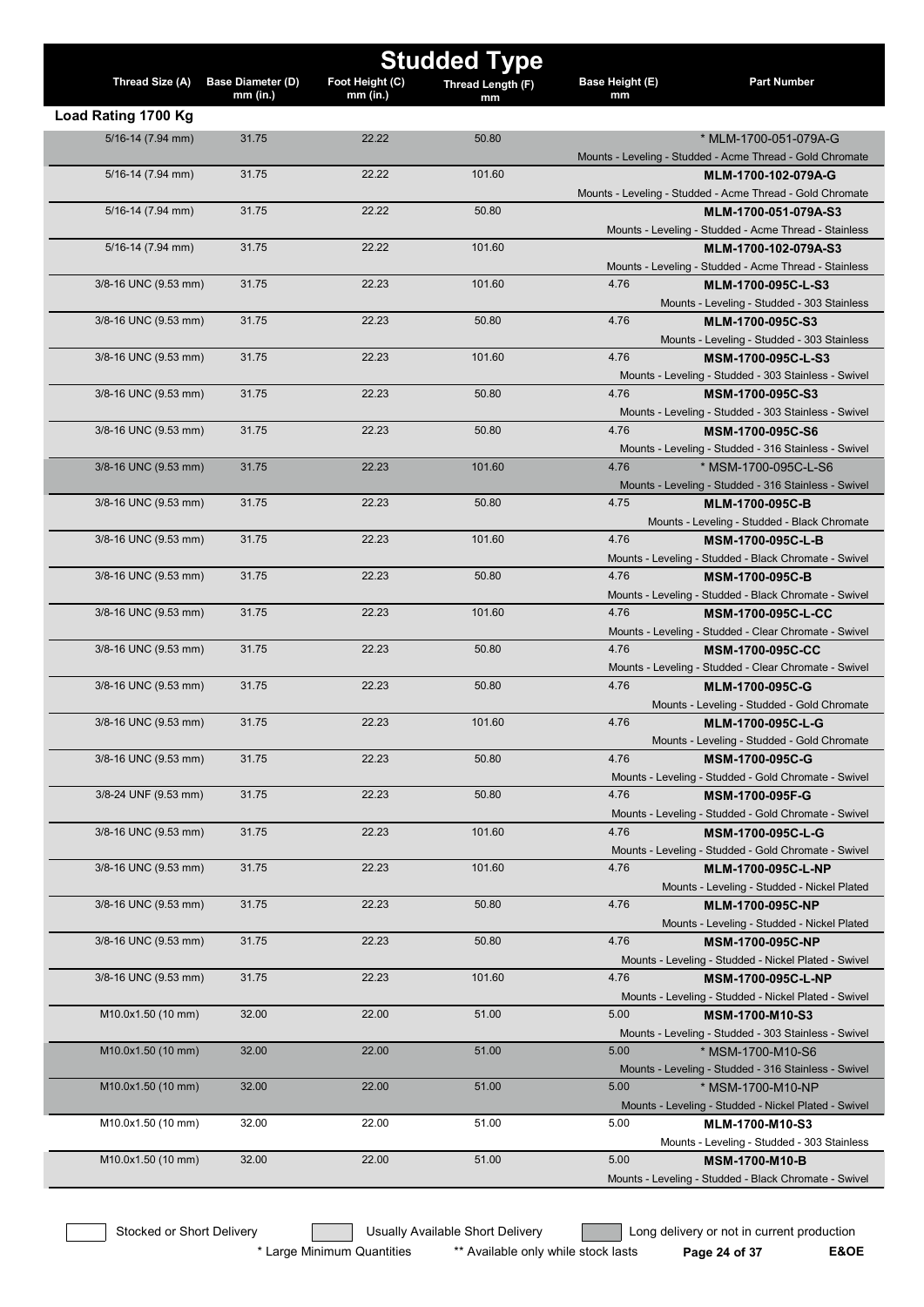|                      | <b>Studded Type</b>      |                 |                   |                 |                                                                                                     |  |  |
|----------------------|--------------------------|-----------------|-------------------|-----------------|-----------------------------------------------------------------------------------------------------|--|--|
| Thread Size (A)      | <b>Base Diameter (D)</b> | Foot Height (C) | Thread Length (F) | Base Height (E) | <b>Part Number</b>                                                                                  |  |  |
|                      | $mm$ (in.)               | $mm$ (in.)      | mm                | mm              |                                                                                                     |  |  |
| Load Rating 1700 Kg  |                          |                 |                   |                 |                                                                                                     |  |  |
| M10.0x1.50 (10 mm)   | 32.00                    | 22.00           | 51.00             | 5.00            | <b>MSM-1700-M10-CC</b>                                                                              |  |  |
|                      | 32.00                    | 22.00           | 51.00             | 5.00            | Mounts - Leveling - Studded - Clear Chromate - Swivel                                               |  |  |
| M10.0x1.50 (10 mm)   |                          |                 |                   |                 | <b>MLM-1700-M10-G</b><br>Mounts - Leveling - Studded - Gold Chromate                                |  |  |
| M10.0x1.50 (10 mm)   | 32.00                    | 22.00           | 51.00             | 5.00            | <b>MSM-1700-M10-G</b>                                                                               |  |  |
|                      |                          |                 |                   |                 | Mounts - Leveling - Studded - Gold Chromate - Swivel                                                |  |  |
| M10.0x1.50 (10 mm)   | 32.00                    | 22.00           | 51.00             | 5.00            | <b>MLM-1700-M10-NP</b>                                                                              |  |  |
|                      |                          |                 |                   |                 | Mounts - Leveling - Studded - Nickel Plated                                                         |  |  |
| M12.0x1.75 (12 mm)   | 48.00                    | 33.00           | 51.00             | 9.00            | <b>MSM-1700-M12-G-R</b>                                                                             |  |  |
|                      |                          |                 |                   |                 | Mounts - Leveling - Studded - Gold Chromate - Swivel - Rubber Padded                                |  |  |
| M12.0x1.75 (12 mm)   | 48.00                    | 32.00           | 51.00             | 10.00           | * MSM-1700-M12-S3-R                                                                                 |  |  |
|                      | 48.00                    | 32.00           | 51.00             | 10.00           | Mounts - Leveling - Studded - 303 Stainless - Swivel - Rubber Padded                                |  |  |
| M12.0x1.75 (12 mm)   |                          |                 |                   |                 | * MSM-1700-M12-S6-R<br>Mounts - Leveling - Studded - 316 Stainless - Swivel - Rubber Padded         |  |  |
| M12.0x1.75 (12 mm)   | 48.00                    | 32.00           | 51.00             | 10.00           | <b>MSM-1700-M12-NP-R</b>                                                                            |  |  |
|                      |                          |                 |                   |                 | Mounts - Leveling - Studded - Nickel Plated - Swivel - Rubber Padded                                |  |  |
| 1/2-13 UNC (12.7 mm) | 47.63                    | 28.58           | 101.60            | 6.35            | MSM-1700-127C-L-S3-A                                                                                |  |  |
|                      |                          |                 |                   |                 | Mounts - Leveling - Studded - 303 Stainless - Swivel - Acetal Base                                  |  |  |
| 1/2-13 UNC (12.7 mm) | 47.63                    | 28.58           | 50.80             | 6.35            | MSM-1700-127C-S3-A                                                                                  |  |  |
|                      |                          |                 |                   |                 | Mounts - Leveling - Studded - 303 Stainless - Swivel - Acetal Base                                  |  |  |
| 1/2-13 UNC (12.7 mm) | 47.63                    | 31.75           | 50.80             | 9.53            | MSM-1700-127C-S3-R                                                                                  |  |  |
| 1/2-13 UNC (12.7 mm) | 47.63                    | 31.75           | 101.60            | 9.53            | Mounts - Leveling - Studded - 303 Stainless - Swivel - Rubber Padded                                |  |  |
|                      |                          |                 |                   |                 | <b>MSM-1700-127C-L-S6-R</b><br>Mounts - Leveling - Studded - 316 Stainless - Swivel - Rubber Padded |  |  |
| 1/2-13 UNC (12.7 mm) | 47.63                    | 31.75           | 50.80             | 9.53            | * MSM-1700-127C-S6-R                                                                                |  |  |
|                      |                          |                 |                   |                 | Mounts - Leveling - Studded - 316 Stainless - Swivel - Rubber Padded                                |  |  |
| 1/2-13 UNC (12.7 mm) | 47.63                    | 31.75           | 101.60            | 9.53            | <b>MSM-1700-127C-L-B-R</b>                                                                          |  |  |
|                      |                          |                 |                   |                 | Mounts - Leveling - Studded - Black Chromate - Swivel - Rubber Padded                               |  |  |
| 1/2-13 UNC (12.7 mm) | 47.63                    | 31.75           | 50.80             | 9.53            | <b>MSM-1700-127C-B-R</b>                                                                            |  |  |
|                      |                          |                 |                   |                 | Mounts - Leveling - Studded - Black Chromate - Swivel - Rubber Padded                               |  |  |
| 1/2-13 UNC (12.7 mm) | 47.63                    | 31.75           | 101.60            | 9.53            | MSM-1700-127C-L-G-R                                                                                 |  |  |
| 1/2-13 UNC (12.7 mm) | 47.63                    | 31.75           | 50.80             | 9.53            | Mounts - Leveling - Studded - Gold Chromate - Swivel - Rubber Padded<br><b>MSM-1700-127C-G-R</b>    |  |  |
|                      |                          |                 |                   |                 | Mounts - Leveling - Studded - Gold Chromate - Swivel - Rubber Padded                                |  |  |
| Load Rating 1730 Kg  |                          |                 |                   |                 |                                                                                                     |  |  |
| 1/2-13 UNC (12.7 mm) | 47.63                    | 31.75           | 101.60            | 9.53            | <b>MSM-1730-127C-CC-R</b>                                                                           |  |  |
|                      |                          |                 |                   |                 | Mounts - Leveling - Studded - Clear Chromate - Swivel - Rubber Padded                               |  |  |
| Load Rating 1750 Kg  |                          |                 |                   |                 |                                                                                                     |  |  |
| 1/2-13 UNC (12.7 mm) | 47.63                    | 31.75           | 101.60            | 9.53            | <b>MSM-1750-127C-L-NP-R</b>                                                                         |  |  |
|                      |                          |                 |                   |                 | Mounts - Leveling - Studded - Nickel Plated - Swivel - Rubber Padded                                |  |  |
| 1/2-13 UNC (12.7 mm) | 47.63                    | 31.75           | 50.80             | 9.53            | <b>MSM-1750-127C-NP-R</b>                                                                           |  |  |
|                      |                          |                 |                   |                 | Mounts - Leveling - Studded - Nickel Plated - Swivel - Rubber Padded                                |  |  |
| Load Rating 1840 Kg  |                          |                 |                   |                 |                                                                                                     |  |  |
| 1/2-13 UNC (12.7 mm) | 127.00                   | 184.15          |                   |                 | MLM-1840-127-127C-Y                                                                                 |  |  |
|                      |                          |                 |                   |                 | Mounts - Leveling - Studded - Elastomer Base - OSHA Yellow                                          |  |  |
| 3/4-10 UNC (19.1 mm) | 203.20                   | 184.15          |                   |                 | MLM-1840-203-191C-Y                                                                                 |  |  |
|                      |                          |                 |                   |                 | Mounts - Leveling - Studded - Elastomer Base - OSHA Yellow                                          |  |  |
| 3/4-10 UNC (19.1 mm) | 127.00                   | 184.15          |                   |                 | MLM-1840-127-191C-Y                                                                                 |  |  |
|                      |                          |                 |                   |                 | Mounts - Leveling - Studded - Elastomer Base - OSHA Yellow                                          |  |  |
| Load Rating 1996 Kg  |                          |                 |                   |                 |                                                                                                     |  |  |
| 3/4-10 UNC (19.1 mm) | 113.79                   | 44.96           | 74.93             |                 | MLM-1996-191C-NS3                                                                                   |  |  |
| 3/4-10 UNC (19.1 mm) | 113.79                   | 44.96           | 209.55            |                 | Mounts - Leveling - Studded - Nylon - No Lag Holes                                                  |  |  |
|                      |                          |                 |                   |                 | MLM-1996-191C-L-NC<br>Mounts - Leveling - Studded - Nylon - No Lag Holes                            |  |  |
| 3/4-10 UNC (19.1 mm) | 113.79                   | 44.96           | 143.00            |                 | MLM-1996-191C-NC                                                                                    |  |  |
|                      |                          |                 |                   |                 | Mounts - Leveling - Studded - Nylon - No Lag Holes                                                  |  |  |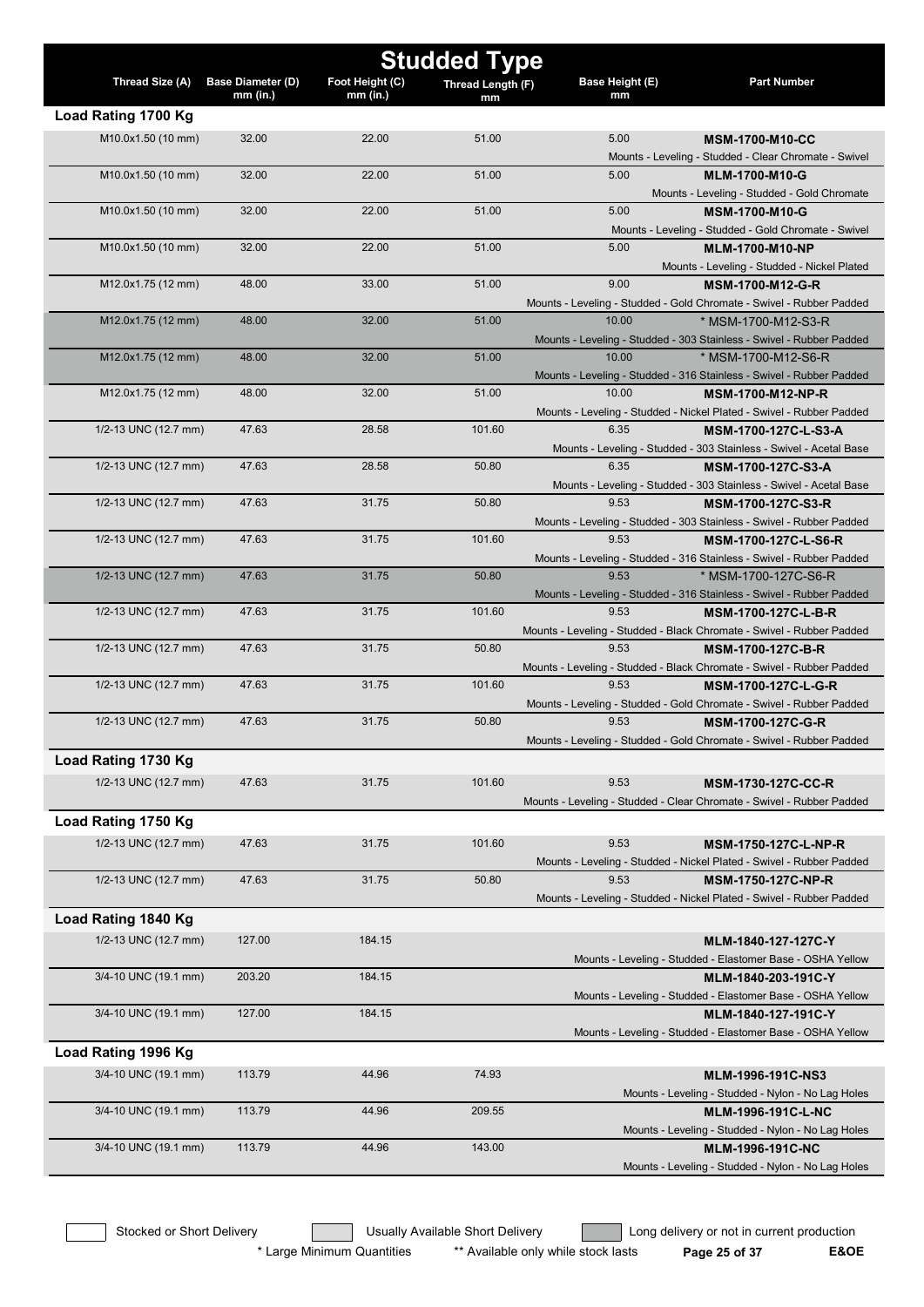|                       |                                        |                               | <b>Studded Type</b> |                       |                                                                                              |
|-----------------------|----------------------------------------|-------------------------------|---------------------|-----------------------|----------------------------------------------------------------------------------------------|
| Thread Size (A)       | <b>Base Diameter (D)</b><br>$mm$ (in.) | Foot Height (C)<br>$mm$ (in.) | Thread Length (F)   | Base Height (E)<br>mm | <b>Part Number</b>                                                                           |
| Load Rating 2040 Kg   |                                        |                               | mm                  |                       |                                                                                              |
| 5/8-11 UNC (15.88 mm) | 63.50                                  | 31.75                         | 50.80               | 7.93                  | MSM-2040-159C-S3-A                                                                           |
|                       |                                        |                               |                     |                       | Mounts - Leveling - Studded - 303 Stainless - Swivel - Acetal Base                           |
| 5/8-11 UNC (15.88 mm) | 63.50                                  | 34.93                         | 50.80               | 11.11                 | MSM-2040-159C-S3-R                                                                           |
|                       |                                        |                               |                     |                       | Mounts - Leveling - Studded - 303 Stainless - Swivel - Rubber Padded                         |
| 5/8-11 UNC (15.88 mm) | 63.50                                  | 34.93                         | 101.60              | 11.11                 | * MSM-2040-159C-L-S6-R                                                                       |
|                       |                                        |                               |                     |                       | Mounts - Leveling - Studded - 316 Stainless - Swivel - Rubber Padded                         |
| 5/8-11 UNC (15.88 mm) | 63.50                                  | 34.93                         | 50.80               | 11.11                 | * MSM-2040-159C-S6-R                                                                         |
|                       |                                        |                               |                     |                       | Mounts - Leveling - Studded - 316 Stainless - Swivel - Rubber Padded                         |
| 5/8-11 UNC (15.88 mm) | 63.50                                  | 34.93                         | 101.60              | 11.11                 | MSM-2040-159C-L-B-R<br>Mounts - Leveling - Studded - Black Chromate - Swivel - Rubber Padded |
| 5/8-11 UNC (15.88 mm) | 63.50                                  | 34.93                         | 50.80               | 11.11                 | MSM-2040-159C-B-R                                                                            |
|                       |                                        |                               |                     |                       | Mounts - Leveling - Studded - Black Chromate - Swivel - Rubber Padded                        |
| 5/8-11 UNC (15.88 mm) | 63.50                                  | 34.93                         | 101.60              | 11.11                 | MSM-2040-159C-L-G-R                                                                          |
|                       |                                        |                               |                     |                       | Mounts - Leveling - Studded - Gold Chromate - Swivel - Rubber Padded                         |
| 5/8-11 UNC (15.88 mm) | 63.50                                  | 34.93                         | 50.80               | 11.11                 | MSM-2040-159C-G-R                                                                            |
|                       |                                        |                               |                     |                       | Mounts - Leveling - Studded - Gold Chromate - Swivel - Rubber Padded                         |
| M16.0x2.00 (16 mm)    | 64.00                                  | 35.00                         | 51.00               | 11.00                 | * MSM-2045-M16-S3-R                                                                          |
|                       |                                        |                               |                     |                       | Mounts - Leveling - Studded - 303 Stainless - Swivel - Rubber Padded                         |
| M16.0x2.00 (16 mm)    | 64.00                                  | 35.00                         | 51.00               | 11.00                 | * MSM-2045-M16-S6-R                                                                          |
|                       |                                        |                               |                     |                       | Mounts - Leveling - Studded - 316 Stainless - Swivel - Rubber Padded                         |
| M16.0x2.00 (16 mm)    | 64.00                                  | 35.00                         | 51.00               | 11.00                 | MSM-2045-M16-NP-R                                                                            |
| M16.0x2.00 (16 mm)    | 64.00                                  | 35.00                         | 51.00               | 11.00                 | Mounts - Leveling - Studded - Nickel Plated - Swivel - Rubber Padded<br>MSM-2040-M16-B-R     |
|                       |                                        |                               |                     |                       | Mounts - Leveling - Studded - Black Chromate - Swivel - Rubber Padded                        |
| M16.0x2.00 (16 mm)    | 64.00                                  | 35.00                         | 51.00               | 11.00                 | MSM-2040-M16-G-R                                                                             |
|                       |                                        |                               |                     |                       | Mounts - Leveling - Studded - Gold Chromate - Swivel - Rubber Padded                         |
| Load Rating 2100 Kg   |                                        |                               |                     |                       |                                                                                              |
| 5/8-11 UNC (15.88 mm) | 63.50                                  | 34.93                         | 50.80               | 11.10                 | <b>MSM-2100-159C-CC-R</b>                                                                    |
|                       |                                        |                               |                     |                       | Mounts - Leveling - Studded - Clear Chromate - Swivel - Rubber Padded                        |
| 5/8-11 UNC (15.88 mm) | 63.50                                  | 34.93                         | 101.60              | 11.10                 | MSM-2100-159C-L-CC-R                                                                         |
|                       |                                        |                               |                     |                       | Mounts - Leveling - Studded - Clear Chromate - Swivel - Rubber Padded                        |
| 5/8-11 UNC (15.88 mm) | 63.50                                  | 34.93                         | 101.60              | 11.10                 | MSM-2100-159C-L-NP-R                                                                         |
|                       |                                        |                               |                     |                       | Mounts - Leveling - Studded - Nickel Plated - Swivel - Rubber Padded                         |
| 5/8-11 UNC (15.88 mm) | 63.50                                  | 34.93                         | 50.80               | 1110                  | MSM-2100-159C-NP-R                                                                           |
|                       |                                        |                               |                     |                       | Mounts - Leveling - Studded - Nickel Plated - Swivel - Rubber Padded                         |
| Load Rating 2200 Kg   |                                        |                               |                     |                       |                                                                                              |
| M12.0x1.75 (12 mm)    | 48.00                                  | 29.00                         | 51.00               | 6.00                  | MSM-2200-M12-B                                                                               |
|                       |                                        |                               |                     |                       | Mounts - Leveling - Studded - Black Chromate - Swivel                                        |
| Load Rating 2250 Kg   |                                        |                               |                     |                       |                                                                                              |
| M12.0x1.75 (12 mm)    | 48.00                                  | 29.00                         | 51.00               | 6.00                  | * MSM-2250-M12-S3                                                                            |
|                       |                                        |                               |                     |                       | Mounts - Leveling - Studded - 303 Stainless - Swivel                                         |
| M12.0x1.75 (12 mm)    | 48.00                                  | 29.00                         | 51.00               | 6.00                  | * MSM-2250-M12-S6                                                                            |
|                       |                                        |                               |                     |                       | Mounts - Leveling - Studded - 316 Stainless - Swivel                                         |
| M12.0x1.75 (12 mm)    | 48.00                                  | 29.00                         | 51.00               | 6.00                  | <b>MSM-2250-M12-NP</b>                                                                       |
|                       |                                        |                               |                     |                       | Mounts - Leveling - Studded - Nickel Plated - Swivel                                         |
| Load Rating 2270 Kg   |                                        |                               |                     |                       |                                                                                              |
| M12.0x1.75 (12 mm)    | 48.00                                  | 29.00                         | 51.00               | 6.00                  | MLM-2270-M12-S3                                                                              |
|                       |                                        |                               |                     |                       | Mounts - Leveling - Studded - 303 Stainless                                                  |
| M12.0x1.75 (12 mm)    | 48.00                                  | 29.00                         | 51.00               | 6.00                  | <b>MSM-2270-M12-CC</b>                                                                       |
| M12.0x1.75 (12 mm)    | 48.00                                  | 29.00                         | 51.00               | 6.00                  | Mounts - Leveling - Studded - Clear Chromate - Swivel                                        |
|                       |                                        |                               |                     |                       | MLM-2270-M12-G<br>Mounts - Leveling - Studded - Gold Chromate                                |
| M12.0x1.75 (12 mm)    | 48.00                                  | 29.00                         | 51.00               | 6.00                  | MSM-2270-M12-G                                                                               |
|                       |                                        |                               |                     |                       | Mounts - Leveling - Studded - Gold Chromate - Swivel                                         |
| M12.0x1.75 (12 mm)    | 48.00                                  | 29.00                         | 51.00               | 6.00                  | <b>MLM-2270-M12-NP</b>                                                                       |
|                       |                                        |                               |                     |                       | Mounts - Leveling - Studded - Nickel Plated                                                  |
| 1/2-13 UNC (12.7 mm)  | 47.63                                  | 28.58                         | 101.60              | 6.35                  | MLM-2270-127C-L-S3                                                                           |
|                       |                                        |                               |                     |                       | Mounts - Leveling - Studded - 303 Stainless                                                  |
|                       |                                        |                               |                     |                       |                                                                                              |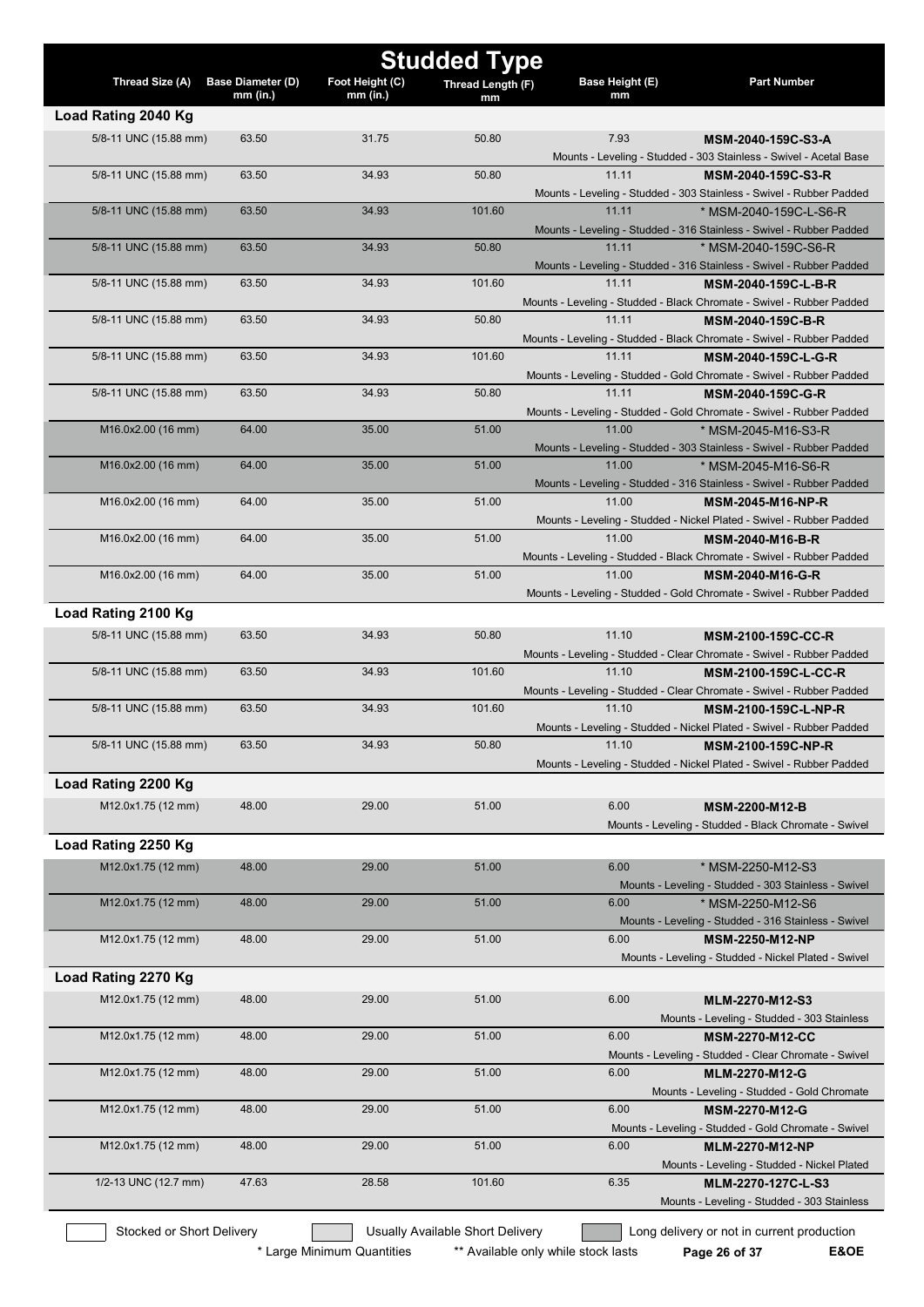| <b>Studded Type</b>   |                          |                 |                   |                 |                                                                                              |  |
|-----------------------|--------------------------|-----------------|-------------------|-----------------|----------------------------------------------------------------------------------------------|--|
| Thread Size (A)       | <b>Base Diameter (D)</b> | Foot Height (C) | Thread Length (F) | Base Height (E) | <b>Part Number</b>                                                                           |  |
|                       | mm (in.)                 | mm (in.)        | mm                | mm              |                                                                                              |  |
| Load Rating 2270 Kg   |                          |                 |                   |                 |                                                                                              |  |
| 1/2-13 UNC (12.7 mm)  | 47.63                    | 28.58           | 50.80             | 6.35            | MLM-2270-127C-S3<br>Mounts - Leveling - Studded - 303 Stainless                              |  |
| 1/2-13 UNC (12.7 mm)  | 47.63                    | 28.58           | 50.80             | 6.35            | MSM-2270-127C-S3                                                                             |  |
|                       |                          |                 |                   |                 | Mounts - Leveling - Studded - 303 Stainless - Swivel                                         |  |
| 1/2-13 UNC (12.7 mm)  | 47.63                    | 28.58           | 101.60            | 6.35            | MSM-2270-127C-L-S3                                                                           |  |
|                       |                          |                 |                   |                 | Mounts - Leveling - Studded - 303 Stainless - Swivel                                         |  |
| 1/2-13 UNC (12.7 mm)  | 47.63                    | 28.58           | 50.80             | 6.35            | MSM-2270-127C-S6                                                                             |  |
|                       |                          |                 |                   |                 | Mounts - Leveling - Studded - 316 Stainless - Swivel                                         |  |
| 1/2-13 UNC (12.7 mm)  | 47.63                    | 28.58           | 101.60            | 6.35            | MSM-2270-127C-L-S6<br>Mounts - Leveling - Studded - 316 Stainless - Swivel                   |  |
| 1/2-13 UNC (12.7 mm)  | 47.63                    | 28.58           | 50.80             | 6.35            | <b>MLM-2270-127C-B</b>                                                                       |  |
|                       |                          |                 |                   |                 | Mounts - Leveling - Studded - Black Chromate                                                 |  |
| 1/2-13 UNC (12.7 mm)  | 47.63                    | 28.58           | 101.60            | 6.35            | MSM-2270-127C-L-B                                                                            |  |
|                       |                          |                 |                   |                 | Mounts - Leveling - Studded - Black Chromate - Swivel                                        |  |
| 1/2-13 UNC (12.7 mm)  | 47.63                    | 28.58           | 50.80             | 6.35            | <b>MSM-2270-127C-B</b>                                                                       |  |
| 1/2-13 UNC (12.7 mm)  | 47.63                    | 28.58           | 101.60            | 6.35            | Mounts - Leveling - Studded - Black Chromate - Swivel<br><b>MSM-2270-127C-L-CC</b>           |  |
|                       |                          |                 |                   |                 | Mounts - Leveling - Studded - Clear Chromate - Swivel                                        |  |
| 1/2-13 UNC (12.7 mm)  | 47.63                    | 28.58           | 50.80             | 6.35            | <b>MSM-2270-127C-CC</b>                                                                      |  |
|                       |                          |                 |                   |                 | Mounts - Leveling - Studded - Clear Chromate - Swivel                                        |  |
| 1/2-13 UNC (12.7 mm)  | 47.63                    | 28.60           | 50.80             | 6.35            | MLM-2270-127C-G                                                                              |  |
|                       |                          |                 |                   |                 | Mounts - Leveling - Studded - Gold Chromate                                                  |  |
| 1/2-13 UNC (12.7 mm)  | 47.63                    | 28.60           | 101.60            | 6.35            | MLM-2270-127C-L-G                                                                            |  |
| 1/2-13 UNC (12.7 mm)  | 47.63                    | 28.58           | 50.80             | 6.35            | Mounts - Leveling - Studded - Gold Chromate<br><b>MSM-2270-127C-G</b>                        |  |
|                       |                          |                 |                   |                 | Mounts - Leveling - Studded - Gold Chromate - Swivel                                         |  |
| 1/2-20 UNF (12.7 mm)  | 47.63                    | 28.58           | 50.80             | 6.35            | <b>MSM-2270-127F-G</b>                                                                       |  |
|                       |                          |                 |                   |                 | Mounts - Leveling - Studded - Gold Chromate - Swivel                                         |  |
| 1/2-13 UNC (12.7 mm)  | 47.63                    | 28.58           | 101.60            | 6.35            | MSM-2270-127C-L-G                                                                            |  |
|                       |                          |                 |                   |                 | Mounts - Leveling - Studded - Gold Chromate - Swivel                                         |  |
| 1/2-13 UNC (12.7 mm)  | 47.63                    | 28.58           | 101.60            | 6.35            | <b>MLM-2270-127C-L-NP</b><br>Mounts - Leveling - Studded - Nickel Plated                     |  |
| 1/2-13 UNC (12.7 mm)  | 47.63                    | 28.58           | 50.80             | 6.35            | <b>MLM-2270-127C-NP</b>                                                                      |  |
|                       |                          |                 |                   |                 | Mounts - Leveling - Studded - Nickel Plated                                                  |  |
| 1/2-13 UNC (12.7 mm)  | 47.63                    | 28.58           | 50.80             | 6.35            | MSM-2270-127C-NP                                                                             |  |
|                       |                          |                 |                   |                 | Mounts - Leveling - Studded - Nickel Plated - Swivel                                         |  |
| 1/2-13 UNC (12.7 mm)  | 47.63                    | 28.58           | 101.60            | 6.35            | <b>MSM-2270-127C-L-NP</b>                                                                    |  |
|                       |                          |                 |                   |                 | Mounts - Leveling - Studded - Nickel Plated - Swivel                                         |  |
| Load Rating 2400 Kg   |                          |                 |                   |                 |                                                                                              |  |
| 5/8-11 UNC (15.88 mm) | 228.60                   |                 | 127.00            | 63.50           | * MLM-2400-127-159C-Y<br>Mounts - Leveling - Studded - Elastomer Base - OSHA Yellow          |  |
| 3/4-10 UNC (19.1 mm)  | 228.60                   |                 | 127.00            | 63.50           | * MLM-2400-127-191C-Y                                                                        |  |
|                       |                          |                 |                   |                 | Mounts - Leveling - Studded - Elastomer Base - OSHA Yellow                                   |  |
| 1-14 UNF (25.4 mm)    | 228.60                   |                 | 203.20            | 57.15           | * MLM-2400-203B-254F-Y                                                                       |  |
|                       |                          |                 |                   |                 | Mounts - Leveling - Studded - Elastomer Base - OSHA Yellow                                   |  |
| 1-14 UNF (25.4 mm)    | 228.60                   |                 | 127.00            | 57.15           | * MLM-2400-127B-254F-Y                                                                       |  |
| 1-14 UNF (25.4 mm)    | 228.60                   |                 | 127.00            | 63.50           | Mounts - Leveling - Studded - Elastomer Base - OSHA Yellow<br>* MLM-2400-127A-254F-Y         |  |
|                       |                          |                 |                   |                 | Mounts - Leveling - Studded - Elastomer Base - OSHA Yellow                                   |  |
| 1-14 UNF (25.4 mm)    | 228.60                   |                 | 203.20            | 63.50           | * MLM-2400-203A-254F-Y                                                                       |  |
|                       |                          |                 |                   |                 | Mounts - Leveling - Studded - Elastomer Base - OSHA Yellow                                   |  |
| Load Rating 2450 Kg   |                          |                 |                   |                 |                                                                                              |  |
| 3/4-10 UNC (19.1 mm)  | 76.20                    | 38.10           | 50.80             | 12.70           | MSM-2450-191C-S3-A                                                                           |  |
|                       |                          |                 |                   |                 | Mounts - Leveling - Studded - 303 Stainless - Swivel - Acetal Base                           |  |
| 3/4-10 UNC (19.1 mm)  | 76.20                    | 41.28           | 50.80             | 15.88           | <b>MSM-2450-191C-S3-R</b>                                                                    |  |
| 3/4-10 UNC (19.1 mm)  | 76.20                    | 41.28           | 101.60            | 15.88           | Mounts - Leveling - Studded - 303 Stainless - Swivel - Rubber Padded<br>MSM-2450-191C-L-S3-R |  |
|                       |                          |                 |                   |                 | Mounts - Leveling - Studded - 303 Stainless - Swivel - Rubber Padded                         |  |
|                       |                          |                 |                   |                 |                                                                                              |  |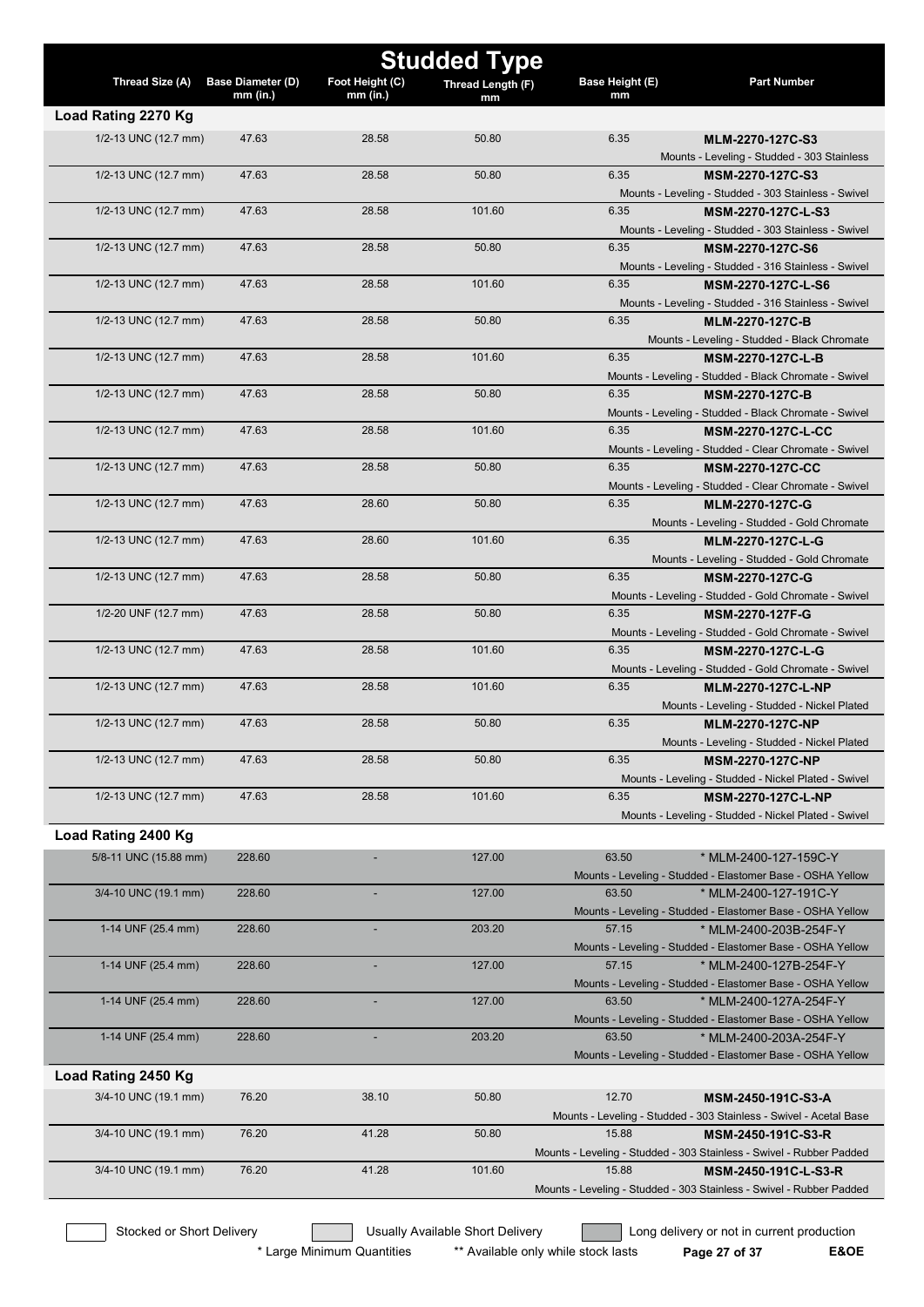| <b>Studded Type</b>   |                                      |                               |                   |                       |                                                                                                 |
|-----------------------|--------------------------------------|-------------------------------|-------------------|-----------------------|-------------------------------------------------------------------------------------------------|
| Thread Size (A)       | <b>Base Diameter (D)</b><br>mm (in.) | Foot Height (C)<br>$mm$ (in.) | Thread Length (F) | Base Height (E)<br>mm | <b>Part Number</b>                                                                              |
| Load Rating 2450 Kg   |                                      |                               | mm                |                       |                                                                                                 |
| 3/4-10 UNC (19.1 mm)  | 76.20                                | 41.28                         | 50.80             | 15.88                 | <b>MSM-2450-191C-B-R</b>                                                                        |
|                       |                                      |                               |                   |                       | Mounts - Leveling - Studded - Black Chromate - Swivel - Rubber Padded                           |
| 3/4-10 UNC (19.1 mm)  | 76.20                                | 41.28                         | 101.60            | 15.88                 | MSM-2450-191C-L-B-R                                                                             |
|                       |                                      |                               |                   |                       | Mounts - Leveling - Studded - Black Chromate - Swivel - Rubber Padded                           |
| 3/4-10 UNC (19.1 mm)  | 76.20                                | 41.28                         | 50.80             | 15.88                 | MSM-2450-191C-G-R<br>Mounts - Leveling - Studded - Gold Chromate - Swivel - Rubber Padded       |
| 3/4-10 UNC (19.1 mm)  | 76.20                                | 41.28                         | 101.60            | 15.88                 | MSM-2450-191C-L-G-R                                                                             |
|                       |                                      |                               |                   |                       | Mounts - Leveling - Studded - Gold Chromate - Swivel - Rubber Padded                            |
| M20.0x2.50 (20 mm)    | 76.00                                | 41.00                         | 51.00             | 16.00                 | MSM-2450-M20-G-R                                                                                |
|                       |                                      |                               |                   |                       | Mounts - Leveling - Studded - Gold Chromate - Swivel - Rubber Padded                            |
| Load Rating 2520 Kg   |                                      |                               |                   |                       |                                                                                                 |
| 3/4-10 UNC (19.1 mm)  | 76.20                                | 41.28                         | 101.60            | 15.88                 | <b>MSM-2520-191C-CC-R</b>                                                                       |
| 3/4-10 UNC (19.1 mm)  | 76.20                                | 41.28                         | 101.60            | 15.88                 | Mounts - Leveling - Studded - Clear Chromate - Swivel - Rubber Padded<br>* MSM-2520-191C-L-S6-R |
|                       |                                      |                               |                   |                       | Mounts - Leveling - Studded - 316 Stainless - Swivel - Rubber Padded                            |
| 3/4-10 UNC (19.1 mm)  | 76.20                                | 41.28                         | 50.80             | 15.88                 | * MSM-2520-191C-S6-R                                                                            |
|                       |                                      |                               |                   |                       | Mounts - Leveling - Studded - 316 Stainless - Swivel - Rubber Padded                            |
| M20.0x2.50 (20 mm)    | 76.00                                | 41.00                         | 51.00             | 16.00                 | * MSM-2520-M20-S3-R                                                                             |
| M20.0x2.50 (20 mm)    | 76.00                                | 41.00                         | 51.00             | 16.00                 | Mounts - Leveling - Studded - 303 Stainless - Swivel - Rubber Padded<br>* MSM-2520-M20-S6-R     |
|                       |                                      |                               |                   |                       | Mounts - Leveling - Studded - 316 Stainless - Swivel - Rubber Padded                            |
| M20.0x2.50 (20 mm)    | 76.00                                | 41.00                         | 51.00             | 16.00                 | <b>MSM-2520-M20-NP-R</b>                                                                        |
|                       |                                      |                               |                   |                       | Mounts - Leveling - Studded - Nickel Plated - Swivel - Rubber Padded                            |
| Load Rating 2550 Kg   |                                      |                               |                   |                       |                                                                                                 |
| $3/8 - 12$ (9.53 mm)  | 31.75                                | 22.22                         | 101.60            |                       | MLM-2550-102-095A-G                                                                             |
| $3/8 - 12$ (9.53 mm)  | 31.75                                | 22.22                         | 50.80             |                       | Mounts - Leveling - Studded - Acme Thread - Gold Chromate<br>MLM-2550-051-095A-G                |
|                       |                                      |                               |                   |                       | Mounts - Leveling - Studded - Acme Thread - Gold Chromate                                       |
| $3/8 - 12$ (9.53 mm)  | 31.75                                | 22.22                         | 101.60            |                       | MLM-2550-102-095A-S3                                                                            |
|                       |                                      |                               |                   |                       | Mounts - Leveling - Studded - Acme Thread - Stainless                                           |
| $3/8 - 12$ (9.53 mm)  | 31.75                                | 22.22                         | 50.80             |                       | MLM-2550-051-095A-S3                                                                            |
| 3/4-10 UNC (19.1 mm)  | 76.20                                | 41.28                         | 50.80             | 15.88                 | Mounts - Leveling - Studded - Acme Thread - Stainless<br>* MSM-2570-191C-NP-R                   |
|                       |                                      |                               |                   |                       | Mounts - Leveling - Studded - Nickel Plated - Swivel - Rubber Padded                            |
| Load Rating 2700 Kg   |                                      |                               |                   |                       |                                                                                                 |
| M16.0x2.00 (16 mm)    | 64.00                                | 32.00                         | 51.00             | 8.00                  | * MSM-2700-M16-S3                                                                               |
|                       |                                      |                               |                   |                       | Mounts - Leveling - Studded - 303 Stainless - Swivel                                            |
| M16.0x2.00 (16 mm)    | 64.00                                | 32.00                         | 51.00             | 8.00                  | * MSM-2700-M16-S6                                                                               |
| M16.0x2.00 (16 mm)    | 64.00                                | 32.00                         | 51.00             | 8.00                  | Mounts - Leveling - Studded - 316 Stainless - Swivel<br><b>MSM-2700-M16-NP</b>                  |
|                       |                                      |                               |                   |                       | Mounts - Leveling - Studded - Nickel Plated - Swivel                                            |
| M16.0x2.00 (16 mm)    | 64.00                                | 32.00                         | 51.00             | 8.00                  | <b>MSM-2700-M16-B</b>                                                                           |
|                       |                                      |                               |                   |                       | Mounts - Leveling - Studded - Black Chromate - Swivel                                           |
| Load Rating 2720 Kg   |                                      |                               |                   |                       |                                                                                                 |
| 5/8-11 UNC (15.88 mm) | 63.50                                | 31.75                         | 101.60            | 7.94                  | MLM-2720-159C-L-S3                                                                              |
|                       |                                      |                               |                   |                       | Mounts - Leveling - Studded - 303 Stainless                                                     |
| 5/8-11 UNC (15.88 mm) | 63.50                                | 31.75                         | 50.80             | 7.94                  | MLM-2720-159C-S3<br>Mounts - Leveling - Studded - 303 Stainless                                 |
| 5/8-11 UNC (15.88 mm) | 63.50                                | 31.75                         | 101.60            | 7.94                  | MSM-2720-159C-L-S3                                                                              |
|                       |                                      |                               |                   |                       | Mounts - Leveling - Studded - 303 Stainless - Swivel                                            |
| 5/8-11 UNC (15.88 mm) | 63.50                                | 31.75                         | 50.80             | 7.94                  | MSM-2720-159C-S3                                                                                |
|                       |                                      |                               |                   |                       | Mounts - Leveling - Studded - 303 Stainless - Swivel                                            |
| 5/8-11 UNC (15.88 mm) | 63.50                                | 31.75                         | 101.60            | 7.94                  | MSM-2720-159C-L-S6                                                                              |
| 5/8-11 UNC (15.88 mm) | 63.50                                | 31.75                         | 50.80             | 7.94                  | Mounts - Leveling - Studded - 316 Stainless - Swivel<br>* MSM-2720-159C-S6                      |
|                       |                                      |                               |                   |                       | Mounts - Leveling - Studded - 316 Stainless - Swivel                                            |
| 5/8-11 UNC (15.88 mm) | 63.50                                | 31.75                         | 50.80             | 7.93                  | <b>MLM-2720-159C-B</b>                                                                          |
|                       |                                      |                               |                   |                       | Mounts - Leveling - Studded - Black Chromate                                                    |

Stocked or Short Delivery **Contains the Usually Available Short Delivery Containery** Long delivery or not in current production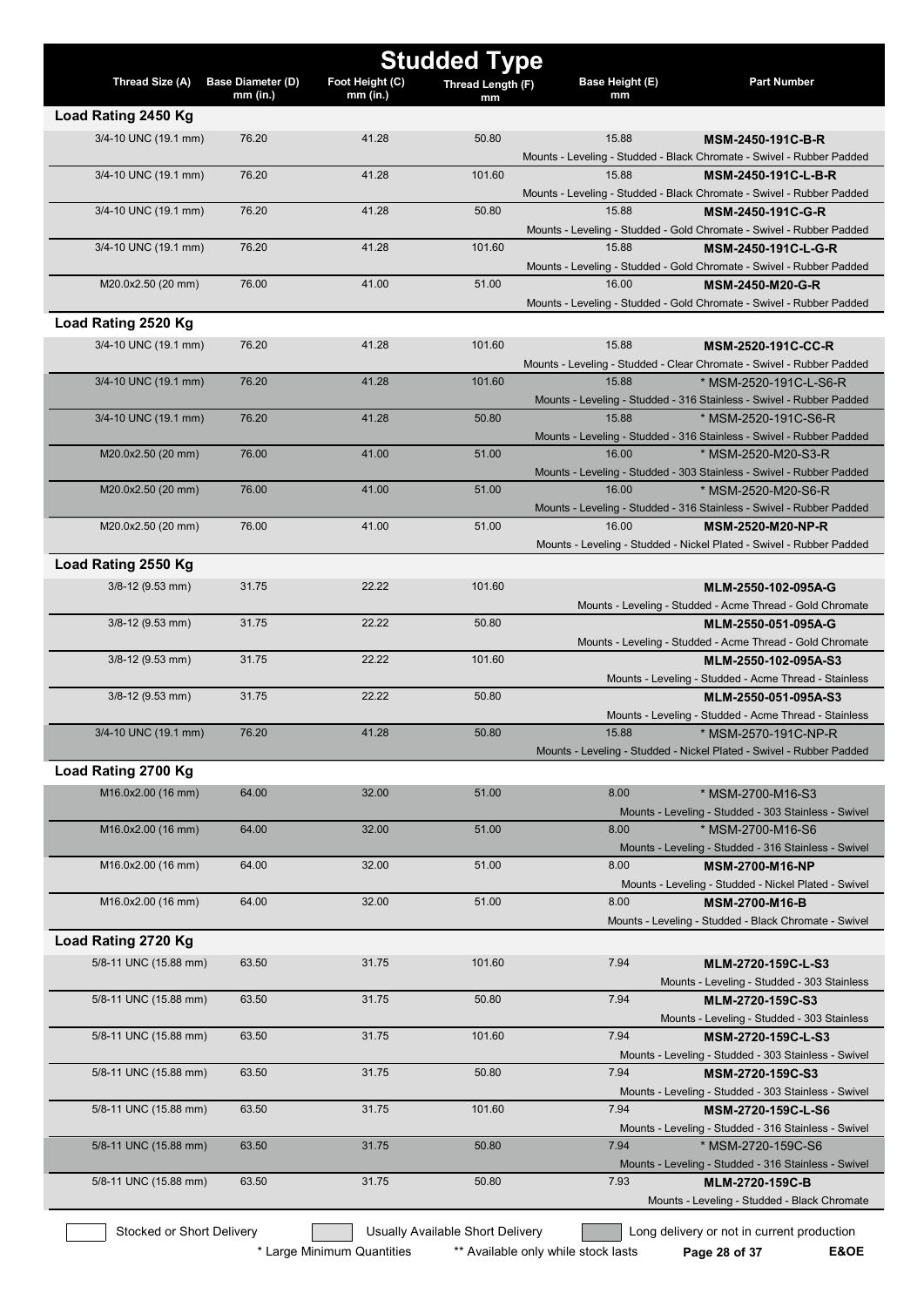| <b>Studded Type</b>   |                          |                 |                   |                 |                                                                                    |
|-----------------------|--------------------------|-----------------|-------------------|-----------------|------------------------------------------------------------------------------------|
| Thread Size (A)       | <b>Base Diameter (D)</b> | Foot Height (C) | Thread Length (F) | Base Height (E) | <b>Part Number</b>                                                                 |
| Load Rating 2720 Kg   | $mm$ (in.)               | $mm$ (in.)      | mm                | mm              |                                                                                    |
| 5/8-11 UNC (15.88 mm) | 63.50                    | 31.75           | 50.80             | 7.94            |                                                                                    |
|                       |                          |                 |                   |                 | <b>MSM-2720-159C-B</b><br>Mounts - Leveling - Studded - Black Chromate - Swivel    |
| 5/8-11 UNC (15.88 mm) | 63.50                    | 31.75           | 101.60            | 7.94            | MSM-2720-159C-L-B                                                                  |
|                       |                          |                 |                   |                 | Mounts - Leveling - Studded - Black Chromate - Swivel                              |
| 5/8-11 UNC (15.88 mm) | 63.50                    | 31.75           | 50.80             | 7.94            | <b>MSM-2720-159C-CC</b>                                                            |
|                       |                          |                 |                   |                 | Mounts - Leveling - Studded - Clear Chromate - Swivel                              |
| 5/8-11 UNC (15.88 mm) | 63.50                    | 31.75           | 101.60            | 7.94            | <b>MSM-2720-159C-L-CC</b>                                                          |
|                       |                          |                 |                   |                 | Mounts - Leveling - Studded - Clear Chromate - Swivel                              |
| 5/8-11 UNC (15.88 mm) | 63.50                    | 31.75           | 101.60            | 7.93            | MLM-2720-159C-L-G                                                                  |
|                       |                          |                 |                   |                 | Mounts - Leveling - Studded - Gold Chromate                                        |
| 5/8-11 UNC (15.88 mm) | 63.50                    | 31.75           | 50.80             | 7.93            | MLM-2720-159C-G                                                                    |
| 5/8-18 UNF (15.88 mm) | 63.50                    | 31.75           | 50.80             | 7.94            | Mounts - Leveling - Studded - Gold Chromate<br>MSM-2720-159F-G                     |
|                       |                          |                 |                   |                 | Mounts - Leveling - Studded - Gold Chromate - Swivel                               |
| 5/8-11 UNC (15.88 mm) | 63.50                    | 31.75           | 101.60            | 7.94            | MSM-2720-159C-L-G                                                                  |
|                       |                          |                 |                   |                 | Mounts - Leveling - Studded - Gold Chromate - Swivel                               |
| 5/8-11 UNC (15.88 mm) | 63.50                    | 31.75           | 50.80             | 7.94            | MSM-2720-159C-G                                                                    |
|                       |                          |                 |                   |                 | Mounts - Leveling - Studded - Gold Chromate - Swivel                               |
| 5/8-11 UNC (15.88 mm) | 63.50                    | 31.75           | 101.60            | 7.94            | <b>MLM-2720-159C-L-NP</b>                                                          |
|                       |                          |                 |                   |                 | Mounts - Leveling - Studded - Nickel Plated                                        |
| 5/8-11 UNC (15.88 mm) | 63.50                    | 31.75           | 50.80             | 7.94            | <b>MLM-2720-159C-NP</b>                                                            |
| 5/8-11 UNC (15.88 mm) | 63.50                    | 31.75           | 101.60            | 7.94            | Mounts - Leveling - Studded - Nickel Plated<br><b>MSM-2720-159C-L-NP</b>           |
|                       |                          |                 |                   |                 | Mounts - Leveling - Studded - Nickel Plated - Swivel                               |
| 5/8-11 UNC (15.88 mm) | 63.50                    | 31.75           | 50.80             | 7.94            | <b>MSM-2720-159C-NP</b>                                                            |
|                       |                          |                 |                   |                 | Mounts - Leveling - Studded - Nickel Plated - Swivel                               |
| 5/8-11 UNC (15.88 mm) | 63.50                    | 31.75           | 50.80             | 7.93            | * MSM-2720-159C-LH-B                                                               |
|                       |                          |                 |                   |                 | Mounts - Leveling - Studded - Swivel - With Lag Holes                              |
| 5/8-11 UNC (15.88 mm) | 63.50                    | 31.75           | 101.60            | 7.93            | * MSM-2720-159C-LH-A                                                               |
| M16.0x2.00 (16 mm)    | 64.00                    | 32.00           | 51.00             | 8.00            | Mounts - Leveling - Studded - Swivel - With Lag Holes<br>MLM-2720-M16-S3           |
|                       |                          |                 |                   |                 | Mounts - Leveling - Studded - 303 Stainless                                        |
| M16.0x2.00 (16 mm)    | 64.00                    | 32.00           | 51.00             | 8.00            | <b>MSM-2720-M16-CC</b>                                                             |
|                       |                          |                 |                   |                 | Mounts - Leveling - Studded - Clear Chromate - Swivel                              |
| M16.0x2.00 (16 mm)    | 64.00                    | 32.00           | 51.00             | 8.00            | MLM-2720-M16-G                                                                     |
|                       |                          |                 |                   |                 | Mounts - Leveling - Studded - Gold Chromate                                        |
| M16.0x2.00 (16 mm)    | 64.00                    | 32.00           | 51.00             | 8.00            | MSM-2730-M16-G                                                                     |
|                       |                          |                 |                   |                 | Mounts - Leveling - Studded - Gold Chromate - Swivel                               |
| M16.0x2.00 (16 mm)    | 64.00                    | 32.00           | 51.00             | 8.00            | <b>MLM-2720-M16-NP</b>                                                             |
|                       |                          |                 |                   |                 | Mounts - Leveling - Studded - Nickel Plated                                        |
| Load Rating 3150 Kg   |                          |                 |                   |                 |                                                                                    |
| 3-410 UNC (19.1 mm)   | 101.60                   | 34.93           | 141.22            |                 | MLM-3150-191C-N-1<br>Mounts - Leveling - Studded - Nylathane - Single Lag Hole     |
| 1-8 UNC (25.4 mm)     | 101.60                   | 34.93           | 141.22            |                 | MLM-3150-254C-N-1                                                                  |
|                       |                          |                 |                   |                 | Mounts - Leveling - Studded - Nylathane - Single Lag Hole                          |
| Load Rating 3270 Kg   |                          |                 |                   |                 |                                                                                    |
| 3/4-10 UNC (19.1 mm)  | 76.20                    | 38.10           | 50.80             | 12.70           | MLM-3270-191C-B                                                                    |
|                       |                          |                 |                   |                 | Mounts - Leveling - Studded - Black Chromate                                       |
| 3/4-10 UNC (19.1 mm)  | 76.20                    | 38.10           | 50.80             | 12.70           | MLM-3270-191C-G                                                                    |
|                       |                          |                 |                   |                 | Mounts - Leveling - Studded - Gold Chromate                                        |
| 3/4-10 UNC (19.1 mm)  | 76.20                    | 38.10           | 50.80             | 12.70           | MSM-3270-191C-LH-A                                                                 |
|                       | 76.20                    | 38.10           | 101.60            |                 | Mounts - Leveling - Studded - Swivel - With Lag Holes                              |
| 3/4-10 UNC (19.1 mm)  |                          |                 |                   | 12.70           | <b>MSM-3270-191C-LH-B</b><br>Mounts - Leveling - Studded - Swivel - With Lag Holes |
| 3/4-10 UNC (19.1 mm)  | 76.20                    | 38.10           | 101.60            | 12.70           | MLM-3270-191C-L-S3                                                                 |
|                       |                          |                 |                   |                 | Mounts - Leveling - Studded - 303 Stainless                                        |
| 3/4-10 UNC (19.1 mm)  | 76.20                    | 38.10           | 50.80             | 12.70           | MLM-3270-191C-S3                                                                   |
|                       |                          |                 |                   |                 | Mounts - Leveling - Studded - 303 Stainless                                        |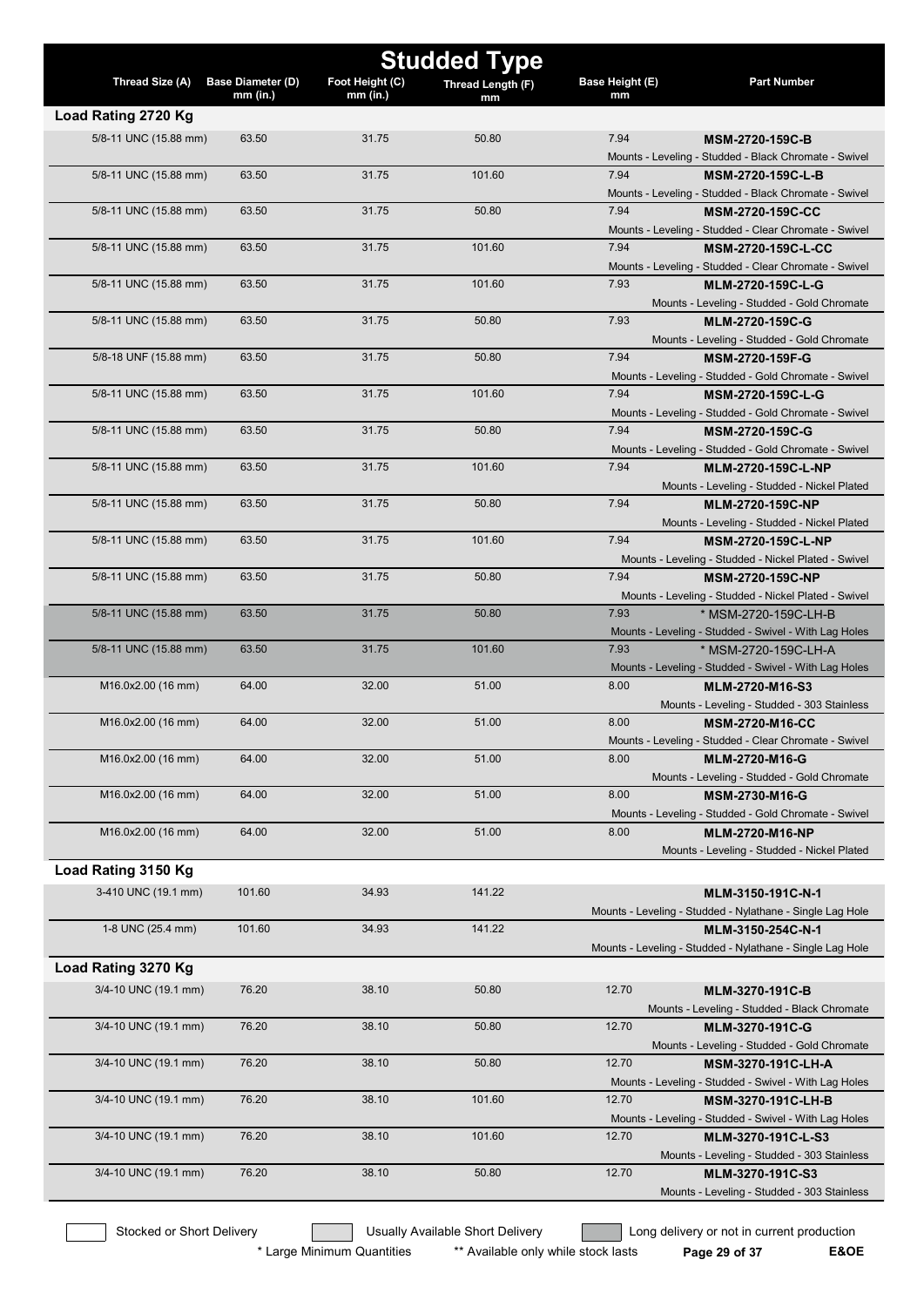| <b>Studded Type</b>  |                          |                 |                   |                        |                                                                                    |  |
|----------------------|--------------------------|-----------------|-------------------|------------------------|------------------------------------------------------------------------------------|--|
| Thread Size (A)      | <b>Base Diameter (D)</b> | Foot Height (C) | Thread Length (F) | <b>Base Height (E)</b> | <b>Part Number</b>                                                                 |  |
|                      | mm (in.)                 | $mm$ (in.)      | mm                | mm                     |                                                                                    |  |
| Load Rating 3270 Kg  |                          |                 |                   |                        |                                                                                    |  |
| 3/4-10 UNC (19.1 mm) | 76.20                    | 38.10           | 50.80             | 12.70                  | MSM-3270-191C-S3<br>Mounts - Leveling - Studded - 303 Stainless - Swivel           |  |
| 3/4-10 UNC (19.1 mm) | 76.20                    | 38.10           | 101.60            | 12.70                  | MSM-3270-191C-L-S3                                                                 |  |
|                      |                          |                 |                   |                        | Mounts - Leveling - Studded - 303 Stainless - Swivel                               |  |
| 3/4-10 UNC (19.1 mm) | 76.20                    | 38.10           | 101.60            | 12.70                  | MSM-3270-191C-L-B                                                                  |  |
|                      |                          |                 |                   |                        | Mounts - Leveling - Studded - Black Chromate - Swivel                              |  |
| 3/4-10 UNC (19.1 mm) | 76.20                    | 38.10           | 50.80             | 12.70                  | MSM-3270-191C-B                                                                    |  |
|                      |                          |                 |                   |                        | Mounts - Leveling - Studded - Black Chromate - Swivel                              |  |
| 3/4-10 UNC (19.1 mm) | 76.20                    | 38.10           | 101.60            | 12.70                  | <b>MSM-3270-191C-L-CC</b><br>Mounts - Leveling - Studded - Clear Chromate - Swivel |  |
| 3/4-10 UNC (19.1 mm) | 76.20                    | 38.10           | 50.80             | 12.70                  | <b>MSM-3270-191C-CC</b>                                                            |  |
|                      |                          |                 |                   |                        | Mounts - Leveling - Studded - Clear Chromate - Swivel                              |  |
| 3/4-10 UNC (19.1 mm) | 76.20                    | 38.10           | 101.60            | 12.70                  | MLM-3270-191C-L-G                                                                  |  |
|                      |                          |                 |                   |                        | Mounts - Leveling - Studded - Gold Chromate                                        |  |
| 3/4-10 UNC (19.1 mm) | 76.20                    | 38.10           | 50.80             | 12.70                  | MSM-3270-191C-G                                                                    |  |
|                      |                          |                 |                   |                        | Mounts - Leveling - Studded - Gold Chromate - Swivel                               |  |
| 3/4-10 UNC (19.1 mm) | 76.20                    | 38.10           | 101.60            | 12.70                  | MSM-3270-191C-L-G                                                                  |  |
| 3/4-16 UNF (19.1 mm) | 76.20                    | 38.10           | 50.80             | 12.70                  | Mounts - Leveling - Studded - Gold Chromate - Swivel<br>MSM-3270-191F-G            |  |
|                      |                          |                 |                   |                        | Mounts - Leveling - Studded - Gold Chromate - Swivel                               |  |
| 3/4-10 UNC (19.1 mm) | 76.20                    | 38.10           | 50.80             | 12.70                  | MLM-3270-191C-NP                                                                   |  |
|                      |                          |                 |                   |                        | Mounts - Leveling - Studded - Nickel Plated                                        |  |
| 3/4-10 UNC (19.1 mm) | 76.20                    | 38.10           | 101.60            | 12.70                  | MLM-3270-191C-L-NP                                                                 |  |
|                      |                          |                 |                   |                        | Mounts - Leveling - Studded - Nickel Plated                                        |  |
| M20.0x2.50 (20 mm)   | 76.00                    | 38.00           | 51.00             | 13.00                  | MLM-3270-M20-S3<br>Mounts - Leveling - Studded - 303 Stainless                     |  |
| M20.0x2.50 (20 mm)   | 76.00                    | 38.00           | 51.00             | 13.00                  | <b>MSM-3270-M20-B</b>                                                              |  |
|                      |                          |                 |                   |                        | Mounts - Leveling - Studded - Black Chromate - Swivel                              |  |
| M20.0x2.50 (20 mm)   | 76.00                    | 38.00           | 51.00             | 13.00                  | <b>MSM-3270-M20-CC</b>                                                             |  |
|                      |                          |                 |                   |                        | Mounts - Leveling - Studded - Clear Chromate - Swivel                              |  |
| M20.0x2.50 (20 mm)   | 76.00                    | 38.00           | 51.00             | 13.00                  | MLM-3270-M20-G                                                                     |  |
|                      |                          |                 |                   |                        | Mounts - Leveling - Studded - Gold Chromate                                        |  |
| M20.0x2.50 (20 mm)   | 76.00                    | 38.00           | 51.00             | 13.00                  | MSM-3270-M20-G<br>Mounts - Leveling - Studded - Gold Chromate - Swivel             |  |
| M20.0x2.50 (20 mm)   | 76.00                    | 38.00           | 51.00             | 13.00                  | MLM-3270-M20-NP                                                                    |  |
|                      |                          |                 |                   |                        | Mounts - Leveling - Studded - Nickel Plated                                        |  |
| Load Rating 3350 Kg  |                          |                 |                   |                        |                                                                                    |  |
| 3/4-10 UNC (19.1 mm) | 76.20                    | 38.10           | 101.60            | 12.70                  | * MSM-3360-191C-L-S6                                                               |  |
|                      |                          |                 |                   |                        | Mounts - Leveling - Studded - 316 Stainless - Swivel                               |  |
| 3/4-10 UNC (19.1 mm) | 76.20                    | 38.10           | 50.80             | 12.70                  | MSM-3360-191C-S6                                                                   |  |
|                      |                          |                 |                   |                        | Mounts - Leveling - Studded - 316 Stainless - Swivel                               |  |
| 3/4-10 UNC (19.1 mm) | 76.20                    | 38.10           | 50.80             | 12.70                  | <b>MSM-3360-191C-NP</b>                                                            |  |
| 3/4-10 UNC (19.1 mm) | 76.20                    | 38.10           | 101.60            | 12.70                  | Mounts - Leveling - Studded - Nickel Plated - Swivel<br><b>MSM-3360-191C-L-NP</b>  |  |
|                      |                          |                 |                   |                        | Mounts - Leveling - Studded - Nickel Plated - Swivel                               |  |
| M20.0x2.50 (20 mm)   | 76.00                    | 38.00           | 51.00             | 13.00                  | MSM-3350-M20-S3                                                                    |  |
|                      |                          |                 |                   |                        | Mounts - Leveling - Studded - 303 Stainless - Swivel                               |  |
| M20.0x2.50 (20 mm)   | 76.00                    | 38.00           | 51.00             | 13.00                  | MSM-3350-M20-S6                                                                    |  |
|                      |                          |                 |                   |                        | Mounts - Leveling - Studded - 316 Stainless - Swivel                               |  |
| M20.0x2.50 (20 mm)   | 76.00                    | 38.00           | 51.00             | 13.00                  | MSM-3350-M20-NP                                                                    |  |
| Load Rating 3400 Kg  |                          |                 |                   |                        | Mounts - Leveling - Studded - Nickel Plated - Swivel                               |  |
|                      |                          |                 |                   |                        |                                                                                    |  |
| $1/2 - 10$ (12.7 mm) | 47.63                    | 28.58           | 50.80             |                        | MLM-3400-051-127A-G<br>Mounts - Leveling - Studded - Acme Thread - Gold Chromate   |  |
| $1/2 - 10$ (12.7 mm) | 47.63                    | 28.58           | 101.60            |                        | MLM-3400-102-127A-G                                                                |  |
|                      |                          |                 |                   |                        | Mounts - Leveling - Studded - Acme Thread - Gold Chromate                          |  |
| $1/2 - 10$ (12.7 mm) | 47.63                    | 28.58           | 50.80             |                        | MLM-3400-051-127A-S3                                                               |  |
|                      |                          |                 |                   |                        | Mounts - Leveling - Studded - Acme Thread - Stainless                              |  |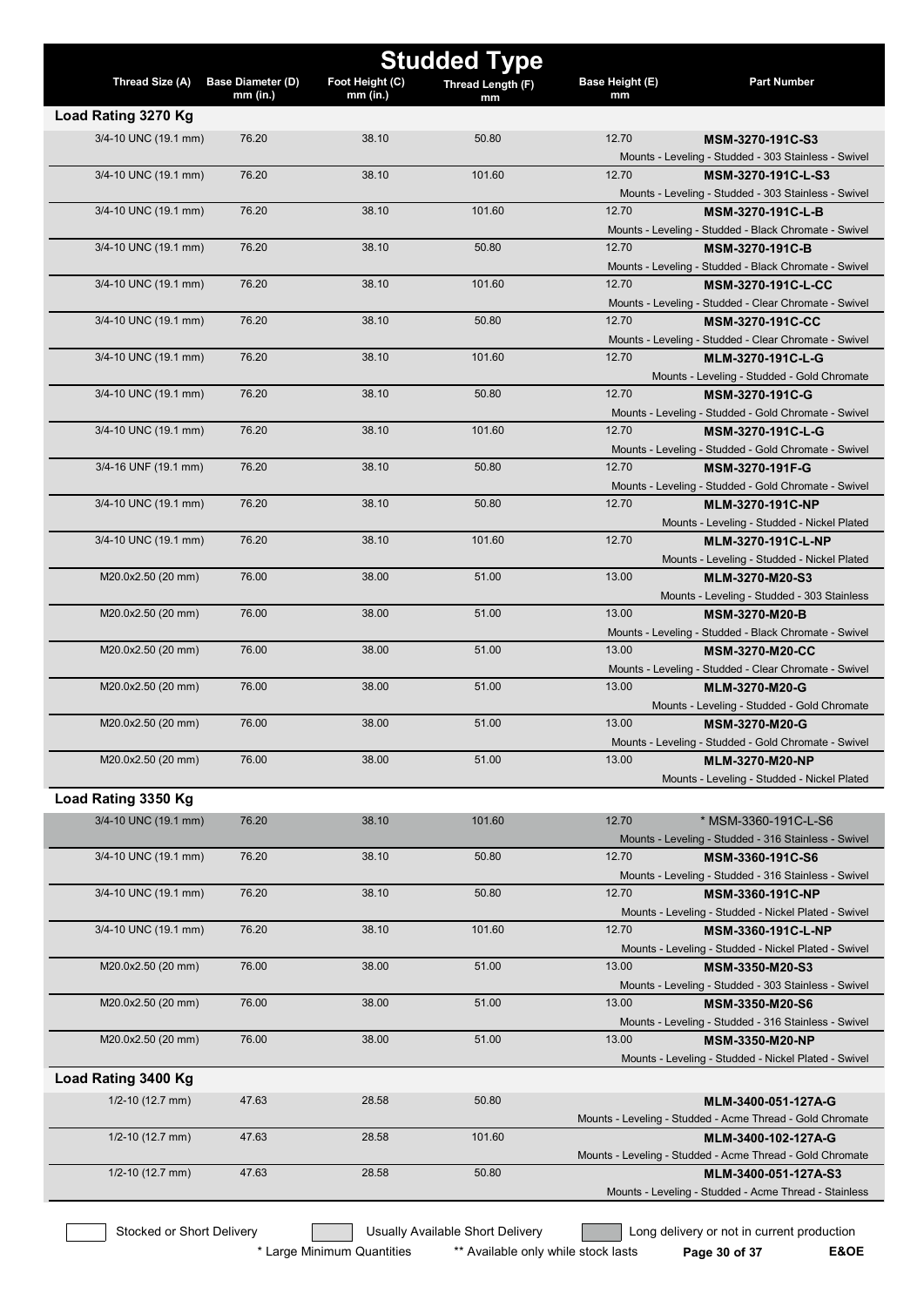|                        | <b>Studded Type</b>      |                 |                   |                 |                                                                                         |  |  |
|------------------------|--------------------------|-----------------|-------------------|-----------------|-----------------------------------------------------------------------------------------|--|--|
| Thread Size (A)        | <b>Base Diameter (D)</b> | Foot Height (C) | Thread Length (F) | Base Height (E) | <b>Part Number</b>                                                                      |  |  |
|                        | $mm$ (in.)               | $mm$ (in.)      | mm                | mm              |                                                                                         |  |  |
| Load Rating 3400 Kg    |                          |                 |                   |                 |                                                                                         |  |  |
| $1/2 - 10$ (12.7 mm)   | 47.63                    | 28.58           | 101.60            |                 | MLM-3400-102-127A-S3<br>Mounts - Leveling - Studded - Acme Thread - Stainless           |  |  |
| Load Rating 3629 Kg    |                          |                 |                   |                 |                                                                                         |  |  |
|                        |                          |                 |                   |                 |                                                                                         |  |  |
| 3/4-10 UNC (19.1 mm)   | 122.94                   | 35.05           | 151.13            |                 | <b>MLM-3629-191C-NC</b><br>Mounts - Leveling - Studded - Nylon - No Lag Holes           |  |  |
| 3/4-10 UNC (19.1 mm)   | 122.94                   | 35.05           | 151.13            |                 | MLM-3629-191C-NS3                                                                       |  |  |
|                        |                          |                 |                   |                 | Mounts - Leveling - Studded - Nylon - No Lag Holes                                      |  |  |
| 1-8 UNC (25.4 mm)      | 122.94                   | 35.05           | 150.62            |                 | <b>MLM-3629-254C-NC</b>                                                                 |  |  |
|                        |                          |                 |                   |                 | Mounts - Leveling - Studded - Nylon - No Lag Holes                                      |  |  |
| 1.1/4-7 UNC (31.75 mm) | 122.94                   | 35.05           | 150.62            |                 | * MLM-3629-318C-NC                                                                      |  |  |
|                        |                          |                 |                   |                 | Mounts - Leveling - Studded - Nylon - No Lag Holes                                      |  |  |
| Load Rating 4080 Kg    |                          |                 |                   |                 |                                                                                         |  |  |
| 5/8-8 (15.88 mm)       | 63.50                    | 31.75           | 50.80             |                 | MLM-4080-051-159A-G                                                                     |  |  |
|                        |                          |                 |                   |                 | Mounts - Leveling - Studded - Acme Thread - Gold Chromate                               |  |  |
| 5/8-8 (15.88 mm)       | 63.50                    | 31.75           | 101.60            |                 | MLM-4080-102-159A-G                                                                     |  |  |
|                        |                          |                 |                   |                 | Mounts - Leveling - Studded - Acme Thread - Gold Chromate                               |  |  |
| 5/8-8 (15.88 mm)       | 63.50                    | 31.75           | 101.60            |                 | MLM-4080-102-159A-S3                                                                    |  |  |
| 5/8-8 (15.88 mm)       | 63.50                    | 31.75           | 50.80             |                 | Mounts - Leveling - Studded - Acme Thread - Stainless                                   |  |  |
|                        |                          |                 |                   |                 | MLM-4080-051-159A-S3<br>Mounts - Leveling - Studded - Acme Thread - Stainless           |  |  |
| Load Rating 4490 Kg    |                          |                 |                   |                 |                                                                                         |  |  |
|                        | 122.94                   | 17.02           | 129.00            | 60.96           |                                                                                         |  |  |
| 3/4-10 UNC (19.1 mm)   |                          |                 |                   |                 | MLM-4490-191C-NS3-2<br>Mounts - Leveling - Studded - Nylon - With Lag Holes             |  |  |
| 3/4-10 UNC (19.1 mm)   | 122.94                   | 17.02           | 90.68             | 60.96           | MLM-4490-191C-NC-2                                                                      |  |  |
|                        |                          |                 |                   |                 | Mounts - Leveling - Studded - Nylon - With Lag Holes                                    |  |  |
| 3/4-10 UNC (19.1 mm)   | 122.94                   | 17.02           | 125.20            | 65.28           | MLM-4490-191C-L-NS3-2                                                                   |  |  |
|                        |                          |                 |                   |                 | Mounts - Leveling - Studded - Nylon - With Lag Holes                                    |  |  |
| 3/4-10 UNC (19.1 mm)   | 122.94                   | 17.02           | 129.00            | 60.96           | MLM-4490-191C-L-NC-2                                                                    |  |  |
|                        |                          |                 |                   |                 | Mounts - Leveling - Studded - Nylon - With Lag Holes                                    |  |  |
| 3/4-10 UNC (19.1 mm)   | 122.94                   | 17.02           | 125.20            | 65.28           | MLM-4490-191C-L2-NC-2                                                                   |  |  |
|                        |                          |                 |                   |                 | Mounts - Leveling - Studded - Nylon - With Lag Holes                                    |  |  |
| 1-8 UNC (25.4 mm)      | 122.94                   | 14.48           | 180.34            |                 | MLM-4490-254C-L2-NS3-2                                                                  |  |  |
| 1-8 UNC (25.4 mm)      | 122.94                   | 14.48           | 116.84            |                 | Mounts - Leveling - Studded - Nylon - Loc-A-Lign - With Lag Holes<br>MLM-4490-254C-NC-2 |  |  |
|                        |                          |                 |                   |                 | Mounts - Leveling - Studded - Nylon - Loc-A-Lign - With Lag Holes                       |  |  |
| 1-8 UNC (25.4 mm)      | 122.94                   | 14.48           | 231.14            |                 | MLM-4490-254C-L6-NC-2                                                                   |  |  |
|                        |                          |                 |                   |                 | Mounts - Leveling - Studded - Nylon - Loc-A-Lign - With Lag Holes                       |  |  |
| 1-8 UNC (25.4 mm)      | 122.94                   | 14.48           | 180.34            |                 | MLM-4490-254C-L4-NC-2                                                                   |  |  |
|                        |                          |                 |                   |                 | Mounts - Leveling - Studded - Nylon - Loc-A-Lign - With Lag Holes                       |  |  |
| 1-8 UNC (25.4 mm)      | 122.94                   | 17.02           | 194.00            |                 | <b>MLM-4490-254C-NC</b>                                                                 |  |  |
|                        |                          |                 |                   |                 | Mounts - Leveling - Studded - Nylon - No Lag Holes                                      |  |  |
| 1-8 UNC (25.4 mm)      | 122.94                   | 17.02           | 129.00            | 60.96           | MLM-4490-254C-L2-NC-2                                                                   |  |  |
|                        |                          |                 |                   |                 | Mounts - Leveling - Studded - Nylon - With Lag Holes                                    |  |  |
| 1-8 UNC (25.4 mm)      | 122.94                   | 17.02           | 191.00            | 65.28           | MLM-4490-254C-L5-NC-2                                                                   |  |  |
| 1-8 UNC (25.4 mm)      | 122.94                   | 17.02           | 125.20            | 65.28           | Mounts - Leveling - Studded - Nylon - With Lag Holes<br>MLM-4490-254C-L-NC-2            |  |  |
|                        |                          |                 |                   |                 | Mounts - Leveling - Studded - Nylon - With Lag Holes                                    |  |  |
| 1-8 UNC (25.4 mm)      | 122.94                   | 17.02           | 129.00            | 60.96           | MLM-4490-254C-L-NS3-2                                                                   |  |  |
|                        |                          |                 |                   |                 | Mounts - Leveling - Studded - Nylon - With Lag Holes                                    |  |  |
| 1-8 UNC (25.4 mm)      | 122.94                   | 17.02           | 125.20            | 65.28           | MLM-4490-254C-NS3-2                                                                     |  |  |
|                        |                          |                 |                   |                 | Mounts - Leveling - Studded - Nylon - With Lag Holes                                    |  |  |
| 1.1/4-7 UNC (31.75 mm) | 122.94                   | 14.48           | 180.34            |                 | * MLM-4490-318-NC-2                                                                     |  |  |
|                        |                          |                 |                   |                 | Mounts - Leveling - Studded - Nylon - Loc-A-Lign - With Lag Holes                       |  |  |
| 1.1/4-7 UNC (31.75 mm) | 122.94                   | 14.48           | 231.14            |                 | MLM-4490-318C-L-NC-2                                                                    |  |  |
|                        |                          |                 |                   |                 | Mounts - Leveling - Studded - Nylon - Loc-A-Lign - With Lag Holes                       |  |  |
| 1.1/4-7 UNC (31.75 mm) | 122.94                   | 17.02           | 125.20            | 65.28           | * MLM-4490-318C-NC-2                                                                    |  |  |
|                        |                          |                 |                   |                 | Mounts - Leveling - Studded - Nylon - With Lag Holes                                    |  |  |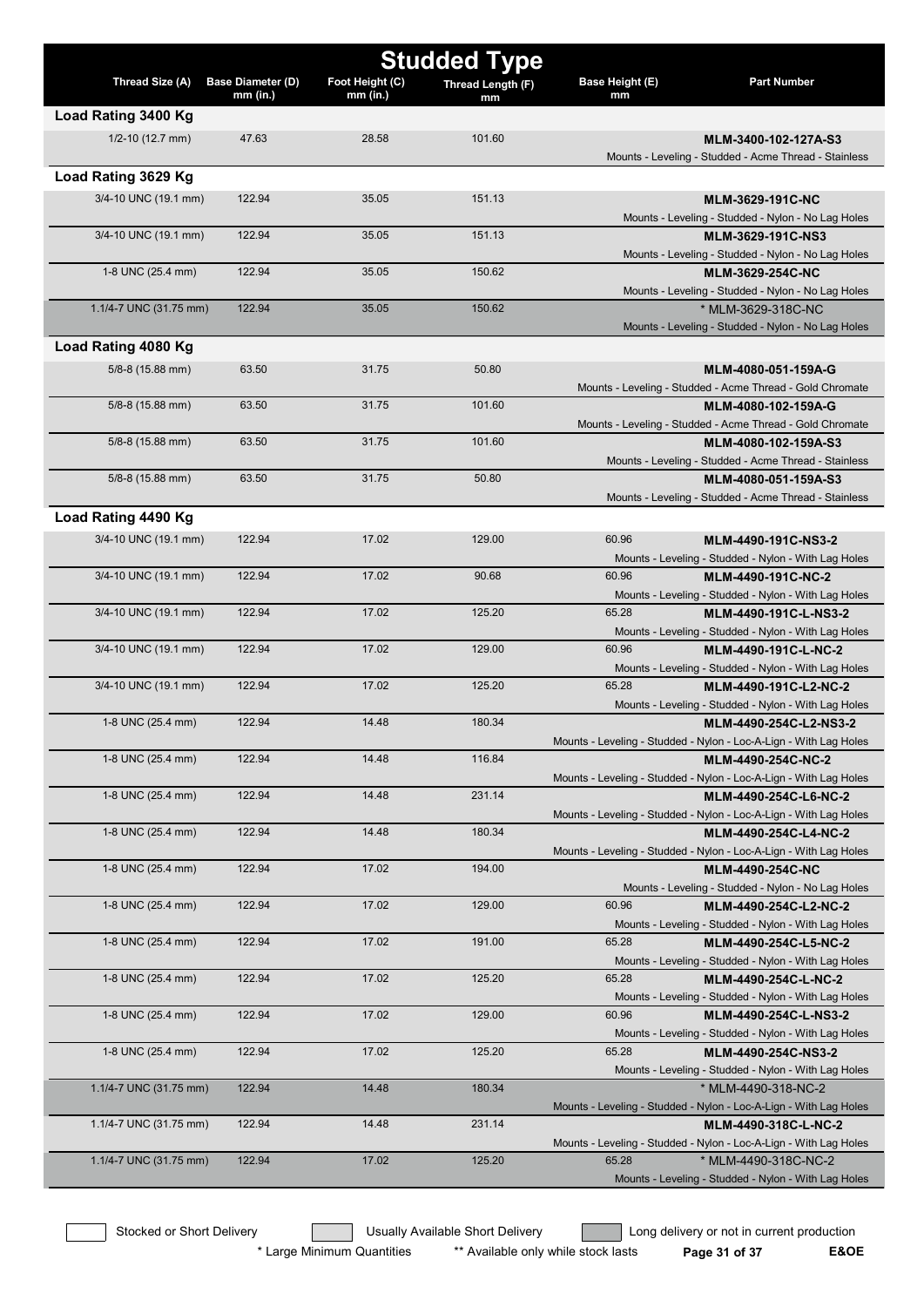|                        | <b>Studded Type</b>      |                 |                   |                 |                                                                                                           |  |  |
|------------------------|--------------------------|-----------------|-------------------|-----------------|-----------------------------------------------------------------------------------------------------------|--|--|
| Thread Size (A)        | <b>Base Diameter (D)</b> | Foot Height (C) | Thread Length (F) | Base Height (E) | <b>Part Number</b>                                                                                        |  |  |
| Load Rating 4490 Kg    | $mm$ (in.)               | $mm$ (in.)      | mm                | mm              |                                                                                                           |  |  |
| 1.1/4-7 UNC (31.75 mm) | 122.94                   | 17.02           | 125.20            | 65.28           | MLM-4490-318C-NS3-2                                                                                       |  |  |
|                        |                          |                 |                   |                 | Mounts - Leveling - Studded - Nylon - With Lag Holes                                                      |  |  |
| Load Rating 5030 Kg    |                          |                 |                   |                 |                                                                                                           |  |  |
| $3/4 - 6$ (19.1 mm)    | 76.20                    | 38.10           | 50.80             |                 | MLM-5030-052-191A-G                                                                                       |  |  |
|                        |                          |                 |                   |                 | Mounts - Leveling - Studded - Acme Thread - Gold Chromate                                                 |  |  |
| $3/4 - 6$ (19.1 mm)    | 76.20                    | 38.10           | 101.60            |                 | MLM-5030-102-191A-G                                                                                       |  |  |
|                        |                          |                 |                   |                 | Mounts - Leveling - Studded - Acme Thread - Gold Chromate                                                 |  |  |
| $3/4 - 6$ (19.1 mm)    | 76.20                    | 38.10           | 50.80             |                 | MLM-5030-052-191A-S3<br>Mounts - Leveling - Studded - Acme Thread - Stainless                             |  |  |
| $3/4 - 6$ (19.1 mm)    | 76.20                    | 38.10           | 101.60            |                 | MLM-5030-102-191A-S3                                                                                      |  |  |
|                        |                          |                 |                   |                 | Mounts - Leveling - Studded - Acme Thread - Stainless                                                     |  |  |
| Load Rating 6030 Kg    |                          |                 |                   |                 |                                                                                                           |  |  |
| 1/2-13 UNC (12.7 mm)   | 109.98                   | 11.94           | 101.60            |                 | MLM-6030-102B-127C-S4-H                                                                                   |  |  |
|                        |                          |                 |                   |                 | Mounts - Leveling - Studded - Hygienic - Anchoring - Low Profile - High Swivel                            |  |  |
| 1/2-13 UNC (12.7 mm)   | 89.92                    | 11.94           | 101.60            |                 | MLM-6030-102-127C-S4-H                                                                                    |  |  |
|                        |                          |                 |                   |                 | Mounts - Leveling - Studded - Hygienic - Anchoring - Low Profile - High Swivel                            |  |  |
| 1/2-13 UNC (12.7 mm)   | 109.98                   | 11.94           | 152.40            |                 | MLM-6030-152A-127C-S4-H<br>Mounts - Leveling - Studded - Hygienic - Anchoring - Low Profile - High Swivel |  |  |
| 1/2-13 UNC (12.7 mm)   | 89.92                    | 11.94           | 152.40            |                 | MLM-6030-152B-127C-S4-H                                                                                   |  |  |
|                        |                          |                 |                   |                 | Mounts - Leveling - Studded - Hygienic - Anchoring - Low Profile - High Swivel                            |  |  |
| 1/2-13 UNC (12.7 mm)   | 89.92                    | 11.94           | 152.40            |                 | * MLM-6030-152B-127C-S4-L                                                                                 |  |  |
|                        |                          |                 |                   |                 | Mounts - Leveling - Studded - Hygienic - Anchoring - Low Profile - Low Swivel                             |  |  |
| 1/2-13 UNC (12.7 mm)   | 109.98                   | 11.94           | 152.40            |                 | MLM-6030-152A-127C-S4-L                                                                                   |  |  |
|                        | 109.98                   | 11.94           | 101.60            |                 | Mounts - Leveling - Studded - Hygienic - Anchoring - Low Profile - Low Swivel                             |  |  |
| 1/2-13 UNC (12.7 mm)   |                          |                 |                   |                 | MLM-6030-102A-127C-S4-L<br>Mounts - Leveling - Studded - Hygienic - Anchoring - Low Profile - Low Swivel  |  |  |
| 1/2-13 UNC (12.7 mm)   | 89.92                    | 11.94           | 101.60            |                 | MLM-6030-102-127C-S4-L                                                                                    |  |  |
|                        |                          |                 |                   |                 | Mounts - Leveling - Studded - Hygienic - Anchoring - Low Profile - Low Swivel                             |  |  |
| 5/8-11 UNC (15.9 mm)   | 109.98                   | 11.94           | 152.40            |                 | MLM-6030-152A-159C-S4-H                                                                                   |  |  |
|                        |                          |                 |                   |                 | Mounts - Leveling - Studded - Hygienic - Anchoring - Low Profile - High Swivel                            |  |  |
| 5/8-11 UNC (15.9 mm)   | 89.92                    | 11.94           | 152.40            |                 | MLM-6030-152B-159C-S4-H                                                                                   |  |  |
| 5/8-11 UNC (15.9 mm)   | 109.98                   | 11.94           | 203.20            |                 | Mounts - Leveling - Studded - Hygienic - Anchoring - Low Profile - High Swivel<br>MLM-6030-203A-159C-S4-H |  |  |
|                        |                          |                 |                   |                 | Mounts - Leveling - Studded - Hygienic - Anchoring - Low Profile - High Swivel                            |  |  |
| 5/8-11 UNC (15.9 mm)   | 89.92                    | 11.94           | 203.20            |                 | MLM-6030-203B-159C-S4-H                                                                                   |  |  |
|                        |                          |                 |                   |                 | Mounts - Leveling - Studded - Hygienic - Anchoring - Low Profile - High Swivel                            |  |  |
| 5/8-11 UNC (15.9 mm)   | 89.92                    | 11.94           | 152.40            |                 | MLM-6030-152B-159C-S4-L                                                                                   |  |  |
|                        |                          |                 |                   |                 | Mounts - Leveling - Studded - Hygienic - Anchoring - Low Profile - Low Swivel                             |  |  |
| 5/8-11 UNC (15.9 mm)   | 109.98                   | 11.94           | 152.40            |                 | MLM-6030-152A-159C-S4-L<br>Mounts - Leveling - Studded - Hygienic - Anchoring - Low Profile - Low Swivel  |  |  |
| 5/8-11 UNC (15.9 mm)   | 89.92                    | 11.94           | 203.20            |                 | * MLM-6030-203-159C-S4-L                                                                                  |  |  |
|                        |                          |                 |                   |                 | Mounts - Leveling - Studded - Hygienic - Anchoring - Low Profile - Low Swivel                             |  |  |
| 5/8-11 UNC (15.9 mm)   | 109.98                   | 11.94           | 203.20            |                 | MLM-6030-203-159C-S4-L2                                                                                   |  |  |
|                        |                          |                 |                   |                 | Mounts - Leveling - Studded - Hygienic - Anchoring - Low Profile - Low Swivel                             |  |  |
| 3/4-10 UNC (19.1 mm)   | 109.98                   | 11.94           | 203.20            |                 | MLM-6030-203A-191C-S4-H                                                                                   |  |  |
| 3/4-10 UNC (19.1 mm)   | 109.98                   | 11.94           | 152.40            |                 | Mounts - Leveling - Studded - Hygienic - Anchoring - Low Profile - High Swivel<br>MLM-6030-152A-191C-S4-H |  |  |
|                        |                          |                 |                   |                 | Mounts - Leveling - Studded - Hygienic - Anchoring - Low Profile - High Swivel                            |  |  |
| 3/4-10 UNC (19.1 mm)   | 89.92                    | 11.94           | 203.20            |                 | MLM-6030-203B-191C-S4-H                                                                                   |  |  |
|                        |                          |                 |                   |                 | Mounts - Leveling - Studded - Hygienic - Anchoring - Low Profile - High Swivel                            |  |  |
| 3/4-10 UNC (19.1 mm)   | 89.92                    | 11.94           | 152.40            |                 | MLM-6030-152B-191C-S4-H                                                                                   |  |  |
|                        |                          |                 | 152.40            |                 | Mounts - Leveling - Studded - Hygienic - Anchoring - Low Profile - High Swivel                            |  |  |
| 3/4-10 UNC (19.1 mm)   | 89.92                    | 11.94           |                   |                 | MLM-6030-152B-191C-S4-L<br>Mounts - Leveling - Studded - Hygienic - Anchoring - Low Profile - Low Swivel  |  |  |
| 3/4-10 UNC (19.1 mm)   | 89.92                    | 11.94           | 203.20            |                 | MLM-6030-203B-191C-S4-L                                                                                   |  |  |
|                        |                          |                 |                   |                 | Mounts - Leveling - Studded - Hygienic - Anchoring - Low Profile - Low Swivel                             |  |  |
| 3/4-10 UNC (19.1 mm)   | 109.98                   | 11.94           | 203.20            |                 | MLM-6030-203A-191C-S4-L                                                                                   |  |  |
|                        |                          |                 |                   |                 | Mounts - Leveling - Studded - Hygienic - Anchoring - Low Profile - Low Swivel                             |  |  |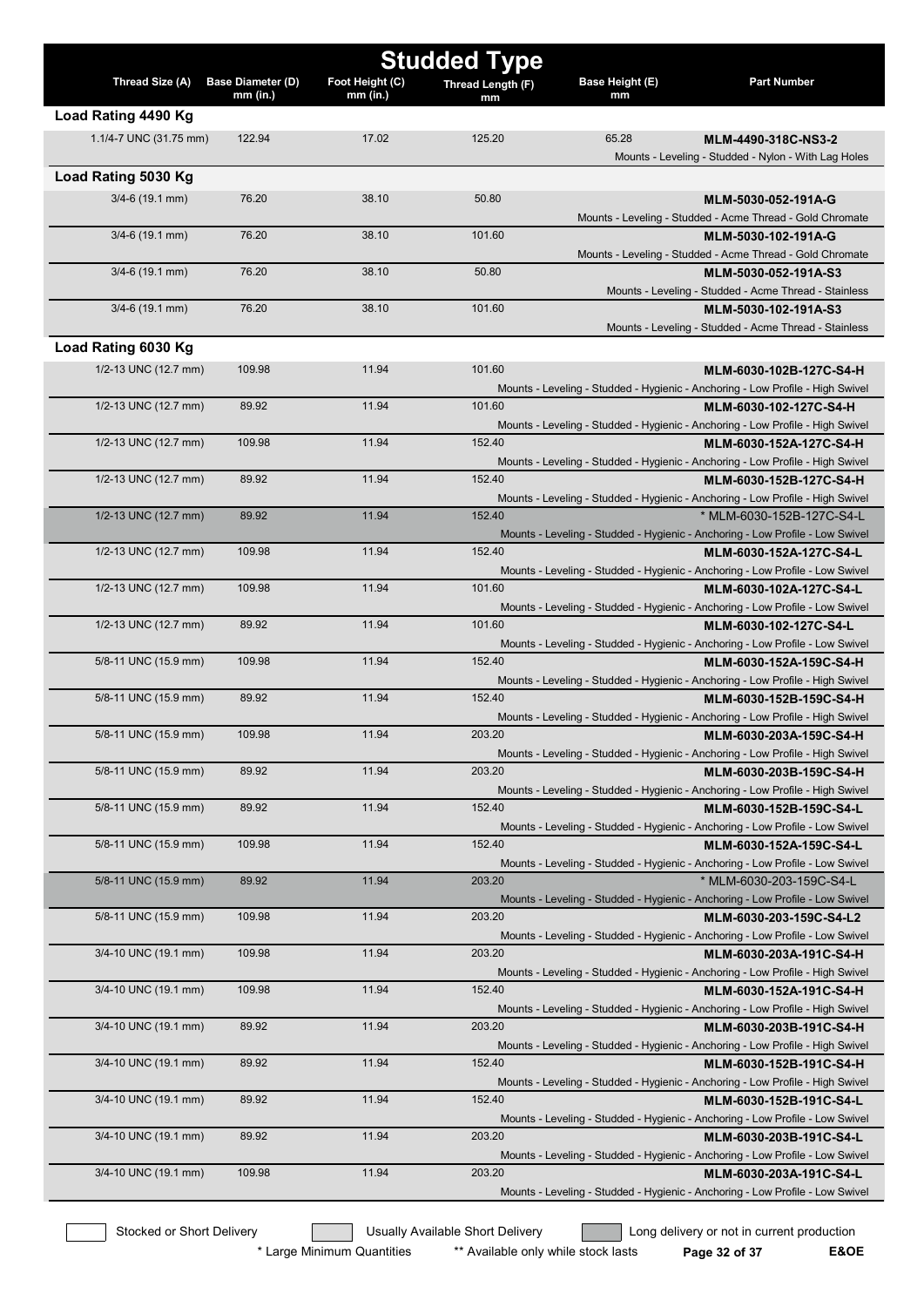| <b>Studded Type</b>       |                                                   |                               |                                  |                              |                                                                                                           |
|---------------------------|---------------------------------------------------|-------------------------------|----------------------------------|------------------------------|-----------------------------------------------------------------------------------------------------------|
| Thread Size (A)           | <b>Base Diameter (D)</b><br>$\overline{mm}$ (in.) | Foot Height (C)<br>$mm$ (in.) | Thread Length (F)<br>mm          | <b>Base Height (E)</b><br>mm | <b>Part Number</b>                                                                                        |
| Load Rating 6030 Kg       |                                                   |                               |                                  |                              |                                                                                                           |
| 3/4-10 UNC (19.1 mm)      | 109.98                                            | 11.94                         | 152.40                           |                              | MLM-6030-152A-191C-S4-L                                                                                   |
|                           |                                                   |                               |                                  |                              | Mounts - Leveling - Studded - Hygienic - Anchoring - Low Profile - Low Swivel                             |
| 7/8-9 UNC (22.2 mm)       | 109.98                                            | 11.94                         | 203.20                           |                              | MLM-6030-203A-222C-S4-H                                                                                   |
|                           |                                                   |                               |                                  |                              | Mounts - Leveling - Studded - Hygienic - Anchoring - Low Profile - High Swivel                            |
| 7/8-9 UNC (22.2 mm)       | 109.98                                            | 11.94                         | 152.40                           |                              | MLM-6030-152A-222C-S4-H                                                                                   |
| 7/8-9 UNC (22.2 mm)       | 89.92                                             | 11.94                         | 152.40                           |                              | Mounts - Leveling - Studded - Hygienic - Anchoring - Low Profile - High Swivel                            |
|                           |                                                   |                               |                                  |                              | MLM-6030-152B-222C-S4-H<br>Mounts - Leveling - Studded - Hygienic - Anchoring - Low Profile - High Swivel |
| 7/8-9 UNC (22.2 mm)       | 89.92                                             | 11.94                         | 203.20                           |                              | MLM-6030-203B-222C-S4-H                                                                                   |
|                           |                                                   |                               |                                  |                              | Mounts - Leveling - Studded - Hygienic - Anchoring - Low Profile - High Swivel                            |
| 7/8-9 UNC (22.2 mm)       | 109.98                                            | 11.94                         | 152.40                           |                              | MLM-6030-152A-222C-S4-L                                                                                   |
|                           |                                                   |                               |                                  |                              | Mounts - Leveling - Studded - Hygienic - Anchoring - Low Profile - Low Swivel                             |
| 7/8-9 UNC (22.2 mm)       | 89.92                                             | 11.94                         | 152.40                           |                              | MLM-6030-152B-222C-S4-L                                                                                   |
|                           |                                                   |                               |                                  |                              | Mounts - Leveling - Studded - Hygienic - Anchoring - Low Profile - Low Swivel                             |
| 7/8-9 UNC (22.2 mm)       | 109.98                                            | 11.94                         | 203.20                           |                              | * MLM-6030-203A-222C-S4-L                                                                                 |
|                           |                                                   |                               |                                  |                              | Mounts - Leveling - Studded - Hygienic - Anchoring - Low Profile - Low Swivel                             |
| 7/8-9 UNC (22.2 mm)       | 89.92                                             | 11.94                         | 203.20                           |                              | MLM-6030-203B-222C-S4-L                                                                                   |
|                           |                                                   |                               |                                  |                              | Mounts - Leveling - Studded - Hygienic - Anchoring - Low Profile - Low Swivel                             |
| Load Rating 6800 Kg       |                                                   |                               |                                  |                              |                                                                                                           |
| M24.0x3.00 (24 mm)        | 102.00                                            | 51.00                         | 108.00                           | 14.00                        | MSM-6800-M24-L-S3-R                                                                                       |
|                           |                                                   |                               |                                  |                              | Mounts - Leveling - Studded - 303 Stainless - Swivel - Rubber Padded                                      |
| M24.0x3.00 (24 mm)        | 102.00                                            | 51.00                         | 89.00                            | 14.00                        | * MSM-6800-M24-S3-R<br>Mounts - Leveling - Studded - 303 Stainless - Swivel - Rubber Padded               |
| M24.0x3.00 (24 mm)        | 102.00                                            | 51.00                         | 108.00                           | 14.00                        | * MSM-S6800-M24-L-S6-R                                                                                    |
|                           |                                                   |                               |                                  |                              | Mounts - Leveling - Studded - 316 Stainless - Swivel - Rubber Padded                                      |
| M24.0x3.00 (24 mm)        | 102.00                                            | 51.00                         | 89.00                            | 14.00                        | MSM-S6800-M24-S6-R                                                                                        |
|                           |                                                   |                               |                                  |                              | Mounts - Leveling - Studded - 316 Stainless - Swivel - Rubber Padded                                      |
| M24.0x3.00 (24 mm)        | 102.00                                            | 51.00                         | 108.00                           | 14.00                        | MSM-6800-M24-L-NP-R                                                                                       |
|                           |                                                   |                               |                                  |                              | Mounts - Leveling - Studded - Nickel Plated - Swivel - Rubber Padded                                      |
| M24.0x3.00 (24 mm)        | 102.00                                            | 51.00                         | 89.00                            | 14.00                        | <b>MSM-6800-M24-NP-R</b>                                                                                  |
|                           |                                                   |                               |                                  |                              | Mounts - Leveling - Studded - Nickel Plated - Swivel - Rubber Padded                                      |
| 1-8 UNC (25.4 mm)         | 101.60                                            | 50.80                         | 203.20                           | 13.49                        | MSM-S6800-254C-L-S6-R                                                                                     |
|                           | 101.60                                            | 50.80                         |                                  | 13.49                        | Mounts - Leveling - Studded - 316 Stainless - Swivel - Rubber Padded                                      |
| 1-8 UNC (25.4 mm)         |                                                   |                               | 107.95                           |                              | * MSM-S6800-254C-S6-R<br>Mounts - Leveling - Studded - 316 Stainless - Swivel - Rubber Padded             |
| Load Rating 7440 Kg       |                                                   |                               |                                  |                              |                                                                                                           |
|                           |                                                   |                               |                                  |                              |                                                                                                           |
| 1-8 UNC (25.4 mm)         | 101.60                                            | 47.63                         | 107.95                           | 27.76                        | MSM-7440-254C-S3-A                                                                                        |
| 1-8 UNC (25.4 mm)         | 101.60                                            | 50.80                         | 107.95                           | 13.49                        | Mounts - Leveling - Studded - 303 Stainless - Swivel - Acetal Base                                        |
|                           |                                                   |                               |                                  |                              | MSM-7440-254C-S3-R<br>Mounts - Leveling - Studded - 303 Stainless - Swivel - Rubber Padded                |
| 1-8 UNC (25.4 mm)         | 101.60                                            | 50.80                         | 203.20                           | 13.49                        | MSM-7440-254C-L-S3-R                                                                                      |
|                           |                                                   |                               |                                  |                              | Mounts - Leveling - Studded - 303 Stainless - Swivel - Rubber Padded                                      |
| 1-8 UNC (25.4 mm)         | 101.60                                            | 50.80                         | 107.95                           | 13.49                        | MSM-7440-254C-L-B-R                                                                                       |
|                           |                                                   |                               |                                  |                              | Mounts - Leveling - Studded - Black Chromate - Swivel - Rubber Padded                                     |
| 1-8 UNC (25.4 mm)         | 101.60                                            | 50.80                         | 107.95                           | 13.49                        | <b>MSM-7440-254C-G-R</b>                                                                                  |
|                           |                                                   |                               |                                  |                              | Mounts - Leveling - Studded - Gold Chromate - Swivel - Rubber Padded                                      |
| 1-8 UNC (25.4 mm)         | 101.60                                            | 50.80                         | 203.20                           | 13.49                        | MSM-7440-254C-L-G-R                                                                                       |
|                           |                                                   |                               |                                  |                              | Mounts - Leveling - Studded - Gold Chromate - Swivel - Rubber Padded                                      |
| Load Rating 7660 Kg       |                                                   |                               |                                  |                              |                                                                                                           |
| 1-8 UNC (25.4 mm)         | 101.60                                            | 50.80                         | 203.20                           | 30.94                        | <b>MSM-7660-254C-CC-R</b>                                                                                 |
|                           |                                                   |                               |                                  |                              | Mounts - Leveling - Studded - Clear Chromate - Swivel - Rubber Padded                                     |
| Load Rating 9000 Kg       |                                                   |                               |                                  |                              |                                                                                                           |
| M24.0x3.00 (24 mm)        | 102.00                                            | 48.00                         | 108.00                           | 10.00                        | * MSM-9000-M24-L-S3                                                                                       |
|                           |                                                   |                               |                                  |                              | Mounts - Leveling - Studded - 303 Stainless - Swivel                                                      |
| M24.0x3.00 (24 mm)        | 102.00                                            | 48.00                         | 89.00                            | 10.00                        | * MSM-9000-M24-S3                                                                                         |
|                           |                                                   |                               |                                  |                              | Mounts - Leveling - Studded - 303 Stainless - Swivel                                                      |
| M24.0x3.00 (24 mm)        | 102.00                                            | 48.00                         | 108.00                           | 10.00                        | MSM-9000-M24-L-S6                                                                                         |
|                           |                                                   |                               |                                  |                              | Mounts - Leveling - Studded - 316 Stainless - Swivel                                                      |
| Stocked or Short Delivery |                                                   |                               | Usually Available Short Delivery |                              | Long delivery or not in current production                                                                |

\* Large Minimum Quantities \*\* Available only while stock lasts **Page 33 of 37 E&OE**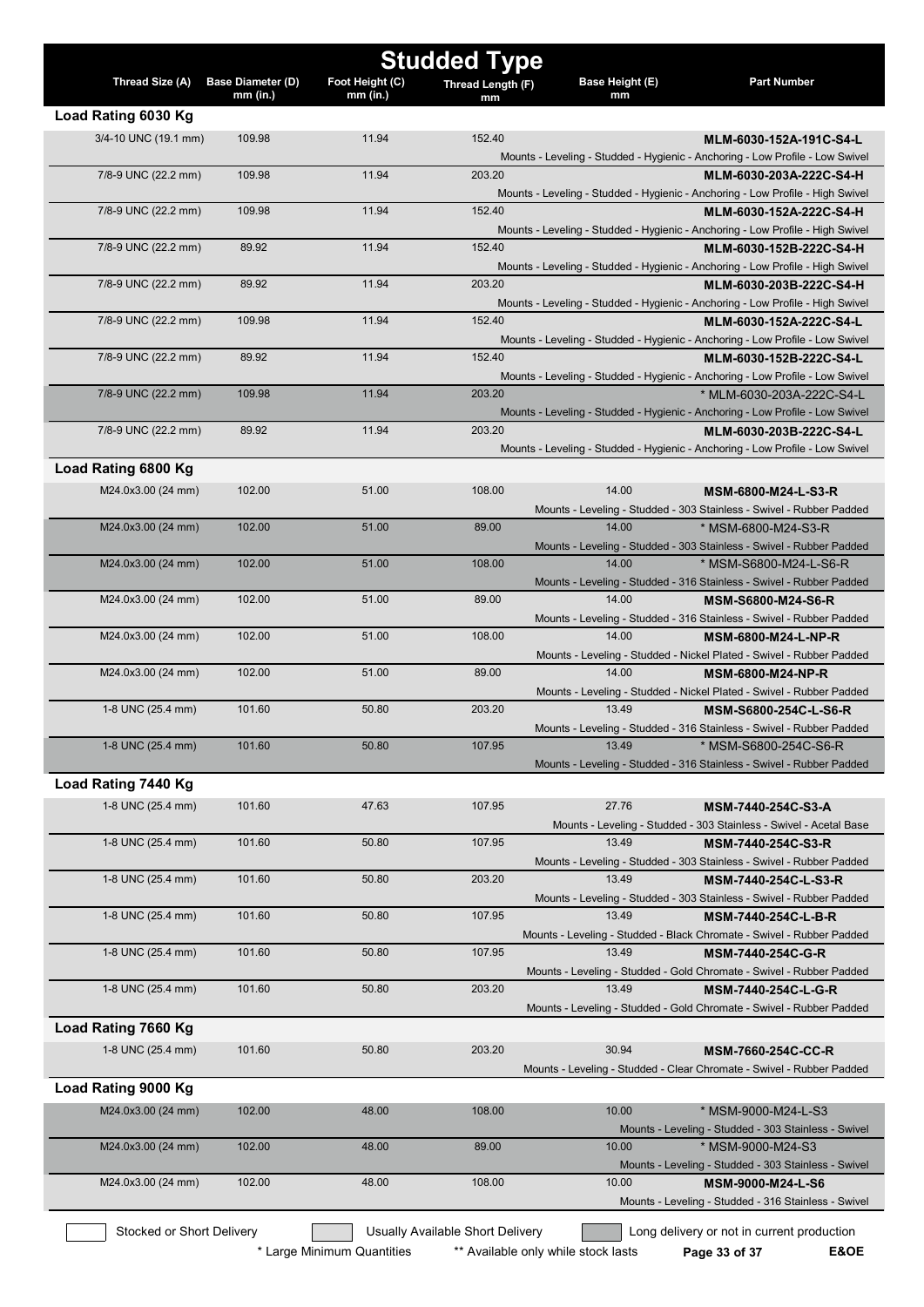| <b>Studded Type</b> |                          |                 |                   |                        |                                                                                  |  |
|---------------------|--------------------------|-----------------|-------------------|------------------------|----------------------------------------------------------------------------------|--|
| Thread Size (A)     | <b>Base Diameter (D)</b> | Foot Height (C) | Thread Length (F) | <b>Base Height (E)</b> | <b>Part Number</b>                                                               |  |
|                     | $mm$ (in.)               | $mm$ (in.)      | mm                | mm                     |                                                                                  |  |
| Load Rating 9000 Kg |                          |                 |                   |                        |                                                                                  |  |
| M24.0x3.00 (24 mm)  | 102.00                   | 48.00           | 89.00             | 10.00                  | * MSM-9000-M24-S6                                                                |  |
| M24.0x3.00 (24 mm)  | 102.00                   | 48.00           | 108.00            | 10.00                  | Mounts - Leveling - Studded - 316 Stainless - Swivel<br><b>MSM-9000-M24-L-NP</b> |  |
|                     |                          |                 |                   |                        | Mounts - Leveling - Studded - Nickel Plated - Swivel                             |  |
| M24.0x3.00 (24 mm)  | 102.00                   | 48.00           | 89.00             | 10.00                  | <b>MSM-9000-M24-NP</b>                                                           |  |
|                     |                          |                 |                   |                        | Mounts - Leveling - Studded - Nickel Plated - Swivel                             |  |
| Load Rating 9070 Kg |                          |                 |                   |                        |                                                                                  |  |
|                     |                          |                 |                   |                        |                                                                                  |  |
| 1-8 UNC (25.4 mm)   | 101.60                   | 47.63           | 203.20            | 10.32                  | * MSM-9070-254C-L-S6                                                             |  |
| 1-8 UNC (25.4 mm)   | 101.60                   | 47.63           | 107.95            | 10.32                  | Mounts - Leveling - Studded - 316 Stainless - Swivel<br>MSM-9070-254C-S6         |  |
|                     |                          |                 |                   |                        | Mounts - Leveling - Studded - 316 Stainless - Swivel                             |  |
| 1-8 UNC (25.4 mm)   | 101.60                   | 47.63           | 107.95            | 10.32                  | <b>MSM-9070-254C-NP</b>                                                          |  |
|                     |                          |                 |                   |                        | Mounts - Leveling - Studded - Nickel Plated - Swivel                             |  |
| 1-8 UNC (25.4 mm)   | 101.60                   | 47.63           | 203.20            | 10.32                  | MSM-9070-254C-L-NP                                                               |  |
|                     |                          |                 |                   |                        | Mounts - Leveling - Studded - Nickel Plated - Swivel                             |  |
| Load Rating 9980 Kg |                          |                 |                   |                        |                                                                                  |  |
| M24.0x3.00 (24 mm)  | 102.00                   | 48.00           | 108.00            | 10.00                  | MLM-9980-M24-S3                                                                  |  |
|                     |                          |                 |                   |                        | Mounts - Leveling - Studded - 303 Stainless                                      |  |
| M24.0x3.00 (24 mm)  | 102.00                   | 48.00           | 108.00            | 10.00                  | MLM-9980-M24-G                                                                   |  |
|                     |                          |                 |                   |                        | Mounts - Leveling - Studded - Gold Chromate                                      |  |
| M24.0x3.00 (24 mm)  | 102.00                   | 48.00           | 108.00            | 10.00                  | <b>MLM-9980-M24-NP</b>                                                           |  |
|                     |                          |                 |                   |                        | Mounts - Leveling - Studded - Nickel Plated                                      |  |
| 1-8 UNC (25.4 mm)   | 101.60                   | 47.63           | 203.20            | 10.32                  | MLM-9980-254C-L-S3                                                               |  |
|                     |                          |                 |                   |                        | Mounts - Leveling - Studded - 303 Stainless                                      |  |
| 1-8 UNC (25.4 mm)   | 101.60                   | 47.63           | 107.95            | 10.32                  | MLM-9980-254C-S3                                                                 |  |
|                     |                          |                 |                   |                        | Mounts - Leveling - Studded - 303 Stainless                                      |  |
| 1-8 UNC (25.4 mm)   | 101.60                   | 47.63           | 107.95            | 10.32                  | MSM-9980-254C-S3                                                                 |  |
|                     |                          |                 |                   |                        | Mounts - Leveling - Studded - 303 Stainless - Swivel                             |  |
| 1-8 UNC (25.4 mm)   | 101.60                   | 47.63           | 203.20            | 10.32                  | MSM-9980-254C-L-S3                                                               |  |
|                     |                          |                 |                   |                        | Mounts - Leveling - Studded - 303 Stainless - Swivel                             |  |
| 1-8 UNC (25.4 mm)   | 101.60                   | 47.63           | 107.95            | 27.76                  | <b>MLM-9980-254C-B</b>                                                           |  |
|                     |                          |                 |                   |                        | Mounts - Leveling - Studded - Black Chromate                                     |  |
| 1-8 UNC (25.4 mm)   | 101.60                   | 47.63           | 107.95            | 10.32                  | <b>MSM-9980-254C-B</b>                                                           |  |
| 1-8 UNC (25.4 mm)   | 101.60                   | 47.63           | 203.20            | 10.32                  | Mounts - Leveling - Studded - Black Chromate - Swivel<br>MSM-9980-254C-L-B       |  |
|                     |                          |                 |                   |                        | Mounts - Leveling - Studded - Black Chromate - Swivel                            |  |
| 1-8 UNC (25.4 mm)   | 101.60                   | 47.63           | 203.20            | 10.32                  | MSM-9980-254C-L-CC                                                               |  |
|                     |                          |                 |                   |                        | Mounts - Leveling - Studded - Clear Chromate - Swivel                            |  |
| 1-8 UNC (25.4 mm)   | 101.60                   | 47.63           | 107.95            | 10.32                  | <b>MSM-9980-254C-CC</b>                                                          |  |
|                     |                          |                 |                   |                        | Mounts - Leveling - Studded - Clear Chromate - Swivel                            |  |
| 1-8 UNC (25.4 mm)   | 101.60                   | 47.63           | 107.95            | 10.32                  | MLM-9980-254C-G                                                                  |  |
|                     |                          |                 |                   |                        | Mounts - Leveling - Studded - Gold Chromate                                      |  |
| 1-8 UNC (25.4 mm)   | 101.60                   | 47.63           | 203.20            | 10.32                  | MLM-9980-254C-L-G                                                                |  |
|                     |                          |                 |                   |                        | Mounts - Leveling - Studded - Gold Chromate                                      |  |
| 1-8 UNC (25.4 mm)   | 101.60                   | 47.63           | 107.95            | 10.32                  | MSM-9980-254C-G                                                                  |  |
|                     |                          |                 |                   |                        | Mounts - Leveling - Studded - Gold Chromate - Swivel                             |  |
| 1-8 UNC (25.4 mm)   | 101.60                   | 47.63           | 203.20            | 10.32                  | MSM-9980-254C-L-G                                                                |  |
|                     |                          |                 |                   |                        | Mounts - Leveling - Studded - Gold Chromate - Swivel                             |  |
| 1-12 UNF (25.4 mm)  | 101.60                   | 47.63           | 107.95            | 10.32                  | MSM-9980-254F-G                                                                  |  |
|                     |                          | 47.63           | 107.95            |                        | Mounts - Leveling - Studded - Gold Chromate - Swivel                             |  |
| 1-8 UNC (25.4 mm)   | 101.60                   |                 |                   | 10.32                  | MLM-9980-254C-NP                                                                 |  |
| 1-8 UNC (25.4 mm)   | 101.60                   | 47.63           | 203.20            | 10.32                  | Mounts - Leveling - Studded - Nickel Plated<br>MLM-9980-254C-L-NP                |  |
|                     |                          |                 |                   |                        | Mounts - Leveling - Studded - Nickel Plated                                      |  |
| 1-8 UNC (25.4 mm)   | 101.60                   | 47.63           | 114.30            | 27.76                  | * MSM-9980-254C-LH-A                                                             |  |
|                     |                          |                 |                   |                        | Mounts - Leveling - Studded - Swivel - With Lag Holes                            |  |
|                     |                          |                 |                   |                        |                                                                                  |  |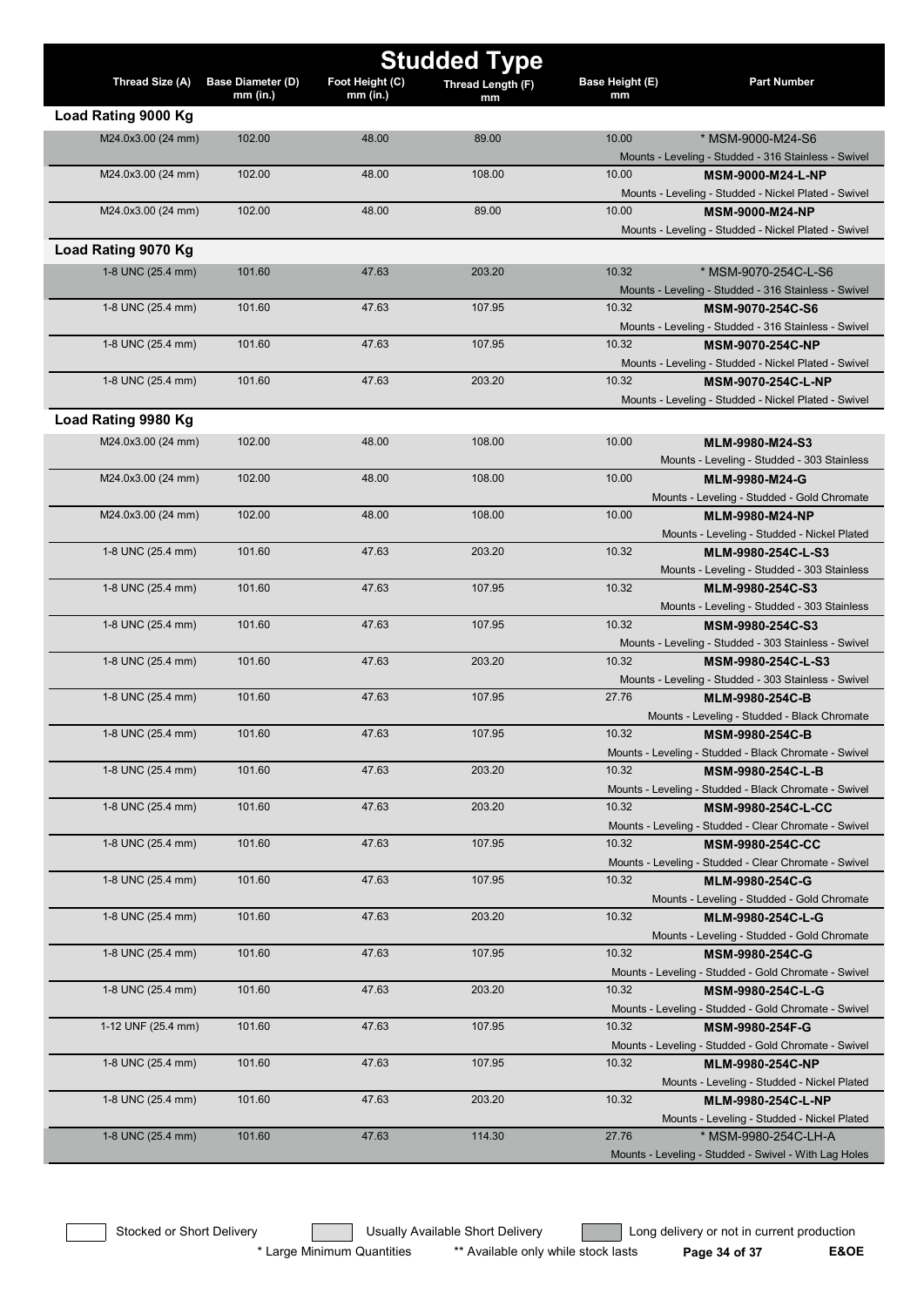| <b>Studded Type</b>  |                                        |                               |                         |                              |                                                           |  |  |  |
|----------------------|----------------------------------------|-------------------------------|-------------------------|------------------------------|-----------------------------------------------------------|--|--|--|
| Thread Size (A)      | <b>Base Diameter (D)</b><br>$mm$ (in.) | Foot Height (C)<br>$mm$ (in.) | Thread Length (F)<br>mm | <b>Base Height (E)</b><br>mm | <b>Part Number</b>                                        |  |  |  |
| Load Rating 13610 Kg |                                        |                               |                         |                              |                                                           |  |  |  |
| $1-5(25.4$ mm)       | 101.60                                 | 47.62                         | 203.20                  |                              | * MLM-13610-203-254A-G                                    |  |  |  |
|                      |                                        |                               |                         |                              | Mounts - Leveling - Studded - Acme Thread - Gold Chromate |  |  |  |
| $1-5(25.4$ mm)       | 101.60                                 | 47.62                         | 152.40                  |                              | MLM-13610-152-254A-G                                      |  |  |  |
|                      |                                        |                               |                         |                              | Mounts - Leveling - Studded - Acme Thread - Gold Chromate |  |  |  |
| $1-5(25.4$ mm)       | 101.60                                 | 47.62                         | 88.90                   |                              | MLM-13610-089-254A-G                                      |  |  |  |
|                      |                                        |                               |                         |                              | Mounts - Leveling - Studded - Acme Thread - Gold Chromate |  |  |  |
| $1-5(25.4$ mm)       | 101.60                                 | 47.62                         | 107.95                  |                              | MLM-13610-108-254A-G                                      |  |  |  |
|                      |                                        |                               |                         |                              | Mounts - Leveling - Studded - Acme Thread - Gold Chromate |  |  |  |
| $1-5(25.4$ mm)       | 101.60                                 | 47.62                         | 107.95                  |                              | MLM-13610-108-254A-S3                                     |  |  |  |
|                      |                                        |                               |                         |                              | Mounts - Leveling - Studded - Acme Thread - Stainless     |  |  |  |
| $1-5(25.4$ mm)       | 101.60                                 | 47.62                         | 203.20                  |                              | * MLM-13610-203-254A-S3                                   |  |  |  |
|                      |                                        |                               |                         |                              | Mounts - Leveling - Studded - Acme Thread - Stainless     |  |  |  |
| $1-5(25.4$ mm)       | 101.60                                 | 47.62                         | 152.40                  |                              | MLM-13610-152-254A-S3                                     |  |  |  |
|                      |                                        |                               |                         |                              | Mounts - Leveling - Studded - Acme Thread - Stainless     |  |  |  |
| $1-5(25.4$ mm)       | 101.60                                 | 47.62                         | 88.90                   |                              | MLM-13610-089-254A-S3                                     |  |  |  |
|                      |                                        |                               |                         |                              | Mounts - Leveling - Studded - Acme Thread - Stainless     |  |  |  |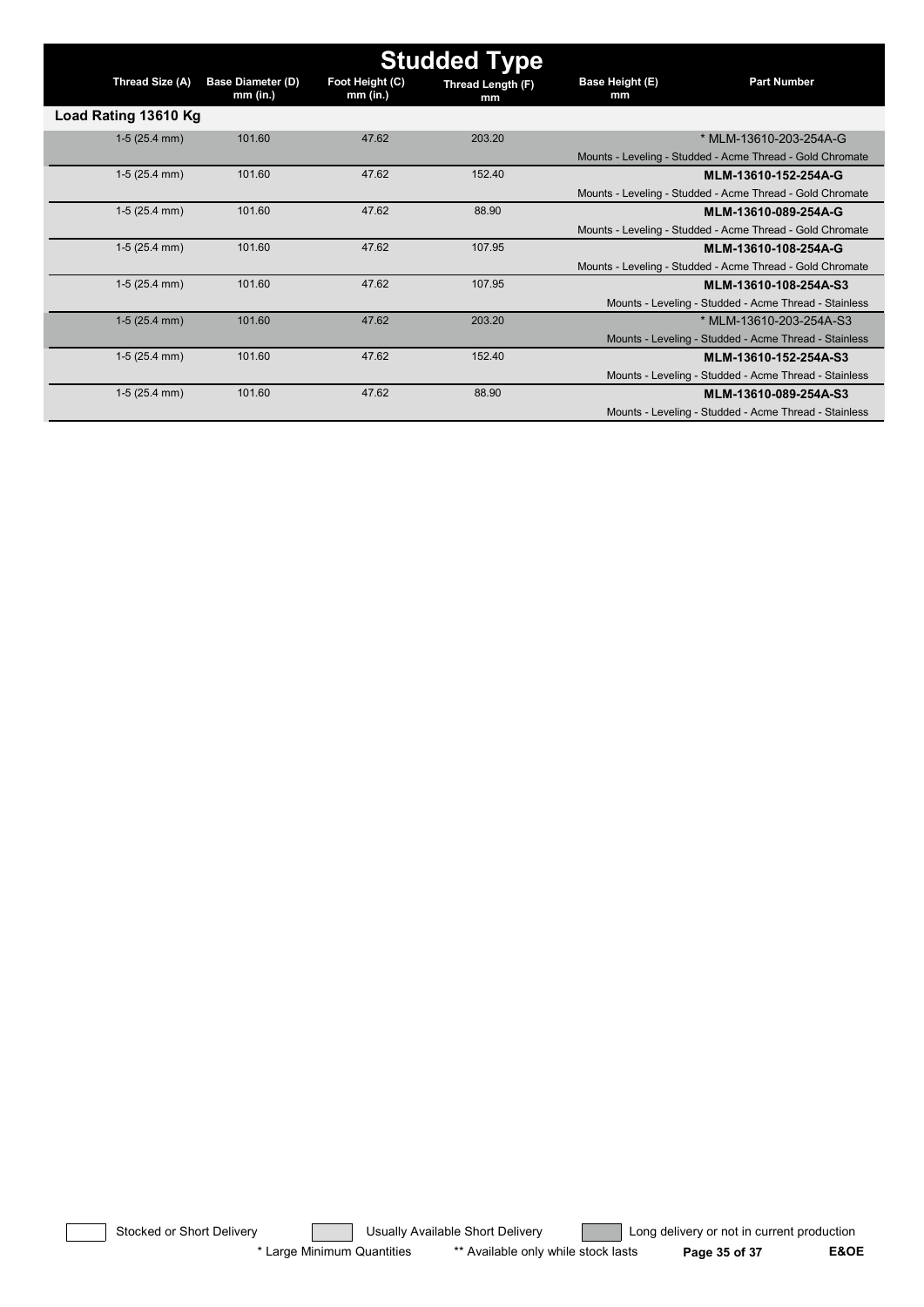### NOTES

- Use the brief category description shown below each part number for a summary of the type, but more details will be shown online by typing the part number into the search box on any web page.

- The diagram online will be applicable to the part number selected. The diagrams at the front of this catalogue are for basic reference only.